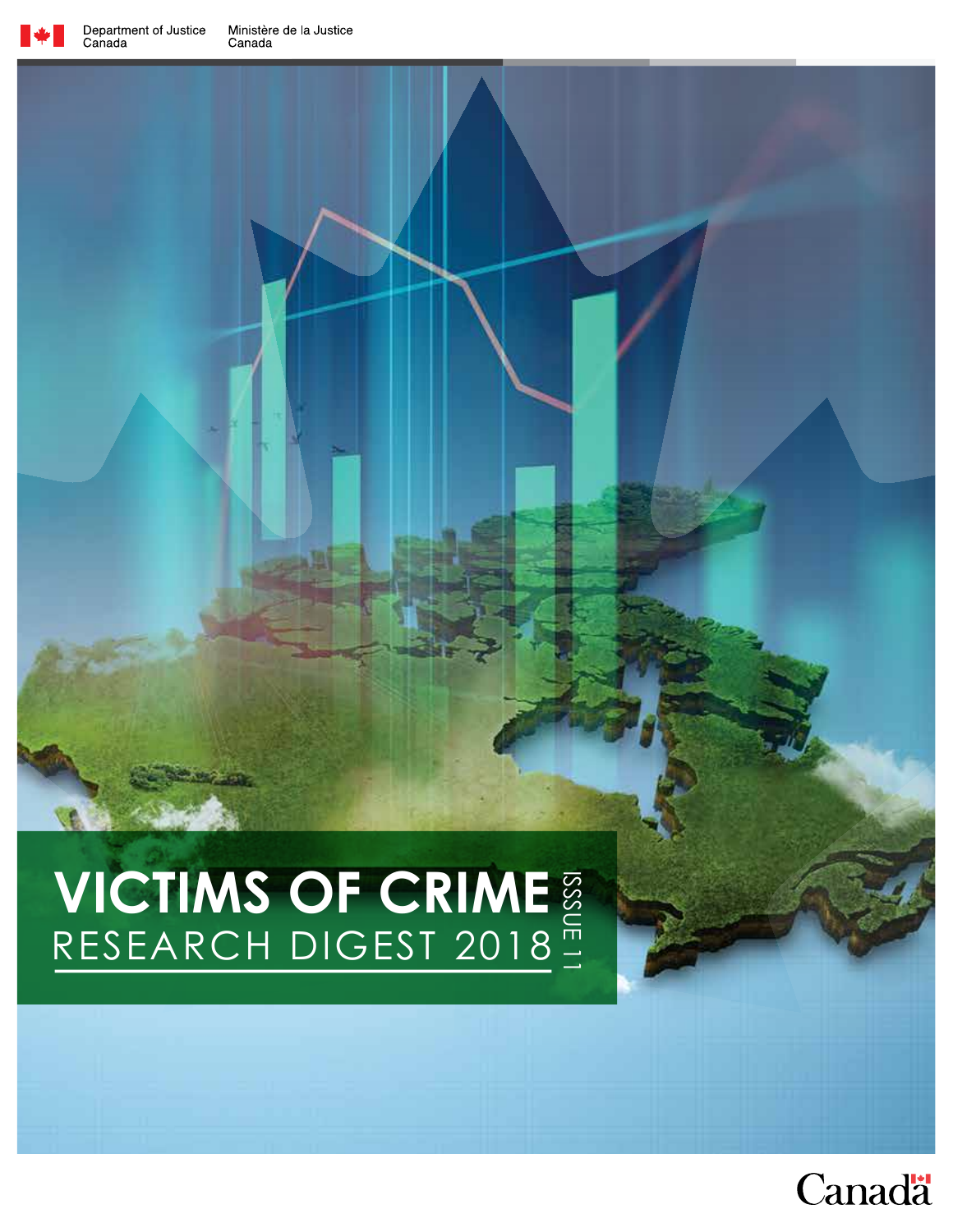#### **CONTRIBUTORS**

Editor Susan McDonald

Editorial Team Peter McKinnon Kari Glynes Elliott Natacha Bourgon Alyson MacLean Catherine Thomson

Feedback We invite your comments and suggestions for future issues of Victims of Crime Research Digest. We may be contacted at [rsd.drs@justice.gc.ca.](mailto:mailto:rsd.drs%40justice.gc.ca?subject=)

Department of Justice Canada <http://www.justice.gc.ca/eng/index.html>

Information for Victims of Crime <http://www.justice.gc.ca/eng/cj-jp/victims-victimes/index.html>

Department of Justice Canada Reports and Publications on Victim Issues <http://www.justice.gc.ca/eng/rp-pr/cj-jp/victim/index.html>

The views expressed in this publication are those of the authors and do not necessarily represent the views of the Department of Justice Canada or the Government of Canada.

Information contained in this publication or product may be reproduced, in part or in whole, and by any means, for personal or public non-commercial purposes, without charge or further permission, unless otherwise specified.

You are asked to:

- exercise due diligence in ensuring the accuracy of the materials reproduced;
- indicate both the complete title of the materials reproduced, as well as the author organization; and
- indicate that the reproduction is a copy of an official work that is published by the Government of Canada and that the reproduction has not been produced in affiliation with or with the endorsement of the Government of Canada.

Commercial reproduction and distribution is prohibited except with written permission from the Department of Justice Canada. For more information, please contact the Department of Justice Canada at: [www.justice.gc.ca](http://www.justice.gc.ca).

© Her Majesty the Queen in Right of Canada, represented by the Minister of Justice and Attorney General of Canada, 2018

ISSN 1929-9990 Cat. No. J12-3E-PDF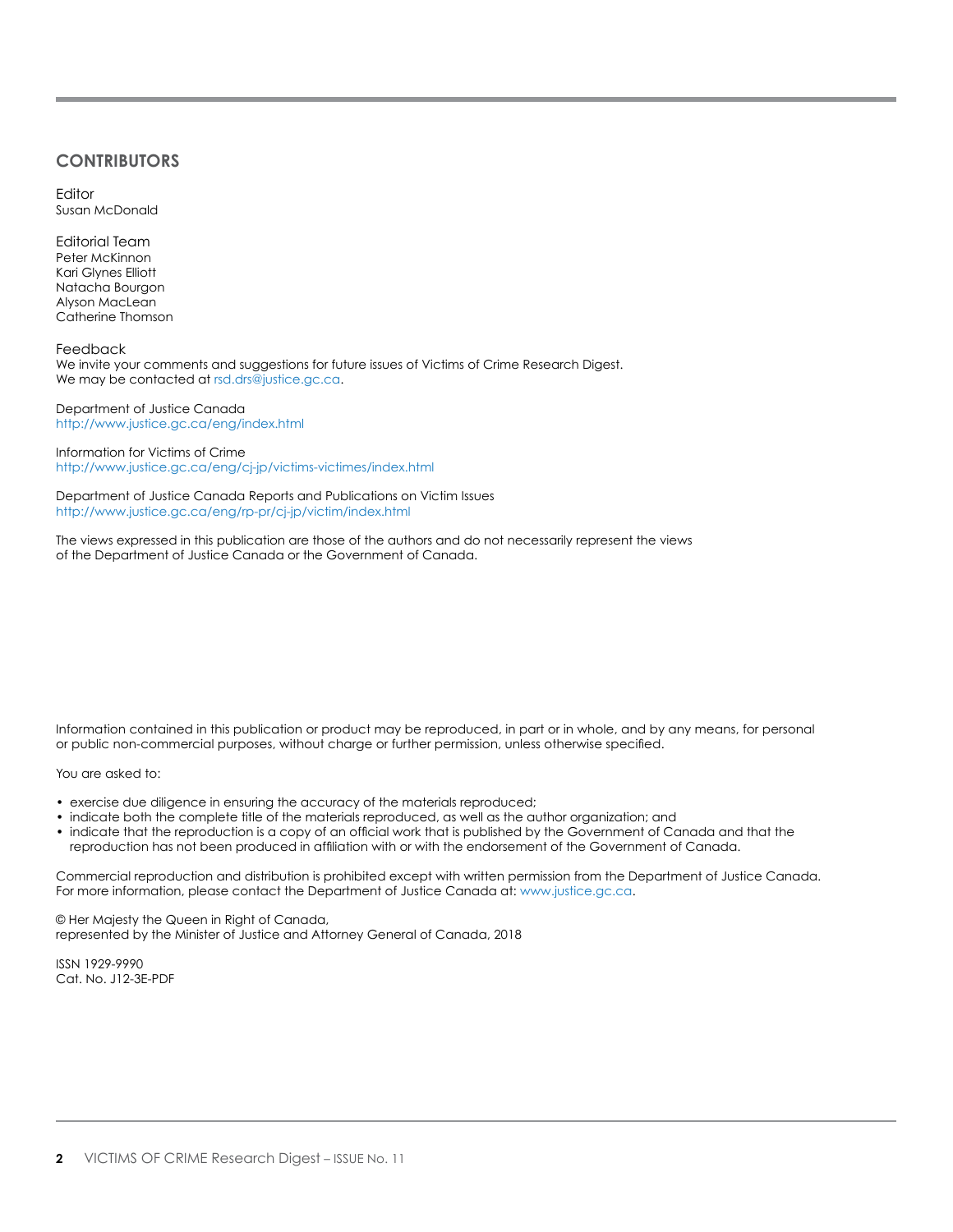# Introduction

Welcome to Issue No.11 of the *Victims of Crime Research Digest*!

The theme of the 2018 Victims and Survivors of Crime Week (May 27 – June 2, 2018) is "Transforming the Culture Together." This theme recognizes that throughout Canada, countless dedicated professionals and volunteers work to create and implement policies and initiatives to help transform the culture of the criminal justice system. They also foster culture change by advocating for, and delivering, effective and efficient services to victims and survivors of crime.

Empirical research plays an instrumental role in transforming the culture of our criminal justice system by helping policy makers to:

- Understand how amendments to the *Criminal Code* and other federal legislation are implemented at the provincial and territorial level;
- Identify new and emerging issues;
- Measure changes in attitudes and behaviours of criminal justice professionals, as well as victims and survivors.

This issue of the *Digest* begins with a review of departmental research on the use of testimonial aids – tools that help witnesses testify in criminal proceedings. Thirty years after legislation first authorized their use, author Susan McDonald explores what we know and what more we need to learn about these important tools. The second article, written

Gillian Blackell Susan McDonald Director and Senior Counsel Principal Researcher

by Alisha Shivji and Dawn McBride, examines strategies victim services volunteers can use to cultivate compassion satisfaction, and avoid compassion fatigue and burnout. The article is informed by one author's personal volunteer experience, but will also resonate with those who have served in a professional capacity with victims. The third article, by Cynthia Louden and Kari Glynes Elliott, is a summary of a multi-year, multi-site study on the development of Child Advocacy Centres in Canada. The next article, by Jane Evans, Susan McDonald and Richard Gill, reviews a study of the experiences that crime victims and survivors have had with restorative justice in Indigenous communities. In the final article, authors Carly Jacuk and Hassan Rasmi Hassan survey the case law on third-party records from 2011-2017.

Over the past three decades, Canada has made significant advances towards creating a system that treats victims and survivors with courtesy, compassion and respect. While the research shows that some progress has been made, more must be done; legislation and policy alone cannot transform the culture of the criminal justice system. Victims and Survivors of Crime Week provides an opportunity to share promising practices, innovative approaches and lessons learned in our collective efforts to enhance access to justice for victims and survivors of crime. We hope that this issue of the *Digest* continues to challenge and inspire all of us working in the criminal justice system.

As always, we welcome your feedback.

Policy Centre for Victim Issues Research and Statistics Division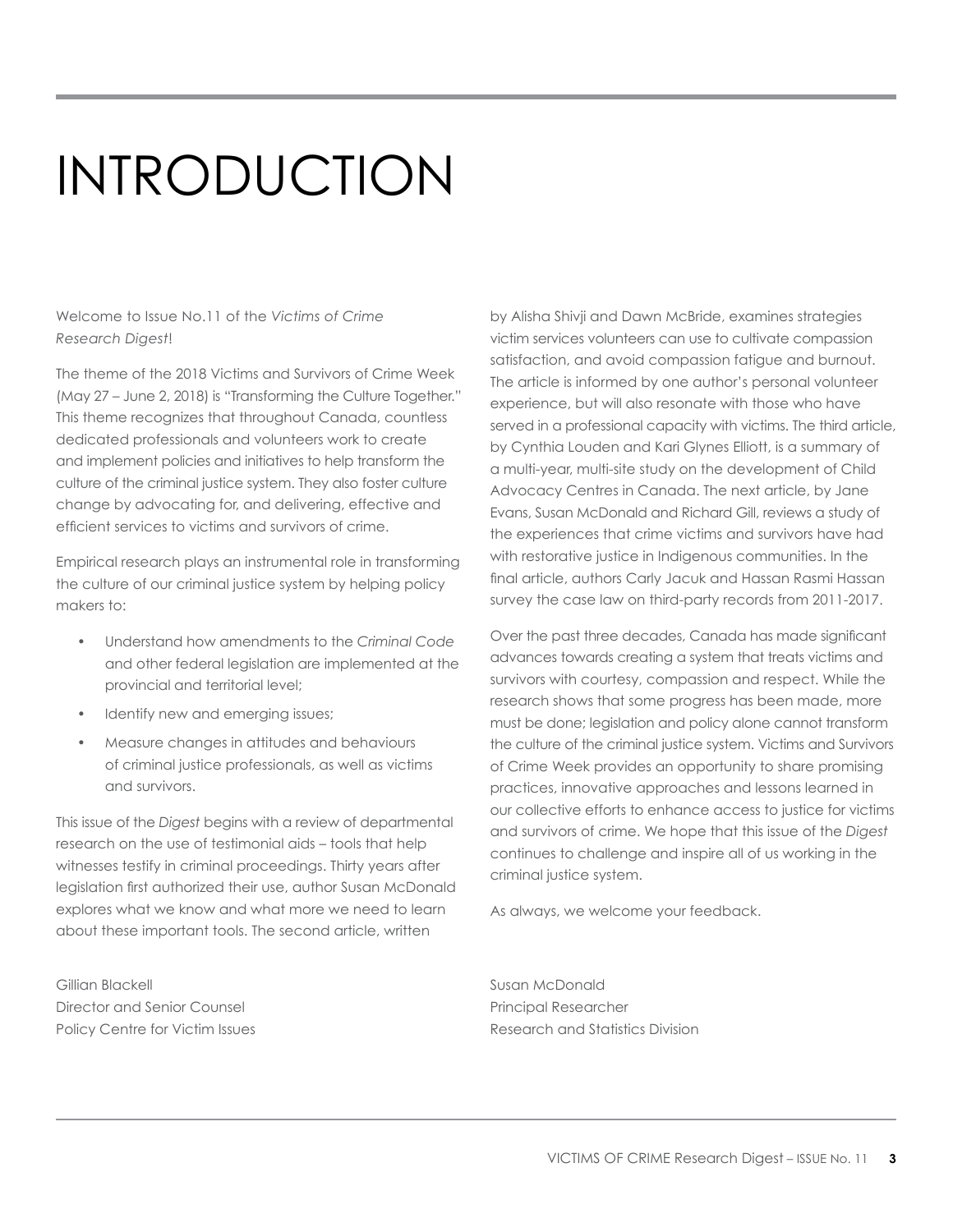# Table of Contents

| Helping Victims Find their Voice: Testimonial Aids in Criminal Proceedings5           |
|---------------------------------------------------------------------------------------|
| From Traumatized to Energized: Helping Victim Support Volunteers Cultivate Compassion |
| Understanding the Development and Impact of Child Advocacy Centres (CACs) in Canada21 |
|                                                                                       |
|                                                                                       |
|                                                                                       |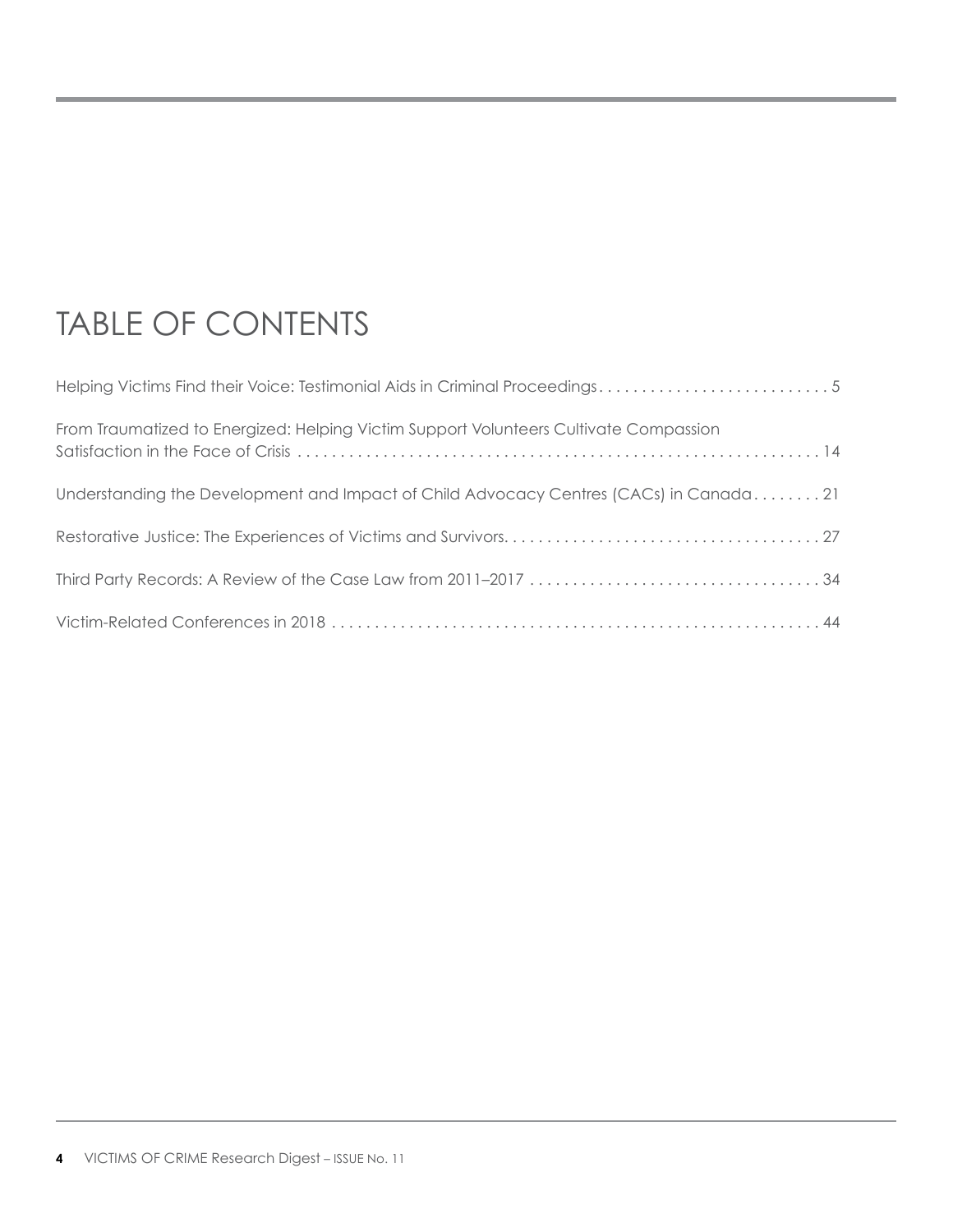# **Helping Victims Find their Voice: Testimonial Aids in Criminal Proceedings**

By Susan McDonald

Canada has included provisions in the *Criminal Code*  allowing witnesses to use testimonial aids since 1988, when former Bill C-15 (*An Act to amend the Criminal Code of Canada and the Canada Evidence Act*) came into force. Further amendments came into force in 1999, in 2006 and most recently in 2015, with the *Victims Bill of Rights Act* (VBR).

Three decades of social-science research have helped improve our understanding of testimonial aids for both children and vulnerable adults, and clarified their practical role in the Canadian criminal justice system. This article provides an overview of research completed by the Department of Justice about the use of testimonial aids, and identifies further research that would improve our understanding of the challenges and successes thus far.

# **Changes to the Testimonial Aids Provisions in the** *Criminal Code* **since 1988**

There are three types of testimonial aids: a witness may testify from behind a screen, from outside the courtroom via closedcircuit television (CCTV), or alongside an accompanying support person. In addition to these traditional aids, the *Criminal Code* and the *Canada Evidence Act* also authorize publication bans and video-taped testimony, along with appointment of counsel to cross-examine a witness and orders to exclude the public from the courtroom. These measures, often included in broader discussions about testimonial aids, are considered in this summary.

Former *Bill C-2, An Act to Amend the Criminal Code (Protection of Children and Other Vulnerable Persons) and the Canada Evidence Act* (hereinafter Bill C-2) received Royal Assent on July 21, 2005. The Bill's *Criminal Code*  amendments to facilitate witness testimony came into force on January 2, 2006. They were intended to provide greater clarity and consistency for the use of testimonial aids and

other measures for witnesses under the age of 18 years. They made testimonial aids and other measures available to vulnerable adult witnesses for the first time.

The 2006 amendments also expanded the court's authority to appoint a lawyer to conduct the cross-examination of a witness where the accused is self-represented and the case involves either witnesses under the age of 18 or adult victims of criminal harassment. Under the amendments, testimonial aids are mandatory if requested by the witness.

The VBR came into force on July 23, 2015. Because of the VBR's amendments to the *Criminal Code*'s testimonial aids provisions, it became easier for a judge to order that a support person accompany an adult witness during testimony. The judge can now make such an order, upon request, on the basis that it would facilitate the giving of a "full and candid account by the witness of the acts complained of" (amended section 486.1(2) of the *Code*), or if it would otherwise be in the interest of the proper administration of justice.

Additional factors to be considered by the court in determining whether to make such an order include:

- Whether the witness needs the order for his or her security or for protection from intimidation or retaliation;
- Society's interest in encouraging the reporting of offences;
- Ensuring the participation of victims and witnesses in the criminal justice process (amended section 486.1(3) of the *Code*).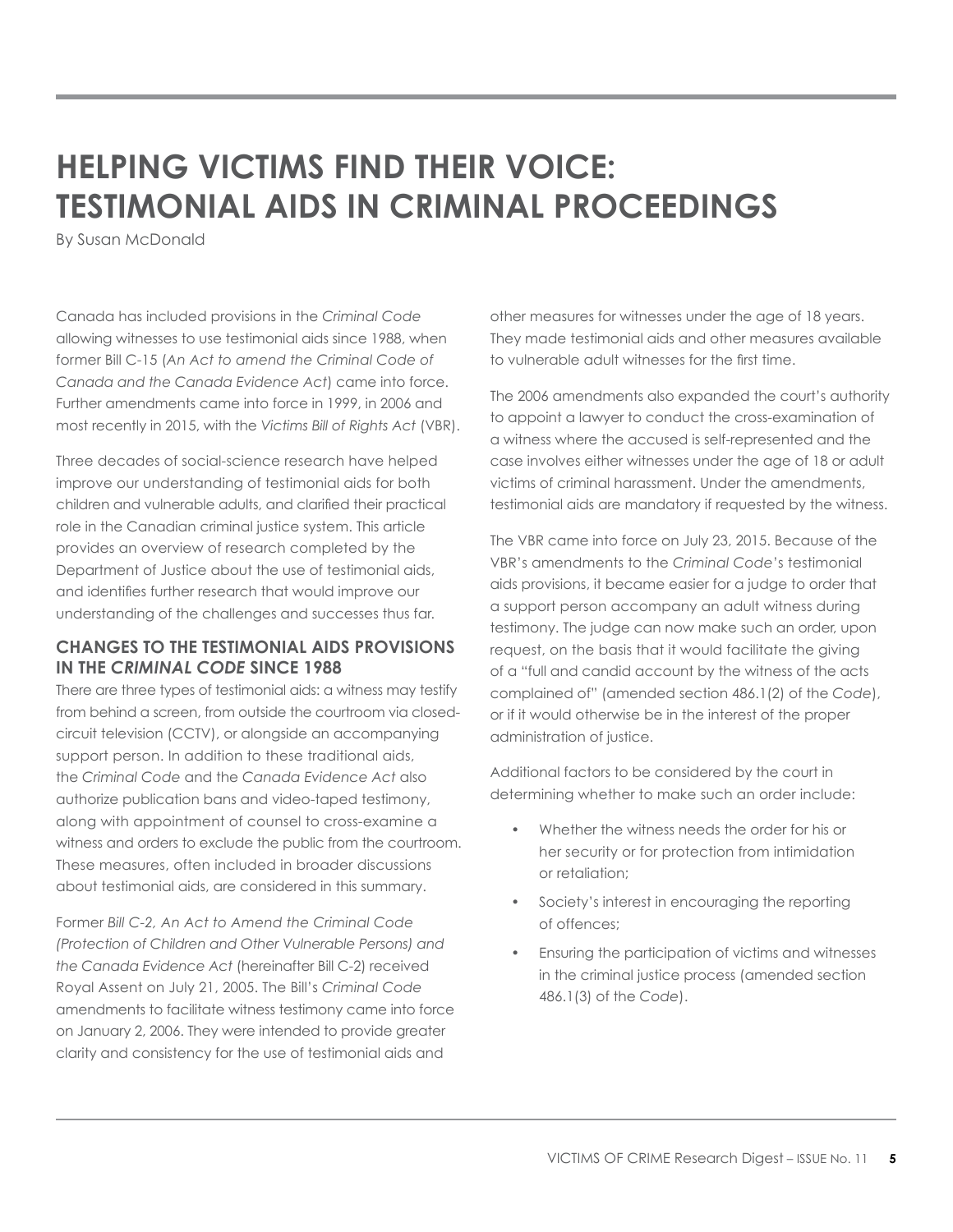The court continues to have discretion to consider any other circumstance considered to be relevant, although it is now formulated as any other "factor" that the judge considers relevant (amended section 486.1(3) of the *Code*). The amendments granted similar discretion regarding the use of witness screens and CCTV.

# **Research through the Years**

The Department of Justice has conducted social science research into the victim-related provisions of the *Criminal*  Code for decades.<sup>1</sup> This article focuses on studies and key findings related to testimonial aids. The article groups these studies primarily by method and data source (i.e. literature reviews, court observations, qualitative interviews, caselaw review, surveys of criminal justice professionals and operational data from jurisdictions).

National data on criminal trials are collected through the Integrated Criminal Court Survey (ICCS), housed at the Canadian Centre for Justice Statistics (CCJS) at Statistics Canada. Unfortunately, national data on testimonial aids are not currently collected<sup>2</sup> and thus, little is known about their use in preliminary inquiries, at trial and – since the 2015 amendments – during sentencing.

Bill C-2 mandated a parliamentary review; after the provisions came into force in 2006, the Department of Justice discussed the collection of data on the use of testimonial aids with each province and territory. Saskatchewan and Newfoundland agreed that victim services workers would enter relevant information in a form prepared by Justice

Canada officials, then submit completed sheets for analysis about every six months. Justice Canada's Research and Statistics Division would share this analysis with the Federal/ Provincial/Territorial Working Group on Victims of Crime. Despite using the same coding form, there were differences in how the data were captured (e.g. what additional information was provided in the Notes section and how many questions were left blank) and because of this, there are differences in how the data are reported. Prince Edward Island agreed to track the use of testimonial aids during the first six months of 2008 using its own system.

# **Results from Saskatchewan, Newfoundland and Labrador, and Prince Edward Island**

Saskatchewan collected data from January 2008 to September 2015 about 286 children (aged 4 to 17 years) and 68 vulnerable adults (aged 18 to 87 years) who testified during preliminary inquiries and criminal trials, and one case where the age of the witness was not identified.3 Most of the victims were female (84%).

The testimonial aid most commonly requested was a support person (335 times, 94% of witnesses), followed by a screen (202 requests). There were 103 requests enter to videotaped testimony, but few requests for CCTV or to exclude the public from the courtroom. In 45 cases, victim services workers indicated that testimonial aids would have been useful, but had not been requested (and provided no explanation about why they not been requested).

Newfoundland and Labrador collected data from February 2007 to March 2010. During this time, victim services in the province received 1,118 referrals for child victims and witnesses. Information on testimonial aids was collected in 94 of these cases.4 Of these cases, the 92 children who

<sup>1</sup> During the 1980s and 1990s, notable research was conducted about: the sexual offences established in 1983, the use of the victim surcharge, the victim impact statement, and the offence of criminal harassment established in the mid-90s. Justice Canada only conducted research on witness screens, CCTV and support persons after the 1999 amendments, although the Department conducted significant research on child testimony and services during the 1980s and 1990s. Law professor Nick Bala et al. (2001) assessed the impact of Bill C-15 on the facilitation of children's testimony; more recently, law professor Larry Wilson (2017) examined the challenges of child testimony.

<sup>2</sup> CCJS is currently reviewing the ICCS and anticipates the future collection of testimonial aids data.

<sup>3</sup> As there are many cases in which information on testimonial aids is not collected, the cases presented below are not an accurate reflection of all the children and vulnerable adults who may ultimately testify in Saskatchewan.

<sup>4</sup> Not every referral received would proceed to a trial, nor would every child witness necessarily request a testimonial aid. Even with those qualifications, it is likely that this number is an undercount of requests for testimonial aids.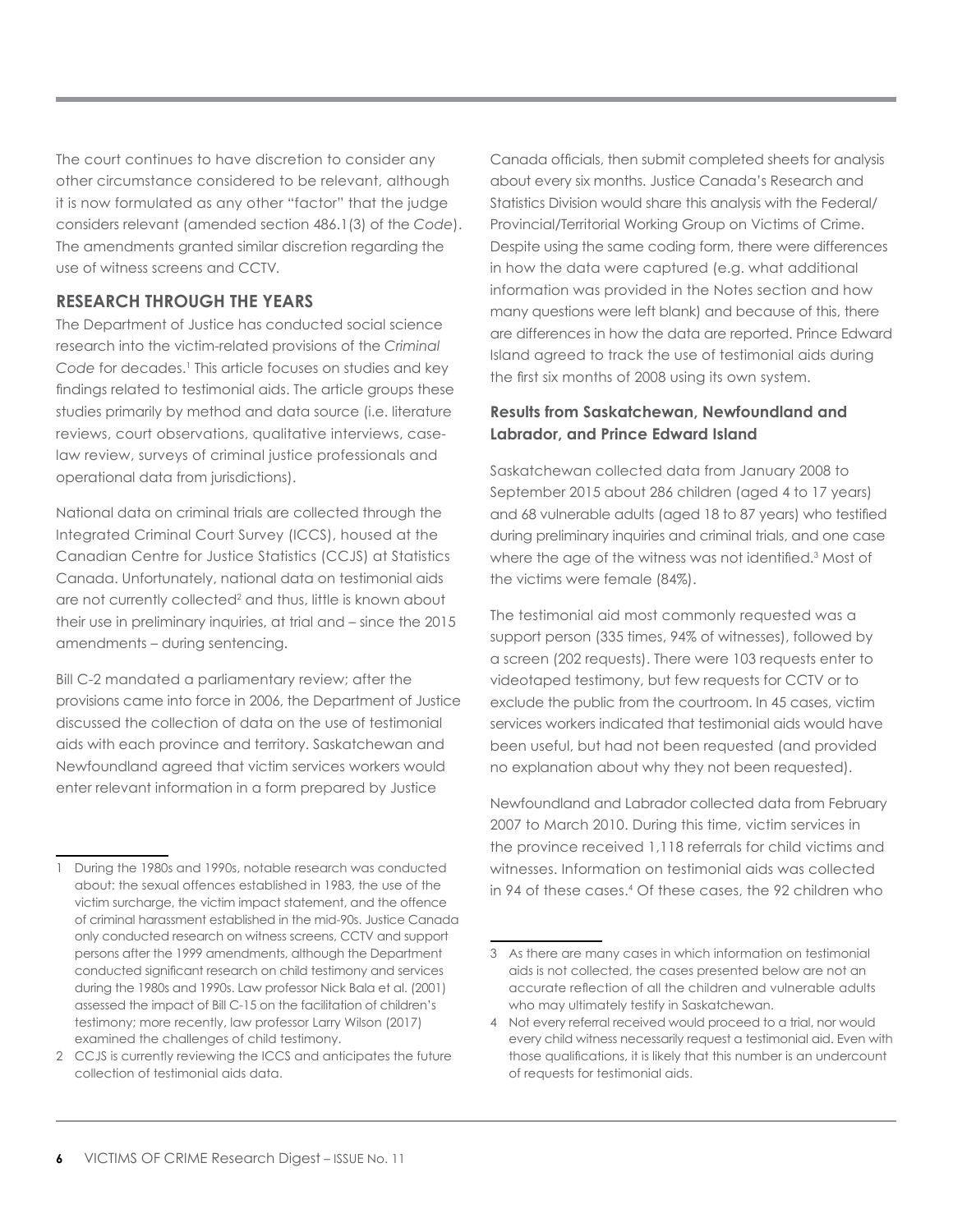testified ranged in age from four to 18 years and two-thirds were girls (67%). The cases include one adult and one witness whose age was not indicated.

The testimonial aid most commonly requested was a support person (77% of cases, n=72). Among these, the Crown made the request in almost all of the cases (96%, n=69) and another individual<sup>5</sup> made the request in the remaining cases (4%, n=3). A screen was requested in 69% of cases and CCTV in 14%. An order for the exclusion of the public was requested in 10% of cases. One case involved videotaped testimony and one application for videotaped testimony was denied. No cases involved counsel appointed for cross-examination. Victim services workers indicated that testimonial aids would have been helpful in an additional 19 cases.

Prince Edward Island collected data from January through June 2008. During this time, 39 cases involved child testimony and 3 involved the testimony of a vulnerable adult; 13 of these cases proceeded to a preliminary inquiry (n=6) or a trial (n=7). Two thirds of the witnesses were female (n=28) and one third was male (n=14). There were 23 guilty pleas, most being entered before trial, and two being entered after the preliminary inquiry.<sup>6</sup> In 14 of these cases, pleas were entered early in the case and testimonial aids were not discussed. The use of testimonial aids varied in the remaining cases. In some, they were discussed, but the victim did not want to use them. In others, they were used and helped witnesses provide full and candid accounts of the alleged incidents. Victim services workers identified one case where the victim would have benefitted from a testimonial aid. No request for a testimonial aid was denied.

#### **Literature Reviews**

In the early 2000s, the Department contracted clinical psychologist Dr. Louise Sas to undertake a review of the research literature on the cognitive, language and memory development of children in the context of criminal proceedings. Dr. Sas' report (2002) provides valuable information about the importance of appropriate questioning, proper support for children when testifying and specialized training for criminal justice professionals.

Osgoode Hall Law School Professor Jamie Cameron's seminal 2004 report *Victim Privacy – The Open Court Principle* reviews the legal literature on publication bans in Canada and elsewhere, and traces the development of relevant case law at the Supreme Court of Canada. The report devotes an entire chapter to sexual violence and examines the fundamental principle of open court. The report posits that the open court principle is critical to our democracy and to confidence in the rule of law, while also questioning whether "victim privacy, and the need for anonymity in particular, is justified by the nature of the offence, or should [it] instead be regarded as a remedial measure to address the chronic under reporting of sexual offences and encourage victims to trust the system."

The Department contracted another review of literature a decade later. *The Examination and Cross-Examination of Children in Criminal Proceedings: A Review of the International Literature* (2014) by Tamara Jordan examines how the criminal justice systems of Australia, New Zealand, England and Wales, the United States, South Africa, Israel and Norway handle the examination and cross-examination of child witnesses. The author identifies five major developments for child witnesses: testimony video-taped before trial, intermediaries used to improve communication between child witnesses and courts, prohibitions on the improper questioning of child witnesses, special examiners to record child testimony, and representation for child witnesses in court.

<sup>5</sup> Another individual included: victim services, the victim or the victim's family.

<sup>6</sup> A preliminary inquiry is held to determine if there is enough evidence for an individual to be tried on their charges, and can only happen when the accused is charged with an indictable offence. An accused can choose to plead guilty at any time.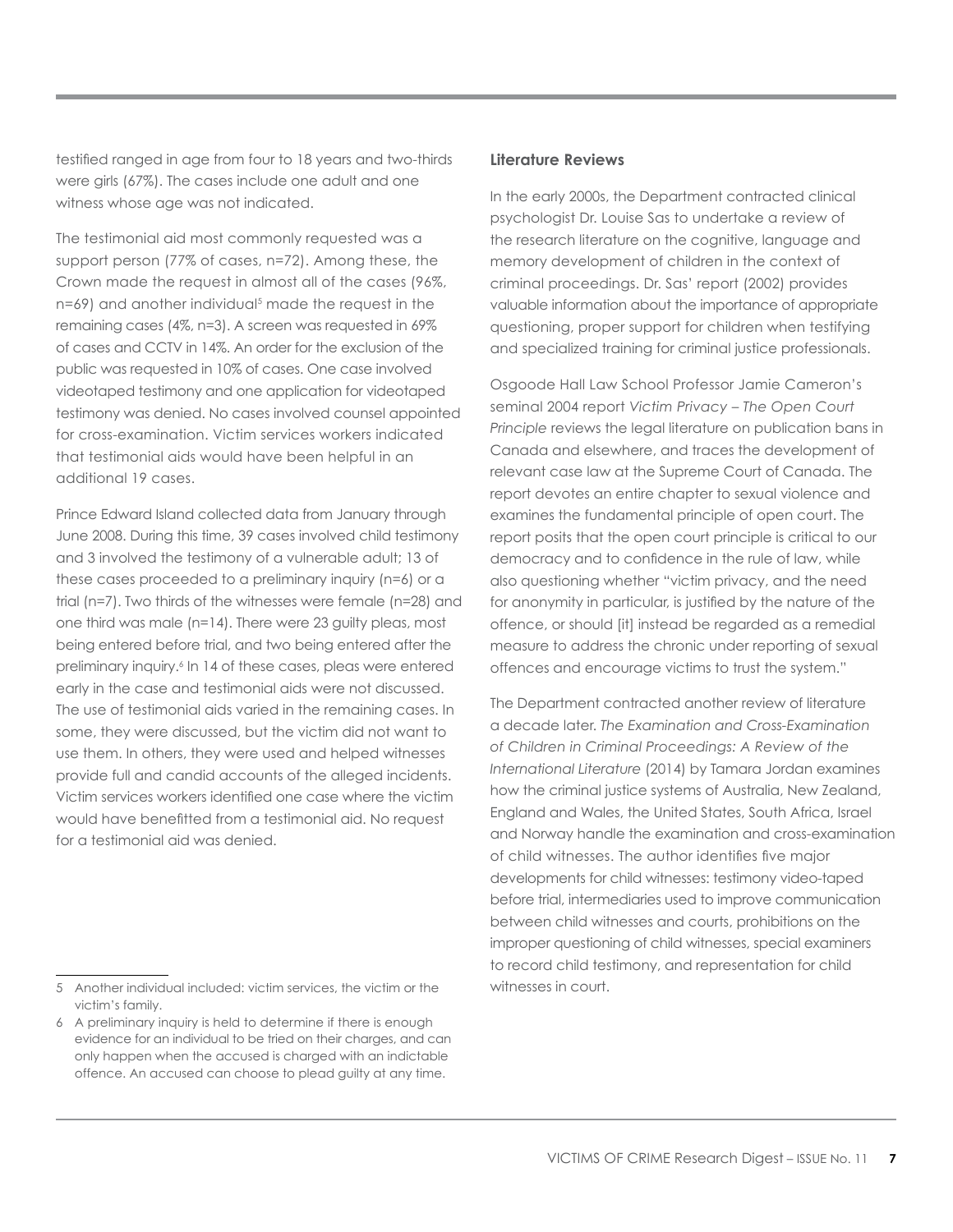#### **Court Observation Studies**

In 2001, BOOST: Child Abuse Prevention and Intervention (formerly the Toronto Child Abuse Centre, TCAC) conducted a court observation study to determine the influence of Bill C-15 on the testimony of children in Toronto's Old City Hall's "J-Court," a child-friendly courtroom. The study found that although testifying in court remained a difficult task, the children fared well with the aids authorized by Bill C-15 (see BOOST 2001).

After Bill C-2, a similar court observation study was conducted involving both BOOST (Toronto) and the Zebra Child Protection Centre (Edmonton). Both provided strong support services to child victims and their families. To collect information, the two organizations trained volunteers to observe court hearings from June 2006 to April 2008: 57 cases in Edmonton and 67 cases in Toronto.

In Edmonton, the testimonial aids used most often were a support person to escort the child to the witness stand (91% of cases) and remaining with the child at the stand (85%). A support person was requested for 88% of the child witnesses and ordered by the judge 86% of the time. Other common testimonial aids included witness screens in 85% of cases, publication bans in 78% of cases, and voice amplifiers in 77% of cases.<sup>7</sup> CCTV was used in 25% of the cases.

In Toronto, the testimonial aid most commonly used was an order for the exclusion of the public (91%). Other common testimonial aids included publication bans (70%), voice amplifiers (65%) and witness screens (40%). CCTV was used in 24% of cases. A support person was requested for 64% of the child witnesses and ordered by the judge in 54% of cases.

## **Surveys of Criminal Justice Professionals**

In the first years of the Federal Victims Strategy (then called the Victims of Crime Initiative), the Department of Justice launched a large, multi-site research project to document the perspectives of a range of key stakeholders, as well as victims, about their awareness and understanding of victim-related *Criminal Code* provisions. *A Multi-Site Survey of Victims of Crime and Criminal Justice Professionals across Canada* (PRA 2006) was conducted before Bill C-2 was introduced, and at a time when the use of testimonial aids was limited, both by legislation and by the culture of the adversarial criminal justice system. Applications for testimonial aids prior to Bill C-2 often required evidence establishing that the child witness needed the particular aid to provide a full and candid account of their evidence.

The 2006 study found that among testimonial aids designed for child witnesses and those with a mental or physical disability, screens appeared to be the most popular among Crown prosecutors, defence counsel and judges. Many Crown prosecutors explained that they do not request an aid without a compelling reason to do so, and many reported having as much success without the aids as with them. Judges were careful to emphasize the need for Crown prosecutors to present compelling evidence that the aids were necessary, as well as the need to ensure that relevant *Criminal Code* criteria are met. Furthermore, a few judges indicated during interviews that they wondered about the actual effectiveness of testimonial aids. A proportion of defence counsel surveyed<sup>8</sup> expressed serious reservations about testimonial aids, arguing that they violated fundamental principles of the criminal justice system intended to protect the accused.

In 2008, Bala et al. (2010) surveyed judges (n=39) in four jurisdictions about their awareness and understanding of

<sup>7</sup> Microphones, booster seats and comfort objects (e.g. teddy bear, blanket) are not recognized as testimonial aids in the *Criminal Code*. As with support dogs, however, a judge has the discretion to permit them in the courtroom under the inherent administration of justice jurisdiction – the trier's efforts to ensure that the witness feels as safe as possible and can provide a "full and candid account" of their experience.

<sup>8</sup> The proportion of defence counsel who would object to the use of an aid varied depending on the testimonial aid being requested. For example, 30% would say no to the use of a support person; 39% would say no to screens; 50% would say no to CCTV and 69% would say no to video-taped evidence. See PRA 2006, 89-93.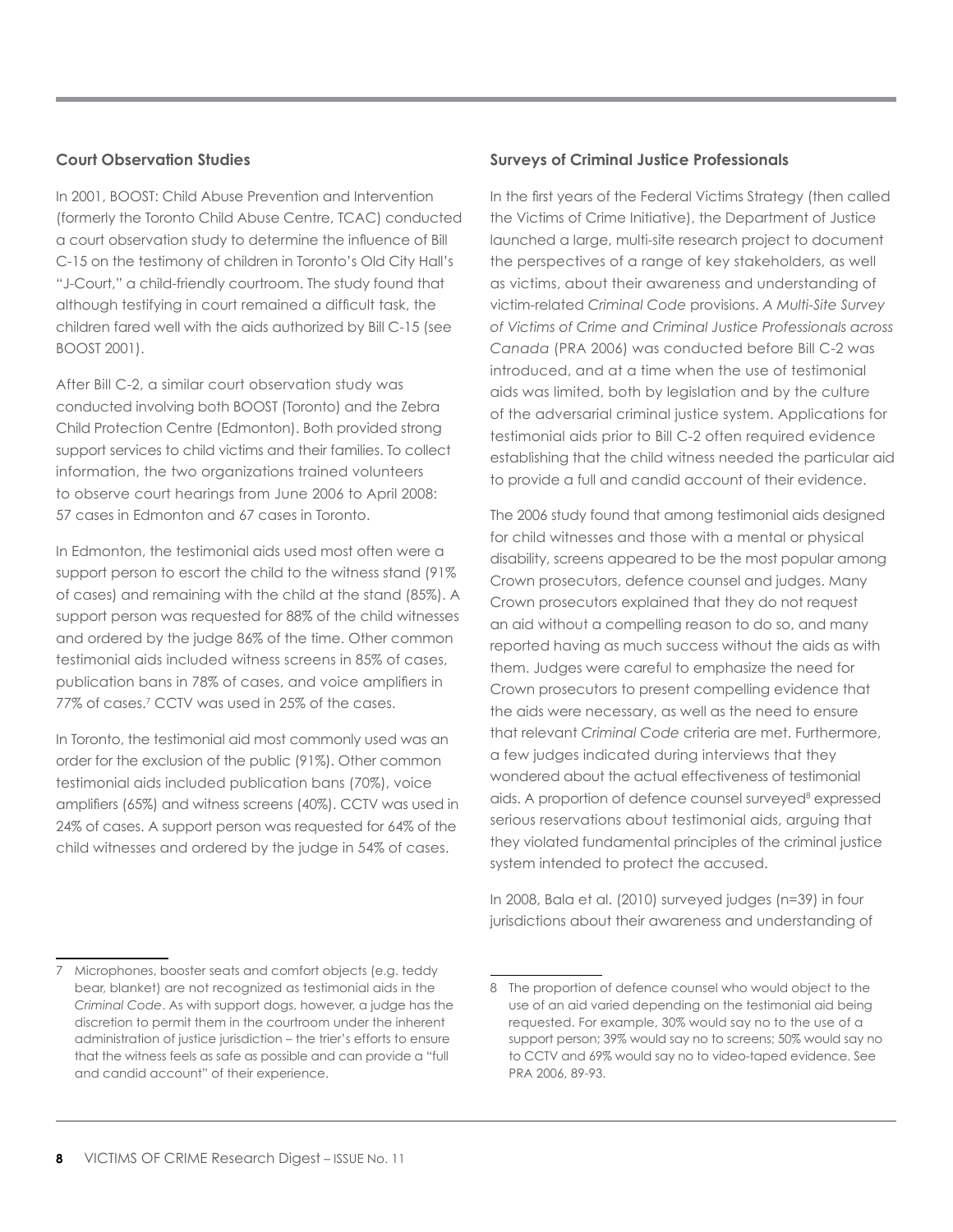the Bill C-2 changes. A majority of respondents (88%) said they were familiar with the amendments and three quarters said they had reviewed applications for testimonial aids. Respondents indicated that applications involving children were almost always successful, and that those involving vulnerable adults were often successful. Half of all judges surveyed reported technical or logistical challenges with CCTV. Overall, the judges surveyed were very positive about the provisions introduced through Bill C-2.

As part of a 2012 evaluation of the Federal Victims Strategy, the Department of Justice commissioned a follow-up to the multi-site study. Rather than telephone and in-person interviews, the follow-up study involved an electronic survey (e-survey) of police officers, Crown attorneys and victim services workers.<sup>9</sup> The results suggest that knowledge of victim issues grew considerably between approximately 2002 and 2012. Respondents to the follow-up survey indicated that awareness and knowledge of relevant legislation and of victims' role in the criminal justice system had improved between 2002 and 2012. This perception was strongest among victim services workers (Department of Justice Canada 2016).

The survey asked Crown attorneys about the frequency of their requests for testimonial aids for victims. More than half of Crown respondents (53%) said they often request a support person for victims who testify. One quarter to one third of Crown respondents said they rarely request other aids (video-taped statements, witness screens, CCTV). The majority of Crown respondents (68%) noted obstacles to requesting testimonial aids, particularly for victims under the age of 18 years: the application process is rigorous and some judges have reservations or express concerns about impact on witness credibility. Some Crown respondents mentioned other barriers, such as defence objections, as well as technology and facility limitations. A new version of the e-survey, with questions added about the changes

introduced by the VBR in 2015, was conducted again in early 2018.10

# **Case Law Reviews**

While a review of case law is considered legal research, it can help to understand the judiciary's interpretation of legislation and to examine any constitutional challenges. Reviews of case law were part of both the Bala et al. (2010) report and Ainslie (2013) study on testimonial aids for vulnerable adults. Justice Canada continues to monitor relevant case law and completed an update in early 2018. It appears that applications for vulnerable adults are relatively rare – particularly "discretionary" applications – at least in comparison to applications for children, although these applications are generally successful. Higher-court interpretations of the various legislative provisions have also been generally favourable: applications were granted and unnecessary obstacles to testifying were removed.

# **Qualitative Research**

One research project (Epprecht et al. 2005) involved the analysis of anonymous letters written by children aged 7–12 and their parents who participated in the Child Protection Program (CPP) in the late 1990s in St. John's, Newfoundland and Labrador. The letters enabled participants to comment on the program, as well as on their interactions and experiences with the criminal justice system. Many of the concerns raised by participants – such as its adversarial nature and delays – continue to be problematic and stressful for children, youth and their families. Improved accessibility of testimonial aids, the provision of victim support services and the development of Child Advocacy Centres across the country facilitate the participation of children and youth in legal processes.

<sup>9</sup> A total of 1,155 Crown attorneys, police officers and victim services providers responded to the e-survey.

<sup>10</sup> Findings on this survey will be forthcoming.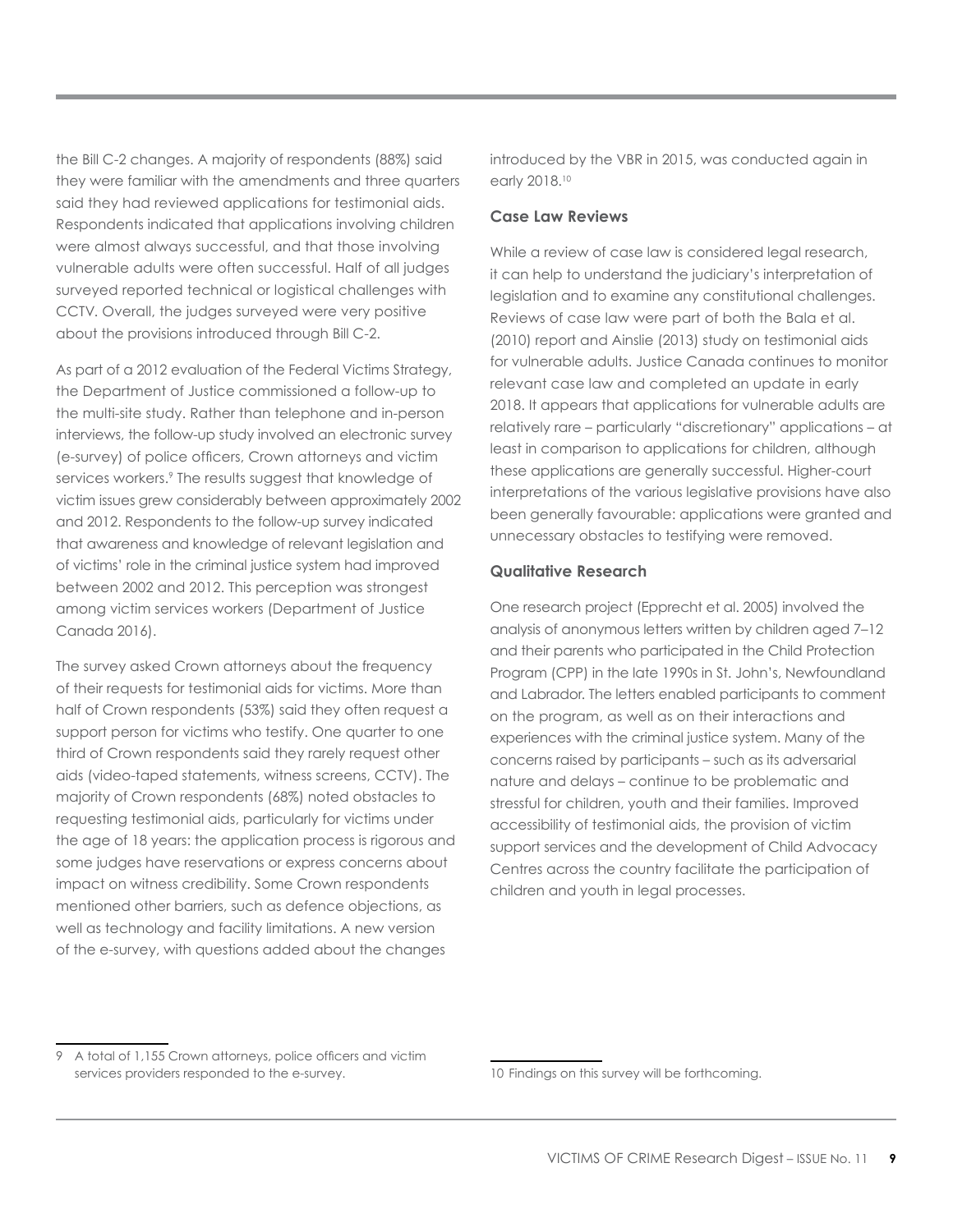In 2009, Charlotte Fraser and Susan McDonald interviewed 12 victim services providers about their experiences with clients suspected of suffering from Fetal Alcohol Spectrum Disorder (FASD).<sup>11</sup> All respondents agreed that FASD is an important issue. They also agreed that those involved in criminal courts generally had an inadequate understanding of FASD; most did not recognize that testimonial aids could help witnesses affected by FASD. The respondents recommended appropriate training for all justice professionals. The respondents also indicated that the strategies identified for working with clients who suffer from FASD could be used for clients with communication or learning challenges.

In 2012, Pamela Hurley interviewed Crown prosecutors, as well as victim advocates working with vulnerable adults, about the use of testimonial aids. The experiences and perceptions of participants varied considerably; some of this variation appears to correlate to community size and location (Hurley 2013). Participants identified many issues related to justice officials' lack of understanding and knowledge about vulnerable witnesses, including: the impact of trauma and sexual victimization on witness participation, mental health, meeting the needs of and working with people with disabilities, and how a disability can impact witness participation in the criminal justice system. Participants called for the removal of barriers affecting traumatized, intimidated or vulnerable witnesses. Victims and witnesses who are reluctant to report violent crimes may be more likely to come forward if testimonial aids were certain to be available.

As part of the 2011 *Evaluation of the Federal Victims Strategy* (Department of Justice 2011), a specific study was completed in 2009 on the use of the Victims Fund to support the implementation of Bill C-2. The study focused on equipment purchases, such as screens and CCTV systems that enhanced the capacity of provinces and territories to implement the amendments, along with related expenditures, such as training and other supports.

11 Due to the difficulties and high cost associated with accurately diagnosing FASD, many sufferers are never diagnosed.

The evaluation concluded that the Fund increased the capacity of the jurisdictions to provide a greater number of higher-quality testimonial aids to vulnerable witnesses.

Since 2010, the Department of Justice has commissioned a number of small research projects related to specific testimonial aids; most involve in-depth interviews with key stakeholders. McDonald and Ha (2015), for example, examined requests in the territories for public exclusion orders and for the appointment of counsel when a selfrepresented accused may need to cross-examine witnesses. Researchers undertook qualitative, in-depth interviews with Crown prosecutors, as well as Crown Witness Coordinators (CWCs) across the north. The interviewees acknowledged that applications for public exclusion orders were rare, because of the need to demonstrate that no alternative was available. All of the Crown prosecutors and CWCs who had experience with applications for appointment of counsel indicated that these applications were always granted, although they often led to adjournments to retain counsel – a difficult challenge for circuit courts.

Another research project (Hurley 2015; Hickey 2016) focused on the use of CCTV in Ontario's West Region in 2012. The project involved in-depth, semi-structured interviews with 15 child and youth victim/witnesses who had testified in court, along with 13 of their parents. The project also involved separate e-surveys completed by 47 Crown prosecutors and 18 victim services workers. All child and youth interviewees found CCTV beneficial and appreciated the support provided by victim services and Crown prosecutors. They, along with their parents, found cross-examination, delays, and the length of time for the case to reach a conclusion extremely difficult and stressful. The author noted that the use of CCTV could not insulate children and youth from these negative impacts (Hurley 2015, 8). Other research has found that cases involving child victims should be expedited (e.g. Sas 2002). Waiting for the trial and delays remain serious issues and are key concerns among children, youth, and their parents (Hurley 2015; Hickey 2016).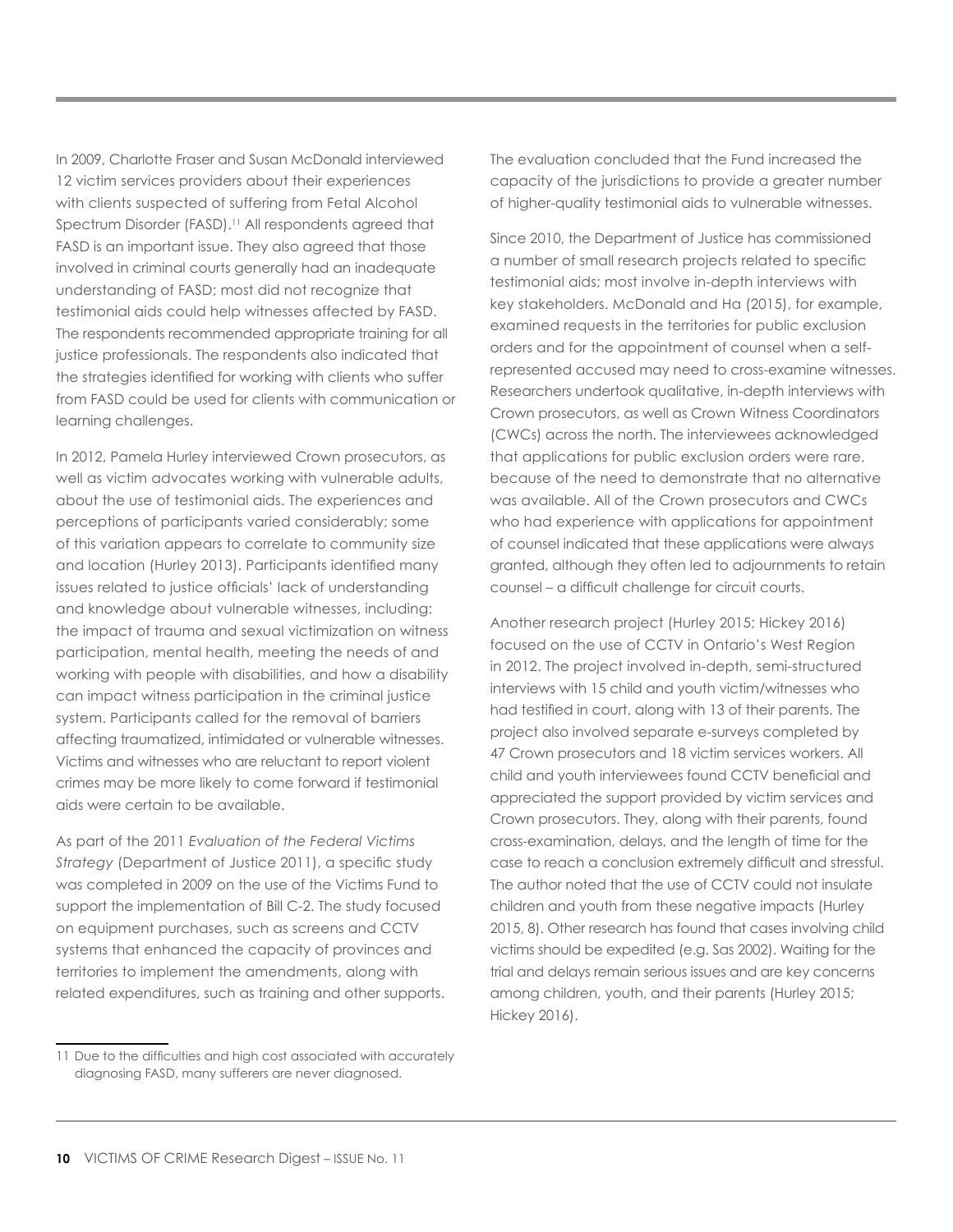A small study (Ha and Ndegwa 2015) in Canada replicated work done by Jones et al. (2010) in the US. Researchers reviewed media reports about criminal cases involving children and youth, that had publication bans in place. The research investigated whether the media reports revealed information that could inadvertently identify victims. Of the 90 articles reviewed, almost a quarter (23%) contained identifying information. The identifying information reported most often was the name of the child's school, church or day care (33%), the child's street or address (29%), and the full name of non-offending relatives (24%). The full name of the victim was included in four out of the 21 articles that contained identifying information (23%). More than half of the articles did not mention whether a publication ban was in place (57%); however, 41% of the articles did specify that there was a publication ban. Seven of the articles indicating that a publication ban was in place contained identifying information, including the home address of the victim or the accused (full or partial), name/address of daycare, and partial name of victim (e.g. "baby Alison").

As referenced earlier, Jamie Cameron's (2004) report on victim privacy and the development of case law on publication bans remains a strong treatise on this area of law. Recent news, however, that Google searches produce links to court decisions subject to publication bans raise questions about the utility of publication bans in the Internet age.<sup>12</sup>

An interesting development is the increased use of support dogs with children and other vulnerable witnesses (see McDonald and Rooney 2014). Support dogs are not new in US courts, although they are still relatively novel in Canada and little case law exists on decisions to permit or deny such applications. Justice Canada will continue to work with jurisdictions to keep abreast of developments in this field.

# **Conclusion**

In Canada, testimonial aids have been available since 1988 on a case-by-case basis, and presumptively since 2006 for children. National data on the use of testimonial aids in criminal proceedings do not exist, although changes to the ICCS are coming, and basic data will be collected. Justice Canada is most interested in the filing and outcome of applications for testimonial aids, and in identifying remaining barriers to their use, rather than in raw data about the number of aids used in a given time period.

It is generally accepted that testimonial aids facilitate witness participation and serve to minimize the stresses associated with testifying in criminal proceedings. Testimonial aids, however, do not protect children, youth and vulnerable adult witnesses from the negative impacts of vigorous cross-examination by defence counsel, or from the lengthy periods needed for cases to be decided.

National data about the use of testimonial aids during preliminary inquiries, trials and sentencing would help identify barriers to their use across the country. These barriers include a lack of equipment, defence objections and the denial of applications for vulnerable adults. Additional research on the criminal justice system experiences of child and youth victim witnesses, as well as those of vulnerable adults, would help to clarify issues and identify potential solutions. Very little research incorporates the experiences of young and vulnerable witnesses in Canada; these experiences vary among and within jurisdictions. CCTV equipment, for example, is much more accessible in urban locations than in rural and remote communities. Finally, research is still needed to better understand the prevailing perspectives – particularly among defence counsel – on the use of testimonial aids.

<sup>12</sup> See Andrew Duffy. September 25, 2017. Searching for news on Google can return victim and offender names under strict pub ban. *Ottawa Citizen*. Accessed January 17, 2018 at [http://](http://ottawacitizen.com/news/local-news/scope-of-potential-ban-breaches-of-secret-identities-through-google-search-broadens) [ottawacitizen.com/news/local-news/scope-of-potential-ban](http://ottawacitizen.com/news/local-news/scope-of-potential-ban-breaches-of-secret-identities-through-google-search-broadens)[breaches-of-secret-identities-through-google-search-broadens](http://ottawacitizen.com/news/local-news/scope-of-potential-ban-breaches-of-secret-identities-through-google-search-broadens)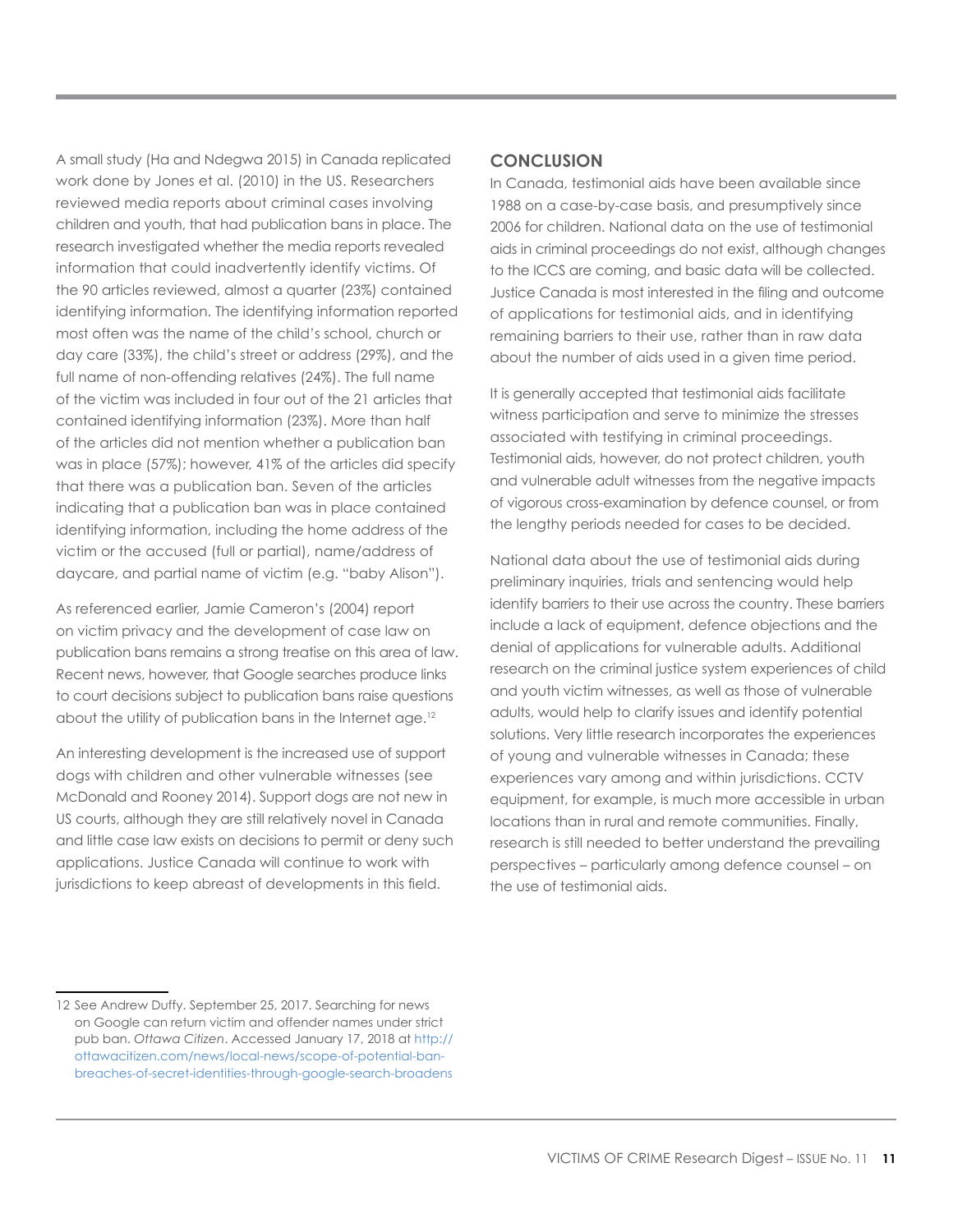## **References**

Ainslie, Mary. 2013. *Testimonial Support for Vulnerable Adults (Bill C-2): Case Law Review (2009-2012)*. Department of Justice Canada: Ottawa. Accessed at [http://www.justice.](http://www.justice.gc.ca/eng/rp-pr/cj-jp/victim/rr13_15b/index.html) [gc.ca/eng/rp-pr/cj-jp/victim/rr13\\_15b/index.html](http://www.justice.gc.ca/eng/rp-pr/cj-jp/victim/rr13_15b/index.html).

Bala, Nicholas, R. C. L. Lindsay, and E. McNamara. 2001. Testimonial aids for children: The Canadian experience with closed-circuit television, screens and video-tapes. *Criminal Law Quarterly* 44:461-486.

Bala, Nicholas, Joanne Paetsch, Lorne Bertrand, and M. Thomas. 2008. *Testimonial support provisions for children and vulnerable adults (Bill C-2): Case law review and perceptions of the judiciary*. Ottawa: Department of Justice Canada.

BOOST Child Abuse and Prevention. 2001. *When children testify: A court observation study*. Toronto, Canada.

Cameron, Jamie. 2004. *Victim Privacy and the Open Court Principle*. Ottawa: Department of Justice. Accessed January 8, 2017 at [http://www.justice.gc.ca/eng/rp-pr/cj-jp/](http://www.justice.gc.ca/eng/rp-pr/cj-jp/victim/rr03_vic1/index.html) [victim/rr03\\_vic1/index.html.](http://www.justice.gc.ca/eng/rp-pr/cj-jp/victim/rr03_vic1/index.html)

Department of Justice Canada. 2016. *Justice Federal Victims Strategy Evaluation*. Ottawa: Department of Justice. Accessed January 8, 2017 at [http://www.justice.gc.ca/eng/](http://www.justice.gc.ca/eng/rp-pr/cp-pm/eval/rep-rap/2016/jfvs-sfav/index.html) [rp-pr/cp-pm/eval/rep-rap/2016/jfvs-sfav/index.html](http://www.justice.gc.ca/eng/rp-pr/cp-pm/eval/rep-rap/2016/jfvs-sfav/index.html).

Department of Justice Canada. 2011. *Justice Federal Victims Strategy Evaluation*. Ottawa: Department of Justice. Accessed January 8, 2017 at [http://www.justice.gc.ca/eng/](http://www.justice.gc.ca/eng/rp-pr/cp-pm/eval/rep-rap/11/fvs-sfv/toc-tdm.html) [rp-pr/cp-pm/eval/rep-rap/11/fvs-sfv/toc-tdm.html](http://www.justice.gc.ca/eng/rp-pr/cp-pm/eval/rep-rap/11/fvs-sfv/toc-tdm.html).

Epprecht, Nicola and the Community Mental Health Division. 2005. *That was Then… This is Now Group Treatment Program for Children Disclosing Sexual Abuse*. Ottawa: Department of Justice. Internal report.

Fraser, Charlotte and Susan McDonald. 2009. *Identifying the Issues: Victim Services' Workers experiences working with victims with Fetal Alcohol Spectrum Disorder.* Ottawa: Department of Justice. Accessed January 10, 2017 at [http://](http://www.justice.gc.ca/eng/rp-pr/cj-jp/victim/rr09_4/index.html) [www.justice.gc.ca/eng/rp-pr/cj-jp/victim/rr09\\_4/index.html](http://www.justice.gc.ca/eng/rp-pr/cj-jp/victim/rr09_4/index.html).

Ha, Lisa and Anna Ndegwa. 2015. Identifying Young Victims in the Media in Canada: A Media Scan. *Victims of Crime Research Digest*, No. 8, 10-16. Accessed on December 15, 2017 at [http://www.justice.gc.ca/eng/rp-pr/cj-jp/victim/](http://www.justice.gc.ca/eng/rp-pr/cj-jp/victim/rd8-rr8/toc-tdm.html) [rd8-rr8/toc-tdm.html.](http://www.justice.gc.ca/eng/rp-pr/cj-jp/victim/rd8-rr8/toc-tdm.html)

Hickey, Shanna. 2016. The Use of Closed-Circuit Television: The Experiences of Crown Prosecutors and Victim Services Workers in the Ontario West Region *Victims of Crime Research Digest*, No. 9, 24-29. Accessed December 19, 2017 at [http://www.justice.gc.ca/eng/rp-pr/cj-jp/victim/rd9-rr9/](http://www.justice.gc.ca/eng/rp-pr/cj-jp/victim/rd9-rr9/toc-tdm.html) [toc-tdm.html.](http://www.justice.gc.ca/eng/rp-pr/cj-jp/victim/rd9-rr9/toc-tdm.html)

Hurley, Pamela. 2015. The Use of Closed-Circuit Television: The Experiences of Child and Youth Witnesses in Ontario's West Region. *Victims of Crime Research Digest*, No. 8, 2-9. Accessed on December 15, 2017 at [http://www.justice.](http://www.justice.gc.ca/eng/rp-pr/cj-jp/victim/rd8-rr8/toc-tdm.html) [gc.ca/eng/rp-pr/cj-jp/victim/rd8-rr8/toc-tdm.html](http://www.justice.gc.ca/eng/rp-pr/cj-jp/victim/rd8-rr8/toc-tdm.html).

Hurley, Pamela. 2013. *Vulnerable Adult Witnesses: The Perceptions and Experiences of Crown Prosecutors and Victim Services Providers in the use of testimonial support provisions*. Department of Justice: Ottawa. Accessed at [http://www.justice.gc.ca/eng/rp-pr/cj-jp/victim/rr13\\_15a/](http://www.justice.gc.ca/eng/rp-pr/cj-jp/victim/rr13_15a/index.html) [index.html.](http://www.justice.gc.ca/eng/rp-pr/cj-jp/victim/rr13_15a/index.html)

Jones, Lisa M., David Finkelhor, and Jessica Beckwith. 2010. Protecting victims' identities in press coverage of child victimization. *Journalism* 11(3): 347-367.

Jordan, Tamara. 2014. *The Examination and Cross-Examination of Children in Criminal Proceedings: A Review of the International Literature*. Ottawa: Department of Justice Canada.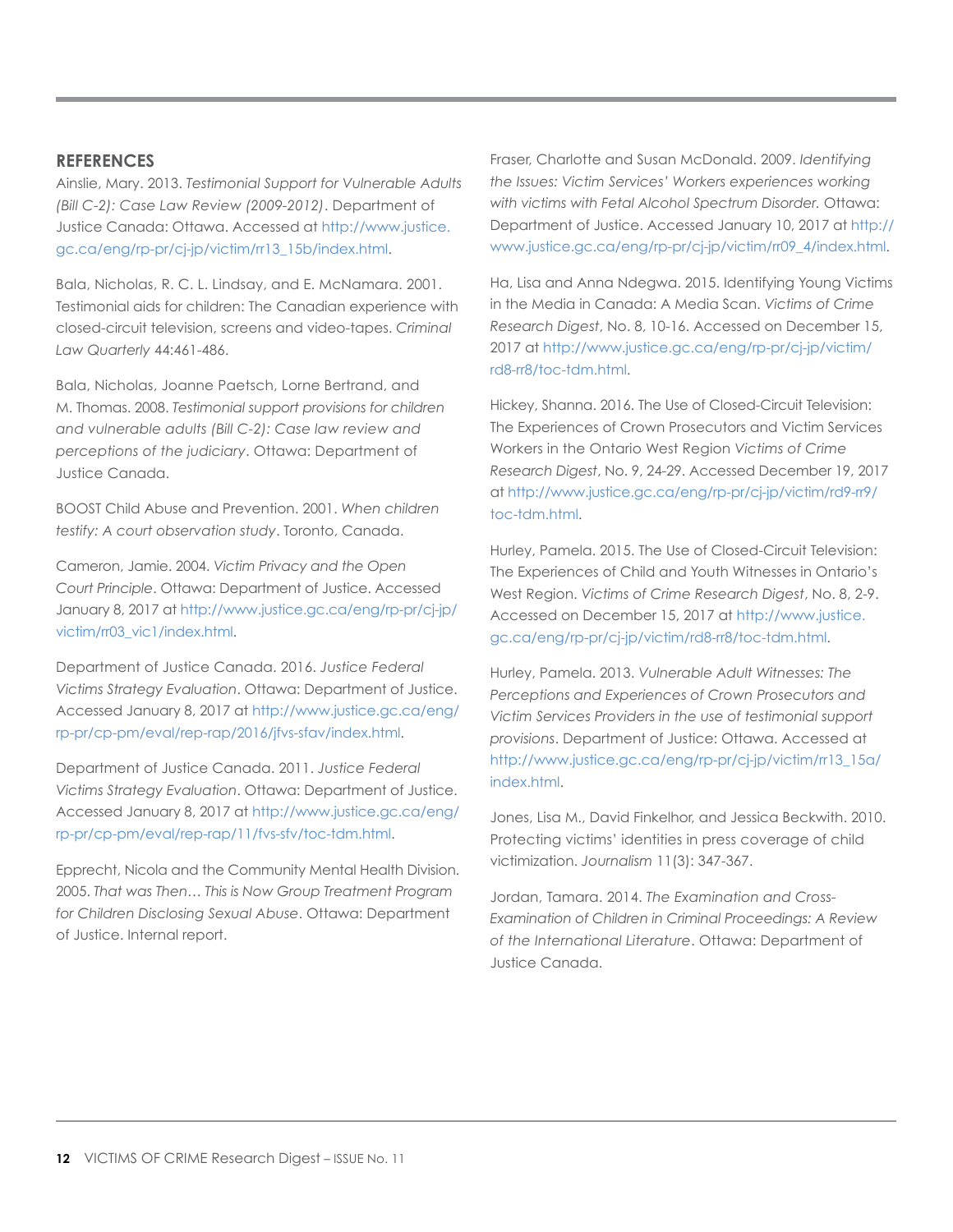McDonald, Susan and Lisa Ha. 2015. Exclusion of the Public, Appointment of Counsel: Tools to Help Victim Witnesses in Canada's North. *Victims of Crime Research Digest*, No. 8, 17-26. Accessed on December 15, 2017 at [http://www.](http://www.justice.gc.ca/eng/rp-pr/cj-jp/victim/rd8-rr8/toc-tdm.html) [justice.gc.ca/eng/rp-pr/cj-jp/victim/rd8-rr8/toc-tdm.html](http://www.justice.gc.ca/eng/rp-pr/cj-jp/victim/rd8-rr8/toc-tdm.html).

McDonald, Susan and Lara Rooney. 2014. Let's "Paws" to Consider the Possibility: Using Support Dogs with Victims of Crime. *Victims of Crime Research Digest*, No. 7, 17-25. Accessed December 28, 2017 at [http://www.justice.gc.ca/](http://www.justice.gc.ca/eng/rp-pr/cj-jp/victim/rd7-rr7/toc-tdm.html) [eng/rp-pr/cj-jp/victim/rd7-rr7/toc-tdm.html](http://www.justice.gc.ca/eng/rp-pr/cj-jp/victim/rd7-rr7/toc-tdm.html).

Northcott, Melissa. 2009. Facilitating Testimony for Child Victims and Witnesses. *Victims of Crime Research Digest*, No. 2, 17-23. Accessed on December 15, 2017 at [http://](http://www.justice.gc.ca/eng/rp-pr/cj-jp/victim/rd09_2-rr09_2/toc-tdm.html) [www.justice.gc.ca/eng/rp-pr/cj-jp/victim/rd09\\_2-rr09\\_2/](http://www.justice.gc.ca/eng/rp-pr/cj-jp/victim/rd09_2-rr09_2/toc-tdm.html) [toc-tdm.html.](http://www.justice.gc.ca/eng/rp-pr/cj-jp/victim/rd09_2-rr09_2/toc-tdm.html)

Prairie Research Associates, Inc. 2006. *Multi-Site Survey of Victims of Crime and Criminal Justice Professionals across Canada*. Ottawa: Department of Justice Canada. Accessed January 8, 2018 at [http://www.justice.gc.ca/eng/rp-pr/cj-jp/](http://www.justice.gc.ca/eng/rp-pr/cj-jp/victim/rr05_vic1/index.html) [victim/rr05\\_vic1/index.html.](http://www.justice.gc.ca/eng/rp-pr/cj-jp/victim/rr05_vic1/index.html)

Rimer, Pearl, and Barbara McIntyre. 2008. The court observation study: Collaborations beyond expectations. *Victims of Crime Research Digest*. No 1, 28-32.

Sas, Louise. 2002. *The Interaction between Children's Developmental Capabilities and the Courtroom Environment: The impact of testimonial competence*. Ottawa: Department of Justice Canada. Accessed December 28, 2017 at [http://](http://www.justice.gc.ca/eng/rp-pr/csj-sjc/ccs-ajc/rr02_6/rr02_6.pdf) [www.justice.gc.ca/eng/rp-pr/csj-sjc/ccs-ajc/rr02\\_6/rr02\\_6.pdf](http://www.justice.gc.ca/eng/rp-pr/csj-sjc/ccs-ajc/rr02_6/rr02_6.pdf).

Wilson, Larry. 2017. Child Victims of Sexual Assault – Re-Examining the Adversarial Process. *Criminal Law Quarterly,* 64:1, 2, 53-82.

**Susan McDonald, LLB, PhD, is Principal Researcher with the Research and Statistics Division, Department of Justice Canada. She is responsible for victims of crime research in the Department and has extensive research experience on a range of victim issues.**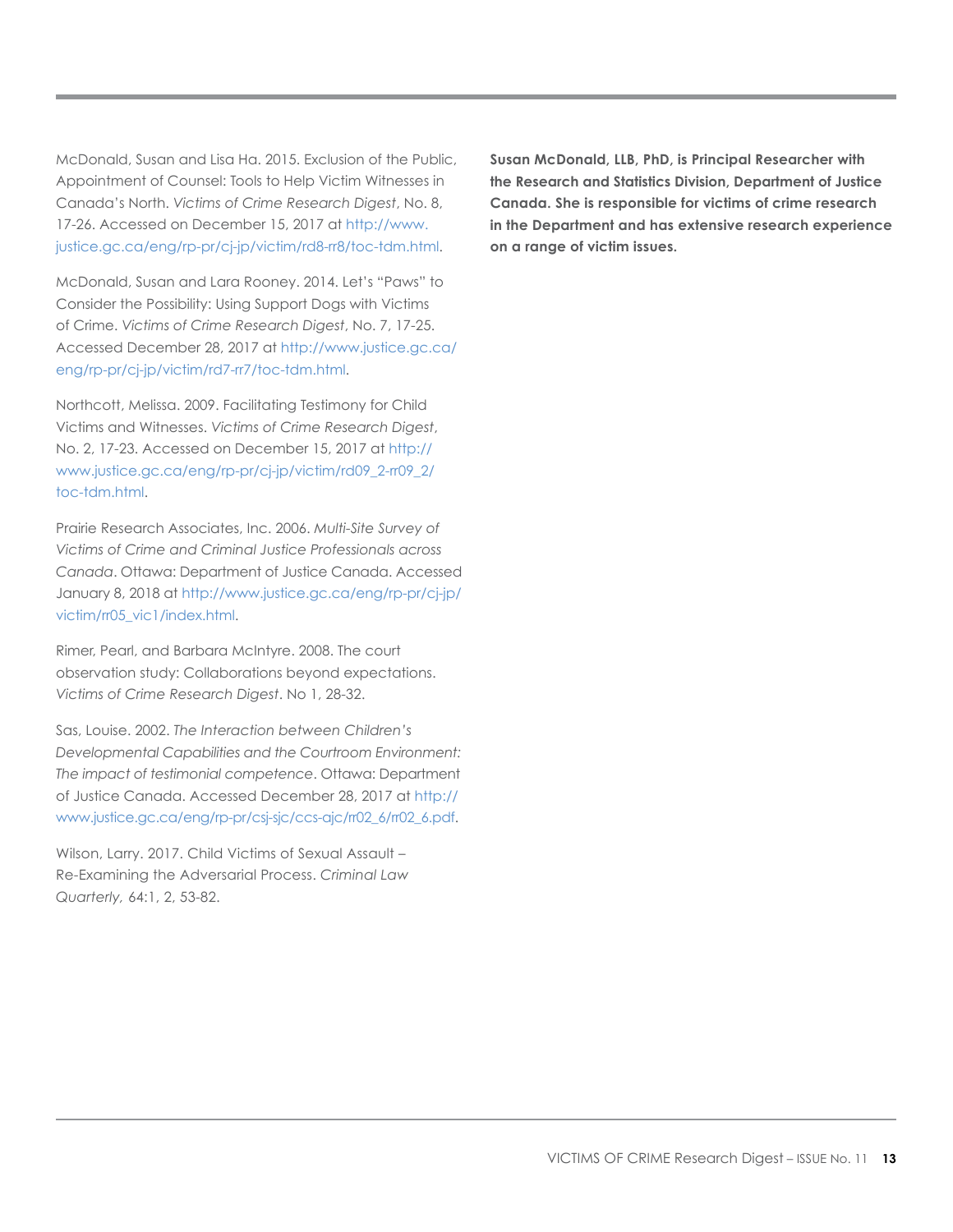# **From Traumatized to Energized: Helping Victim Support Volunteers Cultivate Compassion Satisfaction in the Face of Crisis**

By Alisha M. Shivji and Dawn L. McBride

In several provinces and territories in Canada, volunteers play a crucial role in victim services, as they assist police in supporting individuals affected by crime and tragedy.<sup>1</sup> The nature of this work involves exposure to a considerable amount of traumatic material—numerous accounts of domestic violence, sexual assault, kidnapping, robbery, suicide, and even death. Researchers have indicated that continuous exposure to the traumatic experiences of others has both positive and negative implications (Harr 2013, 75; McKim and Smith-Adcock 2014, 58; Radey and Figley 2007, 210). Compassion fatigue (CF), vicarious trauma, and burnout are constructs used to describe the psychological and emotional costs of aiding individuals who have experienced some form of crisis or trauma (Collins and Long 2003, 417-418; Figley 1995, 7-15; Newell and MacNeil 2010, 58; Salston and Figley 2003, 167). In bearing witness to the pain of others, it is not uncommon to experience stressful reactions (Figley 2002, 1435) and significant changes in cognitive, emotional, or behavioral functioning (Bride, Radey, and Figley 2007, 155). Although researchers have regularly emphasized the negative impact that stems from helping others in crisis, insufficient attention is placed on the unique rewards of the work (Radey and Figley 2007, 208). This contrast to CF is termed compassion satisfaction, and

it is described as being "often overlooked" (Lawson and Meyers 2011, 164).

Within this article, the current status of compassion satisfaction (CS) in literature and practice is presented, particularly in the context of training provided to victim support volunteers in Alberta. Along with highlighting what seems to be an inadequate focus on CS, eight strategies are proposed that victim support volunteers can adopt to cultivate CS in their work.2 It is hoped the information presented in this article can be integrated into victim services training in order to capitalize on the more energizing aspects of this work, sustain gratification in helping others to recover from crisis, and promote a more optimistic perspective by shifting the focus from being traumatized by this work to being energized by it.

# **Compassion Satisfaction: In Research and Practice**

CS is defined as a feeling of pleasure acquired from the ability to effectively help others and make a positive mark in society (Stamm 2010). It denotes the positive feelings and energy derived from helping others to recover from crisis and trauma (Stamm 2002, 107-119). Researchers have stressed the importance of CS by identifying it as a contributing

<sup>1</sup> In the Province of Alberta, for example, victim support volunteers function like other crisis workers and helping professionals as a first line of intervention for individuals affected by crime or tragedy. However, not all provinces and territories utilize unpaid volunteers to assist in providing services to survivors of criminal victimization. There are various service delivery models in place for the provision of victim services across Canada, some of which have paid staff and/or other professionals specifically hired to provide these services to the public. For more detail on the various service delivery models present across Canada, see Allen (2014).

<sup>2</sup> The lack of information on CS in victim services training coupled with one author's personal struggle to maintain optimism in the role is what prompted this article's specific focus on cultivating CS in victim support volunteers. Although this focus stems from one author's personal experiences in the volunteer role (Shivji 2015, 40-46), it should be noted that the ideas presented in this article are widely applicable to other populations of crisis workers and helping professionals, and not necessarily limited to victim services.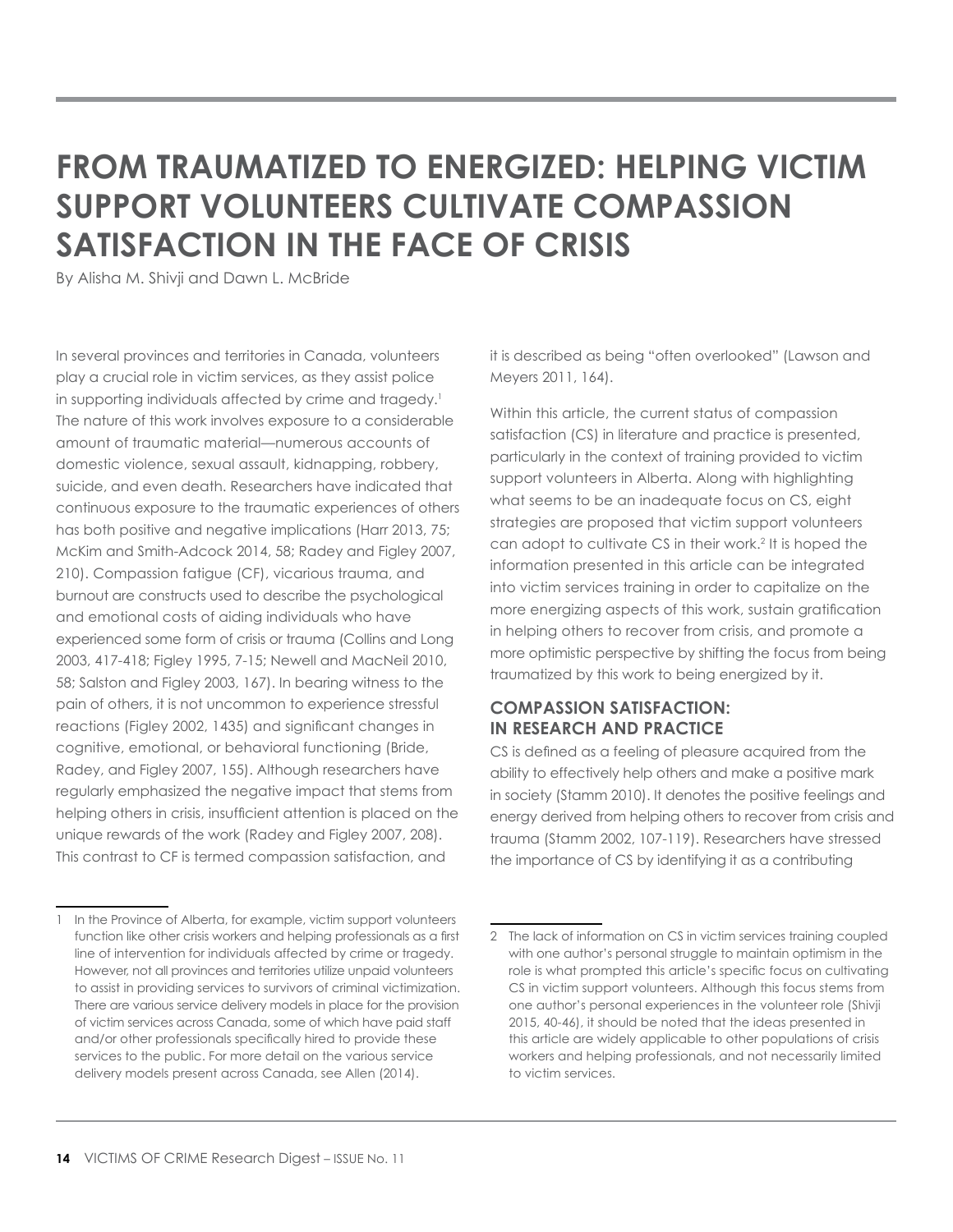factor to career longevity, strengthened resiliency, and sustained well-being (Radey and Figley 2007, 213), as well as a protective mechanism that mitigates the effects of CF (Conrad and Kellar-Guenther 2006, 1073; Phelps et al. 2009, 321; Samios, Abel, and Rodzik 2013, 612). Stamm (2010) has alleged that trauma workers who experience increased CS may feel energized by their work and believe they can continue to make a difference in the world. However, little research has utilized CS as a focal point (Lawson and Meyers 2011, 164; Radey and Figley 2007, 208) and the majority of studies in this area have examined CS secondarily to CF.

A similar trend appears to be evident in Alberta Victim Services training; the focus is often on traumatic rather than energizing effects. For instance, of the 35 standardized training modules released in 2011, only one aims to educate victim support volunteers about traumatic implications and to prevent CF. The module does not mention CS (Shivji 2015, 42-43). Therefore, it seems that while victim support volunteers learn about the risks of the job, they have minimal guidance about the unique benefits that the position can afford. Unlike trauma specialists and other relevant professionals, the volunteers may have limited access to educational materials and resources about CS and how it can apply to their work. Appropriate training could help the volunteers reduce CF and benefit from CS.

In the next section, eight general recommendations are offered for sustaining CS in Victim Services (and possibly other forms of work with survivors of crisis and trauma). However, it should be noted that these recommendations are based on the work and ideas of a limited group of researchers, primarily because the literature on CS is sparse and there is simply not enough material to consult in terms of how CS can be actively enhanced and maintained.

# **Recommended Strategies for Cultivating Compassion Satisfaction**

Radey and Figley (2007) contended that certain steps could be taken to enhance CS; they recommended increasing positive affect, resources, and self-care to create a higher ratio of positive to negative experiences, and thus provide an ideal environment for CS to grow (211-212). The advent of CS may be further enhanced by witnessing growth

and resilience in clients, bonding with colleagues who share a commitment to bring about positive change, and understanding the true value of the work being done (Harr 2013, 83). Building on the recommendations proposed above, the following are several preliminary strategies by which victim support volunteers (and other populations of crisis or trauma workers) may be able to cultivate greater CS in their work. These strategies are informed by an in-depth review of current literature on CF and CS, in addition to one author's personal experiences as a victim support volunteer in Alberta (Shivji 2015, 40-46).

# **Adopt an Active Coping Style**

An active coping style entails the use of positive strategies for stress management (i.e. support seeking, leisure, and relaxation techniques) and an increased focus on problemsolving, as opposed to the enactment of negative coping strategies (e.g. alcohol and drug use, avoidance) and denial or ignorance of the problem (Kinzel and Nanson 2000, 130). The shift into a problem-solving mindset is considered by researchers to be a plausible tactic for dealing with symptoms of CF (Cicognani et al. 2009, 460; Dunkley and Whelan 2006, 453; Kinzel and Nanson 2000, 130). In fact, Dunkley and Whelan (2006) intimated that use of an active coping style involves the development of a keen capability to generate solutions (464), which increases the likelihood of success in countering the effects of CF. This resolution of CF is significant, as it opens the door for increased CS. By actively taking steps to reduce CF, victim support volunteers allow greater opportunity for CS to occur. Furthermore, the practice of actively constructing solutions to deal with stress may translate into an application of actively constructing ideas to enhance the positive and energizing feelings that arise from being able to help others recover from crisis or trauma.

## **Balance Your Life and Your Workload**

Maintenance of a work-life balance is considered an important factor in promoting effective functioning and positivity in crisis and trauma work (Lawson and Meyers 2011, 167). Hence, volunteers who take time to develop healthy personal relationships and engage in fun or meaningful activities likely experience greater CS than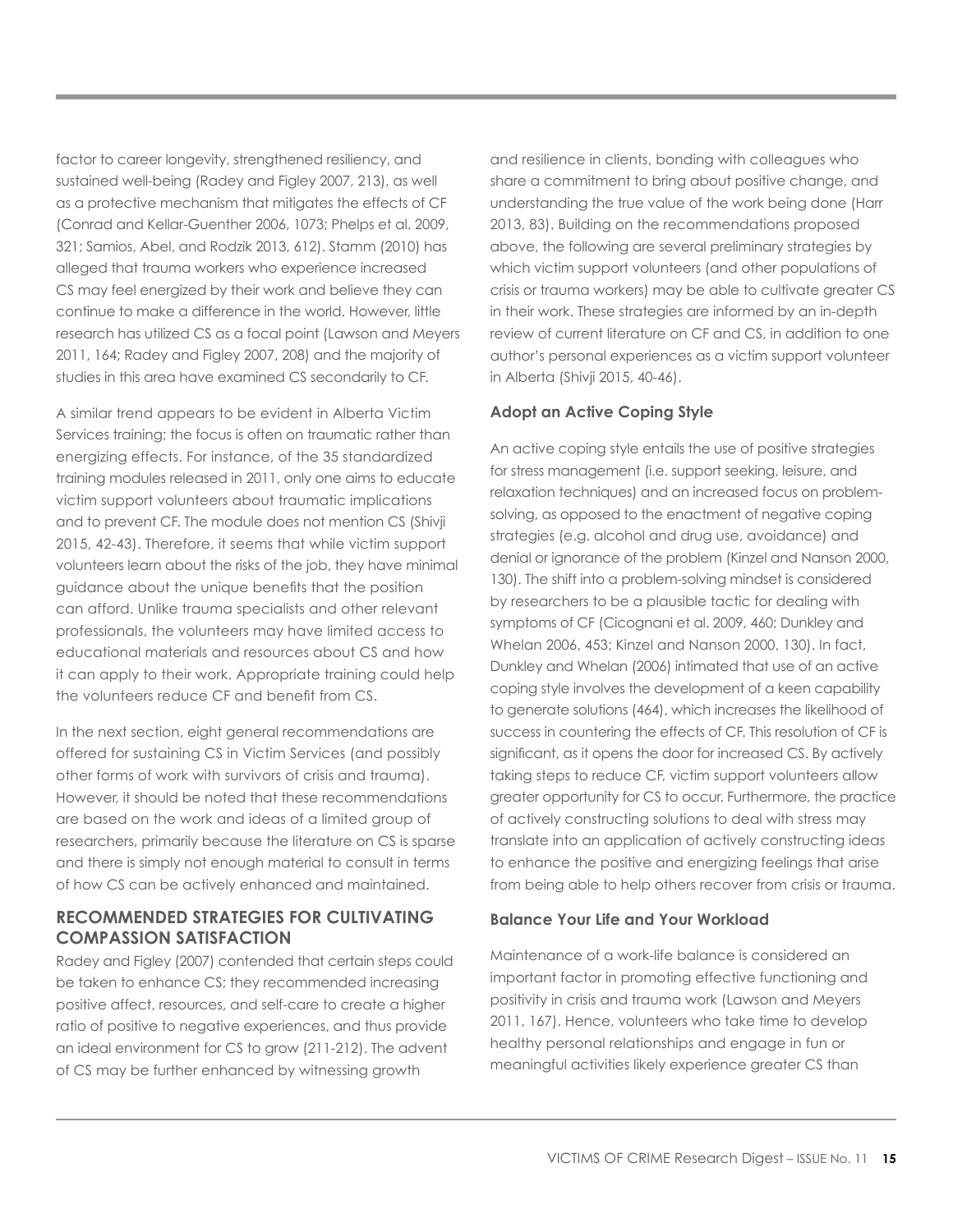volunteers who focus primarily on their work. Indeed the provision of support and services to victims is a valuable effort, but in this process of helping others it becomes easy to neglect the wholeness of life and subsequently slip into a downward spiral of stress. However, by preserving a balance between their personal and professional lives, victim support volunteers can experience opportunities to remove themselves from the helping role and recharge (Harr 2013, 84). This not only cultivates positive energy within volunteers, but may also raise their capacities for CS.

In addition to managing a balance between work and life, volunteers may find it helpful to maintain a diversified workload. For instance, Radey and Figley (2007) asserted that caseload variety enhances CS through provision of increased chances for work-related success—conceivably when volunteers take on simple tasks and cases, along with the more challenging ones (212). Specific strategies for diversifying the workload in Victim Services may include taking on a variety of cases and equally dividing the number of hours spent on various tasks or sites (i.e. court support, call centre, site of the crime or tragic incident, home of the victim, etc.).

## **Be Positive**

A strong sense of optimism appears to be the key to enhancing CS. With respect to the amount of patience and emotional energy required to effectively support victims of crime and tragedy, it is necessary for volunteers to have an "ongoing input" (Harr 2013, 83) of positive energy to sustain their ability to help—especially in the face of crisis or stress. Although it is easy to fall prey to the negativity that encompasses the position, victim support volunteers do hold the power to invoke positivity in their work. Keeping a journal of successes, reviewing progress made with victims, and remembering words of appreciation are all methods by which volunteers can boost optimism and discover CS (Radey and Figley 2007, 211).

Radey and Figley (2007) referenced the idea of positivity opening a wider array of thoughts and actions (209), thereby provoking additional approaches for working with clients—or, in the case of Victim Services, survivors

of criminal victimization. In adopting a positive outlook, volunteers not only learn to develop new strategies for helping, but may also experience increased success in doing so. This improved capability to succeed in the helping role is likely to promote potential for CS. Samios et al (2013, 617-618). suggested that positive emotions ultimately build CS via positive reframing. Positive reframing refers to broadening the mindset to search for positive meaning, which allows events to be reinterpreted in a positive light (2013, 612). In Victim Services, positive reframing may direct volunteers to uncover greater value in their work and thus maximize the experience of CS.

## **Consistently Evaluate Your Levels of CS and CF**

Newell and MacNeil (2010, 63-64) highlighted the need to evaluate CS and CF experienced by helpers regularly. Through regular monitoring of their CS and CF levels, such as self-report assessment tools designed for this purpose, victim support volunteers can easily recognize when energy is depleting and traumatic stress is increasing. This can in turn prompt action to reduce CF and enhance CS. Volunteers may also experience increased optimism in seeing their levels of CS rise—a process that is likely to instill greater motivation for continuing to serve in a helping role.

One method by which volunteers can evaluate their levels of CS and CF is the Professional Quality of Life Scale (ProQOL). The ProQOL is a self-report tool specifically designed to measure both positive and negative effects of trauma work (Stamm 2010). In addition to being the most preferred measure of CS and CF, the ProQOL is determined by researchers to be a highly valid and reliable test for individual experiences of CS, CF, and burnout (Adams, Boscarino, and Figley 2006, 107-108; Bride, Radey, and Figley 2007, 159; Jenkin and Baird 2002, 427; O'Sullivan and Whelan 2011, 313; Stamm 2010).3

<sup>3</sup> For ease of access, a copy of Stamm's (2010) ProQOL can be retrieved from [http://www.proqol.org/ProQOl\\_Test\\_Manuals.html.](http://www.proqol.org/ProQOl_Test_Manuals.html)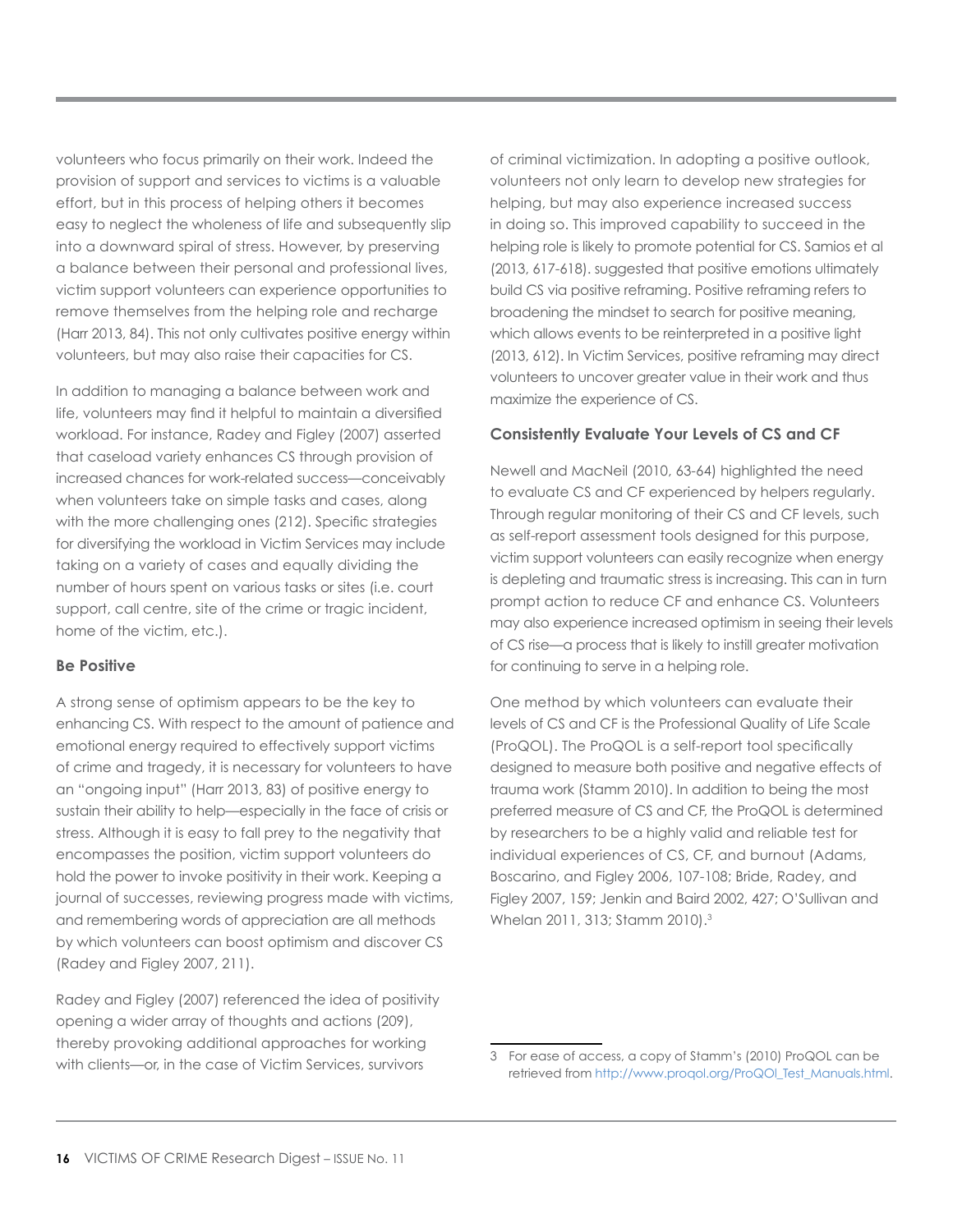## **Embrace Self-Care**

Lack of self-care is hardly conducive to CS. Instead, researchers emphasized the regular practice of self-care to reduce CF and improve the chances of experiencing/ building CS (Radey and Figley 2007, 210). For instance, victim support volunteers who neglect their own needs may observe a diminished capacity to function both personally and professionally, as their energy is drained and they may find it difficult to provide quality service and keep up with the demands of the position and everyday life (Radey and Figley 2007, 210). Thus, it is important to identify the need for personal rejuvenation and preserve a sense of well-being (Harr 2013, 83), as doing so increases room for CS.

Specific self-care strategies that volunteers may use to build CS include: actively maintaining good mental and physical health (i.e. establishing a healthy diet, exercising, regular medical checkups), spending time with loved ones, incorporating leisure time into their schedules, facilitating hope through spirituality or positive thinking, and maintaining boundaries to limit emotional involvement with victims (Harr 2013, 83-84). Enrolment in personal therapy is also a viable method for self-care, as it enhances resiliency and CS through the deeper processes of reflection and insight (Cummins, Massey, and Jones 2007, 43).

#### **Practice Mindfulness**

Kabat-Zinn (1990, 14) characterized mindfulness as "paying attention, in a particular way: on purpose, in the present manner, and nonjudgmentally". This process involves deliberate attendance to thoughts, emotions, and sensations associated with crisis and trauma work, and researchers have generally supported the use of mindfulness to reduce CF and promote well-being (Christopher and Maris 2010, 114). It is through mindfulness that victim support volunteers can learn to become aware of their experiences of CF and CS. Mindfulness can enable them to shift from feeling traumatized and depleted by the work to being resilient and energized in the helping role.

## **Pursue Knowledge**

Another favorable medium for cultivating CS is the pursuit of intellectual resources through continuing education and training (Radey and Figley 2007, 212). While lack of competence in specific skills or knowledge may contribute to CF, efforts to gain experience and competence likely provide fresh perspectives that make handling the challenges of the job a smoother process (Harr 2013, 84). Improvements in skills and knowledge can lead victim support volunteers to experience greater success in their work, which may result in increased CS. Furthermore, Victim Services can assist volunteers in developing awareness of CS through the provision of specialized training on the unique rewards of helping.

#### **Seek Social Support**

One of the most consistent ideas in the literature to date is the link between social support and CS (Cicognani et al. 2009, 460; Conrad and Kellar-Guenther 2006, 1078; Killian 2008, 38-39; Radey and Figley 2007, 211-212). Harr (2013) described social support from family and friends as a method for finding "refuge from the emotional intensity of the work" (83). This disengagement from the stress of the job presumably strengthens the potential for CS.

In addition to seeking support from family and friends, victim support volunteers may benefit from mentoring and peer support meetings. Mentoring programs allow more experienced and resilient volunteers, who know how to actively counter CF and build CS, to share their knowledge and support less experienced peers to make the shift from traumatized to energized (Kulkarni et al. 2013, 467-468). Similarly, peer support meetings supply an outlet for volunteers to share techniques to improve their work with victims and increase their rates of success, which further augments CS. In this line of work, volunteers may also develop a tendency to diminish successes and accentuate more problematic cases (Radey and Figley 2007, 213). This persistent focus on the negative is grounds for heightened CF. Nevertheless, peer support meetings can provide volunteers with opportunities to share successes (Radey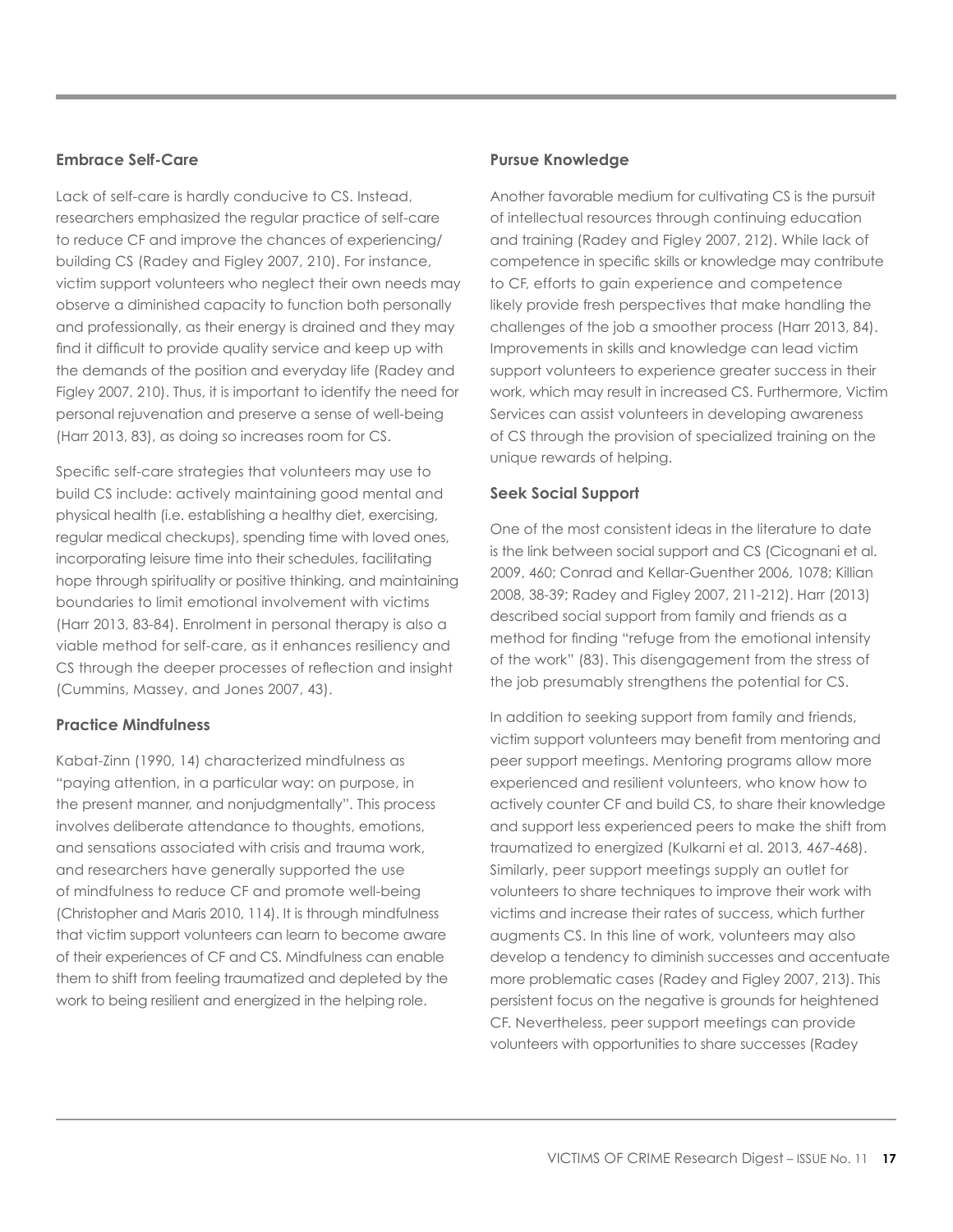and Figley 2007, 213) and receive positive feedback on their work, which boosts optimism and increases capacity for CS.

# **Conclusion**

CS induces purpose, meaning, and hope in the face of challenges (Harr 2013, 82). It is a powerful capacity to feel energized and optimistic about the ability to make a difference in the lives of others and change the world. Jones (as cited in Harr 2013, 83) stated that perceiving positive change in another's quality of life results in fulfillment and motivation to continue in the helping role. Given the profound impact CS can have on victim support volunteers, it would be highly beneficial for them to be aware of how they can become energized by their work. The current approach of emphasizing the prevention of CF and neglecting the enhancement of CS does little to improve volunteers' abilities to capitalize on the rewards of helping. However, with increased knowledge and training on CS, victim support volunteers (and other populations of crisis and trauma workers) can effectively learn to cultivate greater CS in their work, which in turn may help them to sustain well-being and stay out of crisis as they help others to recover from trauma.

# **References**

Adams, Richard E., Joseph A. Boscarino, and Charles R. Figley. "Compassion Fatigue and Psychological Distress among Social Workers: A Validation Study." *American Journal of Orthopsychiatry* 76, no. 1 (2006): 103-108. doi:10.1037/0002-9432.76.1.103.

Allen, Mary. 2014. *Victim services in Canada, 2011/2012*. Ottawa: Statistics Canada. Catalogue no. 85-002-X. Accessed January 6, 2018, at: [http://www.statcan.gc.ca/](http://www.statcan.gc.ca/pub/85-002-x/2014001/article/11899-eng.pdf) [pub/85-002-x/2014001/article/11899-eng.pdf.](http://www.statcan.gc.ca/pub/85-002-x/2014001/article/11899-eng.pdf)

Bride, Brian E., Melissa Rady, and Charles R. Figley. "Measuring Compassion Fatigue." *Clinical Social Work Journal* 35, no. 3 (2007): 155-163. doi:10.1007/s10615-007-0091-7.

Christopher, John C., and Judy A. Maris. "Integrating Mindfulness as Self-Care into Counselling and Psychotherapy Training." *Counselling and Psychotherapy Research* 10, no. 2 (2010): 114–125. doi:10.1080/14733141003750285.

Cicognani, Elvira, Luca Pietrantoni, Luigi Palestini, and Gabriele Prati. "Emergency Workers' Quality of Life: The Protective Role of Sense of Community, Efficacy Beliefs and Coping Strategies." *Social Indicators Research* 94, no. 3 (2009): 449–463. doi:10.1007/s11205-009-9441-x.

Collins, Sean, and Ann Long. "Working with the Psychological Effects of Trauma: Consequences for Mental Health-Care Workers – A Literature Review." *Journal of Psychiatric and Mental Health Nursing* 10, no. 4 (2003): 417–424. doi:10.1046/j.1365-2850.2003.00620.x.

Conrad, David, and Yvonne Kellar-Guenther. "Compassion Fatigue, Burnout, and Compassion Satisfaction among Colorado Child Protection Workers." *Child Abuse & Neglect* 30, no. 10 (2006): 1071–1080. doi:10.1016/j. chiabu.2006.03.009.

Cummins, Paige N., Linda Massey, and Anita Jones. "Keeping Ourselves Well: Strategies for Promoting and Maintaining Counselor Wellness." *Journal of Humanistic Counseling, Education and Development* 46, no. 1 (2007): 35–49. doi:10.1002/j.2161-1939.2007.tb00024.x.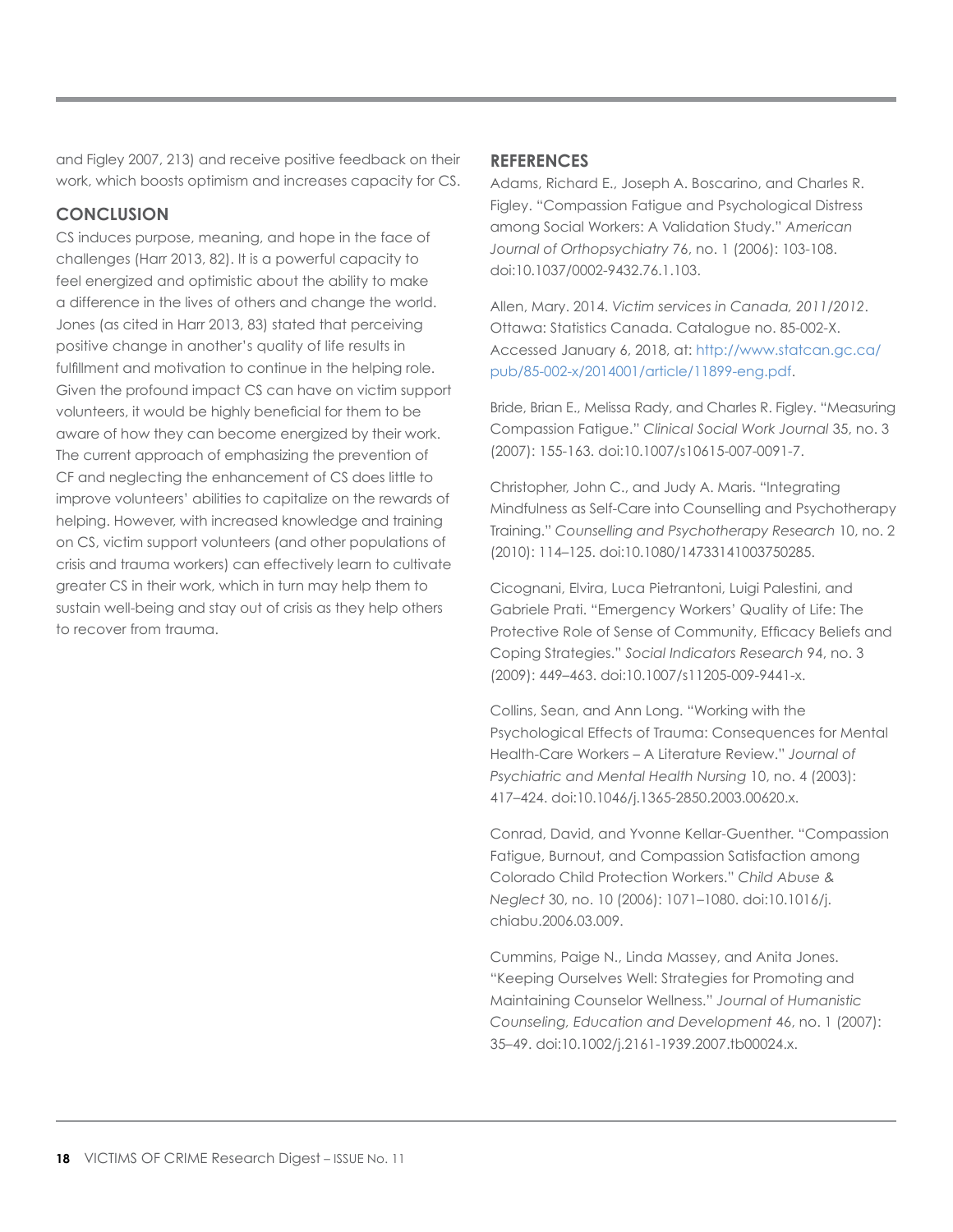Dunkley, Jane, and Thomas A. Whelan. "Vicarious Traumatisation in Telephone Counsellors: Internal and External Influences." *British Journal of Guidance & Counselling* 34, no. 4 (2006): 451–469. doi:10.1080/03069880600942574.

Figley, Charles R. "Compassion Fatigue as Secondary Traumatic Stress Disorder: An Overview." In *Compassion Fatigue: Coping with Secondary Traumatic Stress Disorder in Those Who Treat the Traumatized*, edited by Charles R. Figley, 1–20. New York: Brunner/Mazel, 1995.

Figley, Charles R. "Compassion Fatigue: Psychotherapists' Chronic Lack of Self Care." *Journal of Clinical Psychology/ In Session: Psychotherapy in Practice* 58, no. 11 (2002): 1433–1441. doi:10/1002./jclp.10090.

Harr, Cynthia. "Promoting Workplace Health by Diminishing the Negative Impact of Compassion Fatigue and Increasing Compassion Satisfaction." *Social Work & Christianity* 40, no. 1 (2013): 71–88.

Jenkins, Sharon R., and Stephanie Baird. "Secondary Traumatic Stress and Vicarious Trauma: A Validational Study." *Journal of Traumatic Stress* 15, no. 5 (2002): 423–432. doi:10.1023/A:1020193526843.

Kabat-Zinn, Jon. *Full Catastrophe Living: Using the Wisdom of Your Body and Mind to Face Stress, Pain, and Illness*. New York: Bantam Doubleday Dell, 1990.

Killian, Kyle D. "Helping Till it Hurts? A Multimethod Study of Compassion Fatigue, Burnout, and Self-Care in Clinicians Working with Trauma Survivors." *Traumatology* 14, no. 2 (2008): 32–44. doi:10.1177/1534765608319083.

Kinzel, Audrey, and J. O. Nanson. "Education and De-Briefing: Strategies for Preventing Crises in Crisis-Line Volunteers." *Crisis* 21, no. 3 (2000): 126–134. doi:10.1027//0227-5910.21.3.126.

Kulkarni, Shanti, Holly Bell, Jennifer L. Hartman, and Robert L. Herman-Smith. "Exploring Individual and Organizational Factors Contributing to Compassion Satisfaction, Secondary Traumatic Stress, and Burnout in Domestic Violence Service Providers." *Journal of the Society for Social Work and Research* 4, no. 2 (2013): 114–130. doi:10.5243/jsswr.2013.8.

Lawson, Gerard, and Jane E. Myers. "Wellness, Professional Quality of Life, and Career-Sustaining Behaviors: What Keeps Us Well?" *Journal of Counseling & Development* 89, no. 2 (2011): 163–172. doi:10.1002/j.1556-6678.2011.tb00074.x.

McKim, Lindsay L., and Sondra Smith-Adcock. "Trauma Counsellors' Quality of Life." *International Journal for the Advancement of Counselling* 36, no. 1 (2014): 58–69. doi:10.1007/s10447-013-9190-z.

Newell, Jason M., and Gordon A. MacNeil. "Professional Burnout, Vicarious Trauma, Secondary Traumatic Stress, and Compassion Fatigue: A Review of Theoretical Terms, Risk Factors, and Preventive Methods for Clinicians and Researchers." *Best Practices in Mental Health* 6, no. 2 (2010): 57–69.

O'Sullivan, Julian, and Thomas A. Whelan. "Adversarial Growth in Telephone Counsellors: Psychological and Environmental Influences." *British Journal of Guidance & Counselling* 39, no. 4 (2011): 307–323. doi:10.1080/03069885. 2011.567326.

Phelps, Andrea, Delyth Lloyd, Mark Creamer, and David Forbes. "Caring for Carers in the Aftermath of Trauma." *Journal of Aggression, Maltreatment & Trauma* 18, no. 3 (2009): 313–330. doi:10.1080/10926770902835899.

Radey, Melissa, and Charles R. Figley. "The Social Psychology of Compassion." *Clinical Social Work Journal* 35, no. 3 (2007): 207–214. doi:10.1007/s10615-007-0087-3.

Samios, Christina, Lisa M. Abel, and Amber K. Rodzik. "The Protective Role of Compassion Satisfaction for Therapists Who Work with Sexual Violence Survivors: An Application of the Broaden-And-Build Theory of Positive Emotions." *Anxiety, Stress, & Coping* 26, no. 6 (2013): 610–623. doi:10.1080/10615 806.2013.784278.

Salston, MaryDale, and Charles R. Figley. "Secondary Traumatic Stress Effects of Working with Survivors of Criminal Victimization." *Journal of Traumatic Stress* 16, no. 2 (2003): 167–174. doi:10.1023/A:1022899207206.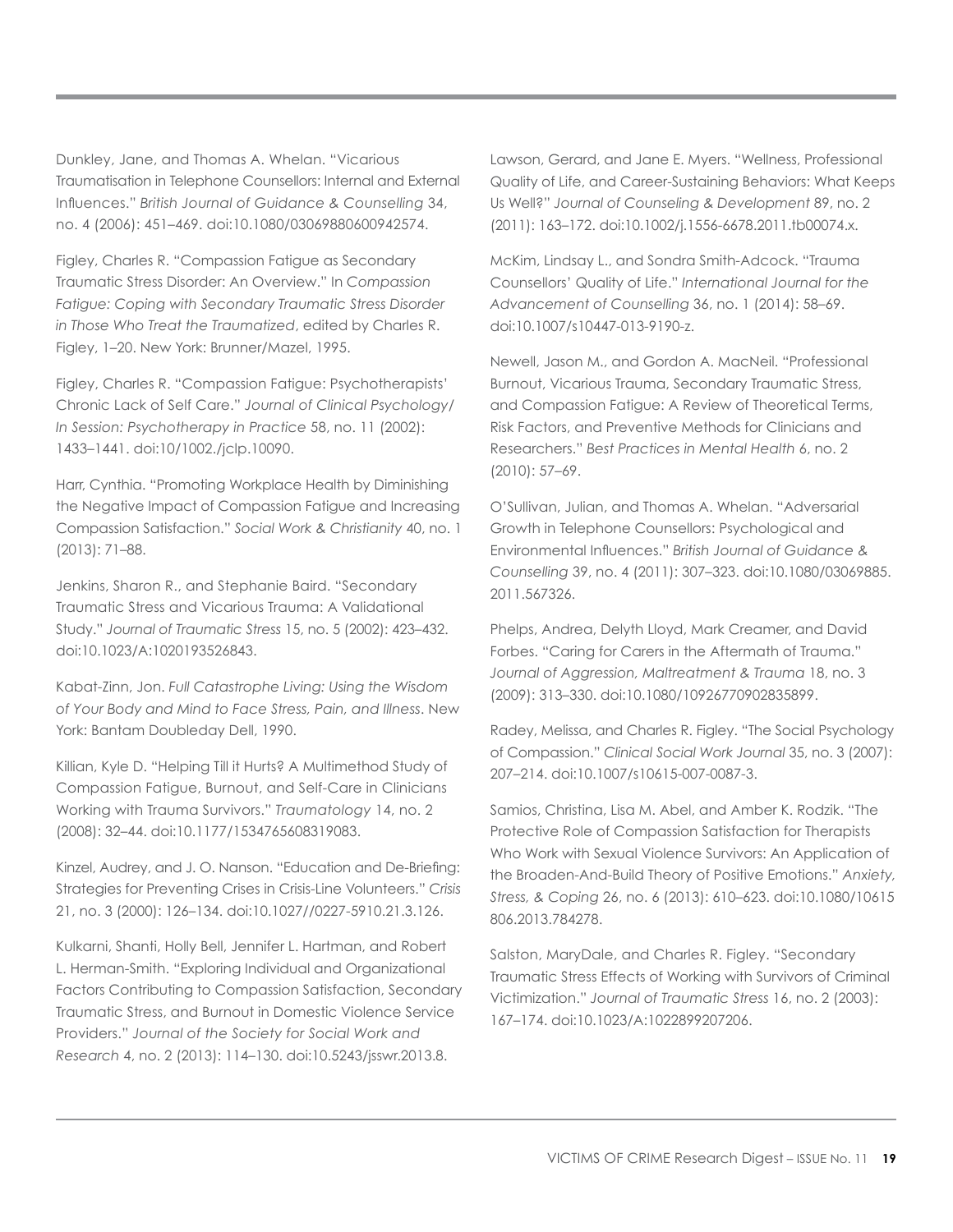Shivji, Alisha M. "Compassion Satisfaction in Victim Services: Focusing on the Rewards of Trauma Work" Unpublished master's project, University of Lethbridge, 2015. [https://](https://www.uleth.ca/dspace/handle/10133/4525) [www.uleth.ca/dspace/handle/10133/4525](https://www.uleth.ca/dspace/handle/10133/4525).

Stamm, Beth Hudnall. "Measuring Compassion Satisfaction as well as Fatigue: Developmental History of the Compassion Satisfaction and Fatigue Test." In *Treating Compassion Fatigue*, edited by Charles R. Figley, 107-119. New York: Brunner-Routledge, 2002.

Stamm, Beth Hudnall. *The Concise ProQOL Manual*., 2nd ed. (2010). Retrieved from [http://www.proqol.org/](http://www.proqol.org/ProQOl_Test_Manuals.html) [ProQOl\\_Test\\_Manuals.html](http://www.proqol.org/ProQOl_Test_Manuals.html).

**Alisha Shivji, MEd, is a registered provisional psychologist with Optimum Wellness Centres (Calgary, Alberta). Her research interests include burnout and traumatic stress, compassion satisfaction, cultural competence/diversity issues, and ethics.**

**Dawn McBride, PhD, is a registered psychologist and associate professor in counsellor education (University of Lethbridge, Canada). Her main areas of study include ethics, multiculturalism, supervision/training, family violence, and self-harm.**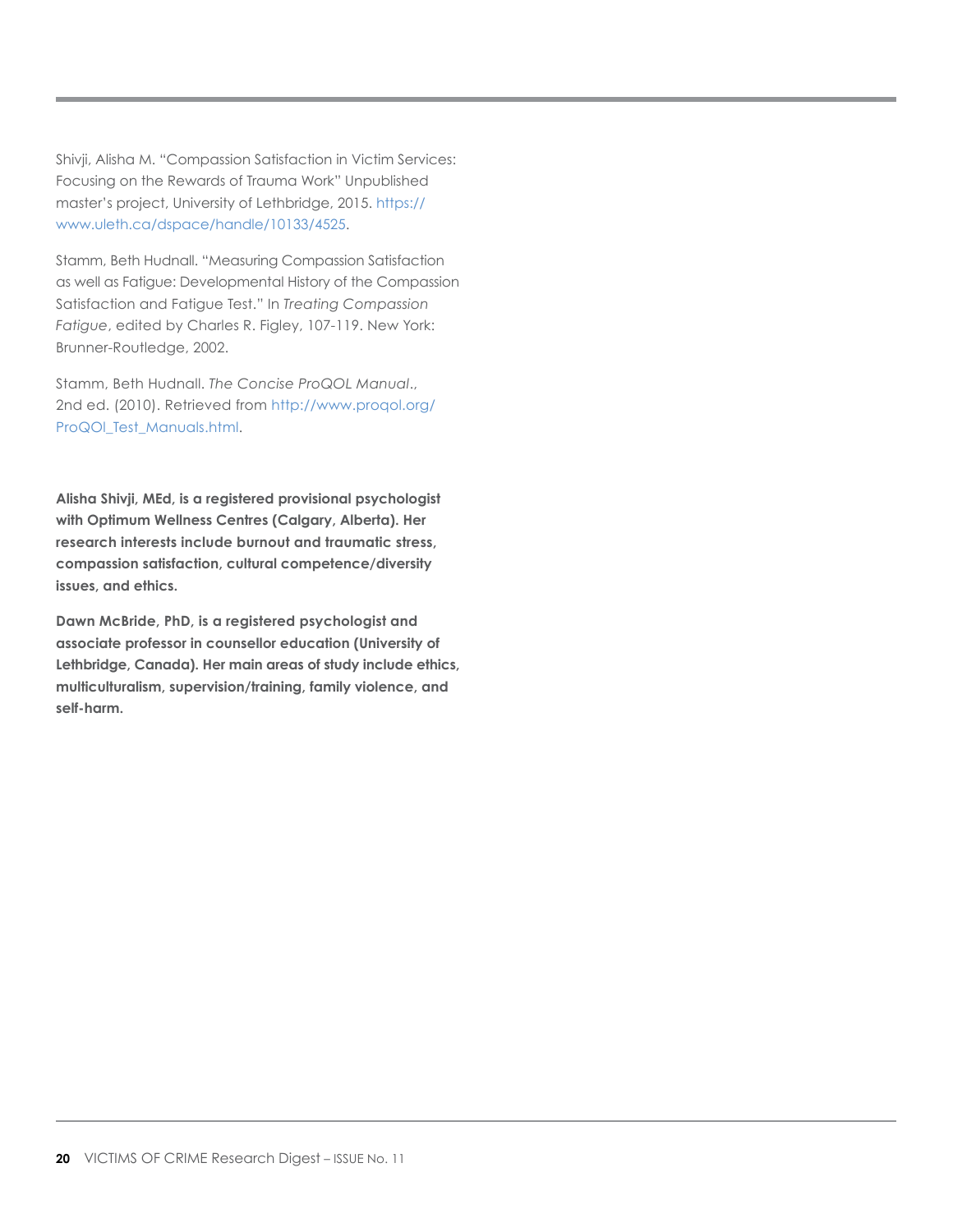# **Understanding the Development and Impact of Child Advocacy Centres (CACs) in Canada**

By Cynthia Louden and Kari Glynes Elliott

# **Background**

Child Advocacy Centres (CACs) and Child and Youth Advocacy Centres (CYACs)<sup>1</sup> are child-focused, facilitybased programs in which representatives from many disciplines work together to conduct interviews and make team decisions regarding investigation, treatment and intervention in child abuse cases. CACs provide an array of services to improve the experiences of child victims and witnesses, along with their families, as they navigate various systems, including the child protection and criminal justice systems. CACs can also undertake research, and develop and provide training and public legal-education. In 2010, the Government of Canada announced funding through the Federal Victims Strategy (FVS) for the creation and enhancement of CACs across Canada. This funding – originally \$5.25 million over five years (2010-2015) – has been increased to \$12.25 million over five years (2016-2021).

The United States is a leader in the development of CACs and established its first centres during the 1980s. CACs seek to minimize system-induced trauma by providing a single, child-friendly setting where child/youth victims and witnesses, along with their families, can access services. It is believed that CACs may reduce the number of interviews and questions children are subjected to during the investigation and court-preparation processes.

The U.S. National Children's Alliance (NCA) established 10 standards that organizations must meet to become an accredited CAC. Accreditation and NCA membership opens up funding opportunities, as well as other benefits such as shared software for data collection and performance measurement. The 10 standards involve:

- 1. A multi-disciplinary team (MDT)
- 2. Cultural competency and diversity
- 3. Forensic interview
- 4. Victim support and advocacy
- 5. Medical evaluation
- 6. Mental health
- 7. Case review
- 8. Case tracking
- 9. Organizational capacity
- 10. A child-focused setting<sup>2</sup>

# **CACs in Canada**

In Canada, the CAC model is a more recent development; the first Canadian CAC opened in Regina in 1997. As of 2017, 18 communities in Canada are operating CACs and approximately 15 other communities are exploring or developing the model.

<sup>1</sup> This article will use the term CAC to refer to both CACs and CYACs. The content is drawn from a longer report on a five-year study of six CACs across Canada.

<sup>2</sup> National Children's Alliance. 2017. "Standards for Accredited Members." [http://www.nationalchildrensalliance.org/sites/](http://www.nationalchildrensalliance.org/sites/default/files/downloads/NCA-Standards-for-Accredited-Members-2017.pdf) [default/files/downloads/NCA-Standards-for-Accredited-](http://www.nationalchildrensalliance.org/sites/default/files/downloads/NCA-Standards-for-Accredited-Members-2017.pdf)[Members-2017.pdf](http://www.nationalchildrensalliance.org/sites/default/files/downloads/NCA-Standards-for-Accredited-Members-2017.pdf) [Accessed December 4, 2017].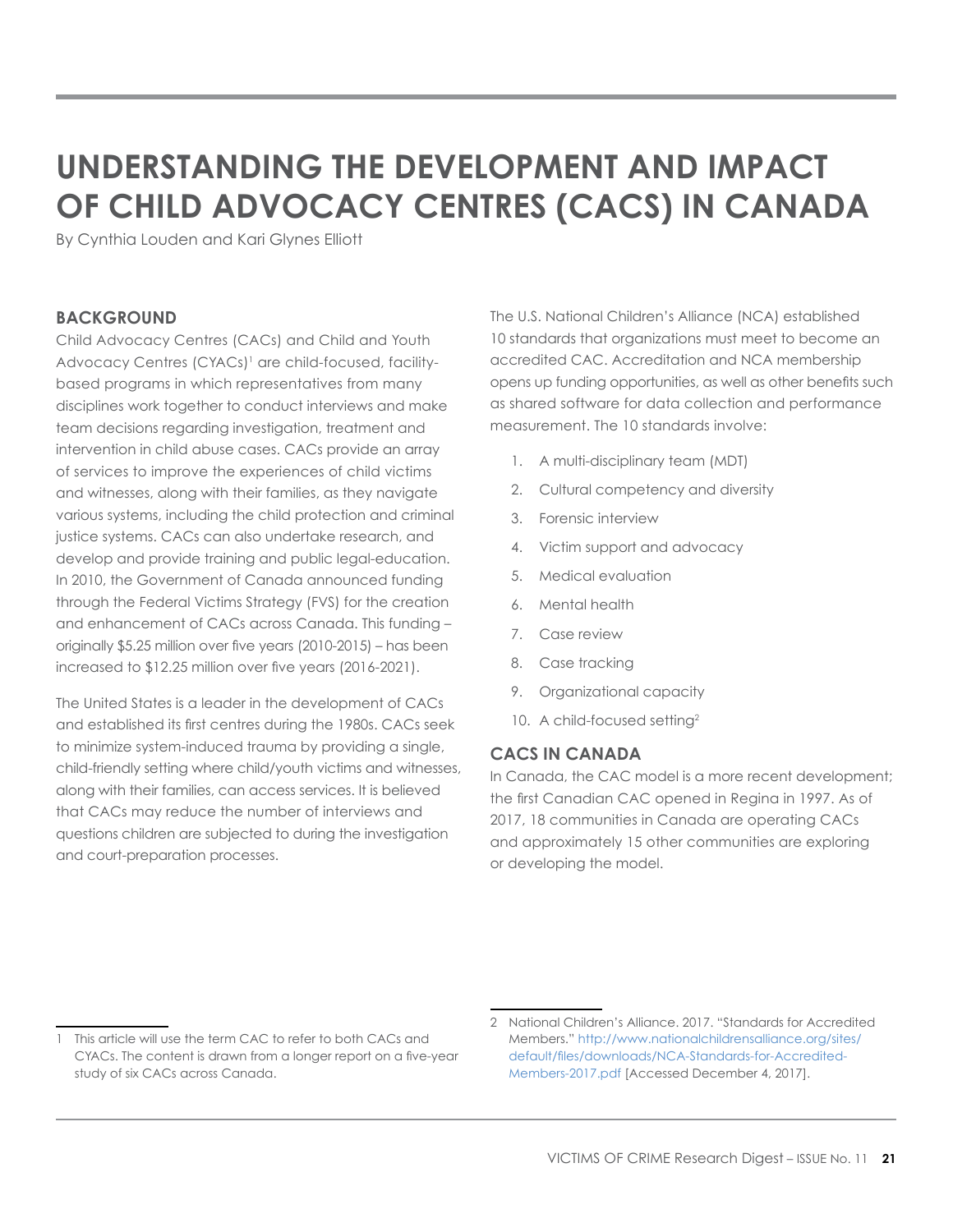# **Goals and Mandate of CACs**

In general, CACs aim to address a lack of coordination between social services and the criminal justice system. Prior to CACs, victims were often interviewed multiple times by professionals untrained in child development and working for different agencies. Interviews and other aspects of investigations were carried out in locations, such as police stations, that were not child-friendly. Victims and their families complained of delays, lack of information and of being re-victimized by the process.

CACs coordinate services by bringing together professionals into a multi-disciplinary team (MDT) located in a single, childfriendly location. Interviews are usually conducted jointly by law enforcement and/or child protection professionals trained in both child development and forensic interviewing.

A key feature of many CACs is a victim advocate, who serves as a "point person" or navigator for victims and families. A victim advocate is involved throughout the entire process, ensuring a welcoming atmosphere, acting as the central point of contact for victims and their families, answering questions, providing referrals, updates, and information about cases, as well as liaising with other MDT members. In some cases, a victim advocate maintains contact with families after the case is completed.

# **Department of Justice CAC Study**

In 2012, the Department of Justice Canada commissioned a five-year study of the development and operation of Canadian CACs. It was designed to measure client satisfaction with CACs and with criminal justice system processes, and to examine specific outcomes of the CACs. Proactive Information Services Inc, an independent firm, was contracted to develop tools such as interview guides, and to conduct interviews and collect data from six CACs.

The six CACs were selected to maximize diversity. The CACs selected reflect a variety of governance structures including stand-alone non-governmental organizations (NGOs), programs of established NGOs, and government entities; they also operate in different regions of the country and serve different populations. The six CACs studied were:

- Caribou Child and Youth Centre, Grand Prairie, Alberta
- Regina Children's Justice Centre, Regina, Saskatchewan
- Koala Place CYAC, Cornwall, Ontario
- SeaStar CYAC in the IWK Health Centre, Halifax, Nova Scotia
- Project Lynx, Whitehorse, Yukon
- Sophie's Place Child and Youth Advocacy Centre, Surrey, British Columbia

Since all six CACs received financial support through the Federal Victims Strategy (FVS), the study also examined their progress toward three key FVS objectives:

- 1. Increased access to victim services
- 2. Enhanced capacity to deliver appropriate and responsive victim services
- 3. Reduced financial and non-financial hardships for victims

# **Methodology**

Researchers at Proactive Information Services Inc. collected data from three main sources:

- 1. CAC case files
- 2. Client interviews (child/youth victims and nonoffending caregivers)
- 3. MDT interviews

Researchers conducted 111 MDT interviews (with 125 individuals), and 123 interviews with 26 child victims (aged five to 11), 17 youth victims (aged 12 to 19), five adults who had been victims as children (i.e. historical cases) and 75 non-offending caregivers.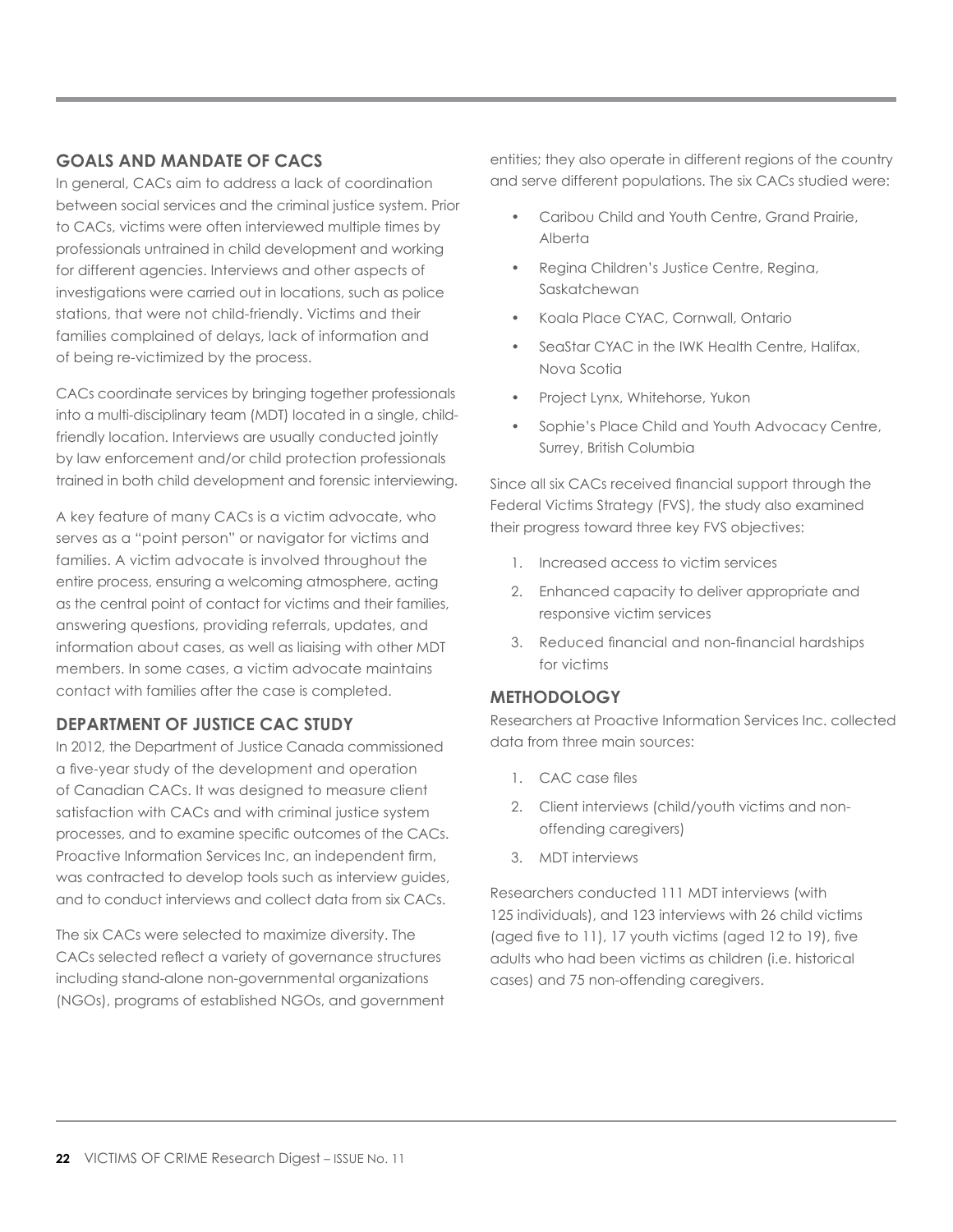# **Clients and Cases**

Researchers studied 1,804 case files and found that:

- Victims were primarily female (67%).
- Almost half of all victims were aged 8 years or younger; the average age was 9.4 years.
- Over half of all victims were Caucasian (56%) and the second-largest group was Indigenous (17%).
- Offences were primarily sexual in nature (72%). Physical assault was the second-most common offence type (28%).
- The accused were primarily family relatives (64%) and most were adult males (64%).
- Police and child protection services were the two most common referral sources (together accounting for 94% of all referrals).
- The average elapsed time between first contact at the CAC and file closure was 187.7 days, and the median was 126.5 days.

# **Findings**

During the five years of the study, the CACs developed and changed; in many cases, MDT members reported that communication improved.

The study concluded that the diverse governance structures of the six CACs featured did not appear to influence service delivery, as long as communication was open, and the management board was knowledgeable and supportive. The study found that specific, clear documentation of agreements among partners (such as memoranda of understanding) facilitated better working relationships. These findings highlight the CAC model's flexibility.

The study included CACs with different physical locations. One CAC was located in a hospital, two shared locations with other agencies, and two had their own facilities. One CAC was a virtual site, meaning it did not have a single location, rather MDT members used many different methods to communicate.

A dedicated physical, child-friendly space is a core component of the CAC model and the study confirmed that a CAC needs a physical space to operate effectively. The virtual CAC was designed to serve as many people as possible across a region where potential clients are widely dispersed. However, despite a strong victim advocate program and a robust MDT response, both clients and MDT members expressed a preference for a single, physical, child-friendly location. Since the study concluded, Project Lynx has made child-friendly enhancements in some communities, finding appropriate spaces for interviews and adding comfortable furniture and décor.

The study confirmed that co-location of MDT members is also important. MDT members report better communication when team members work alongside CAC staff at the same site. While off-site MDTs can still perform well, they must develop trusting relationships, and well-negotiated and understood protocols, and hold regular case-review meetings.

The study found that the role of victim advocate is a key component of the CAC model. Such advocates support clients throughout the process and provide the glue that holds the MDT together. Caregivers identify the victim advocate as the most important CAC service for both themselves and their children. The victim advocate's impact on clients was evident:

*The victim services responder is our rock through the whole process. I don't know what we would do without her. – Caregiver*

Forensic interviewing is an important CAC service. A forensic interview is a non-leading, non-suggestive interview that seeks to identify the facts of a case involving allegations of child abuse. Interviewers, specially trained police officers and child protection workers, ideally conduct joint interviews to gather information for criminal investigations, assess the safety of the child's living arrangements, and determine the need for medical or psychological treatment. Most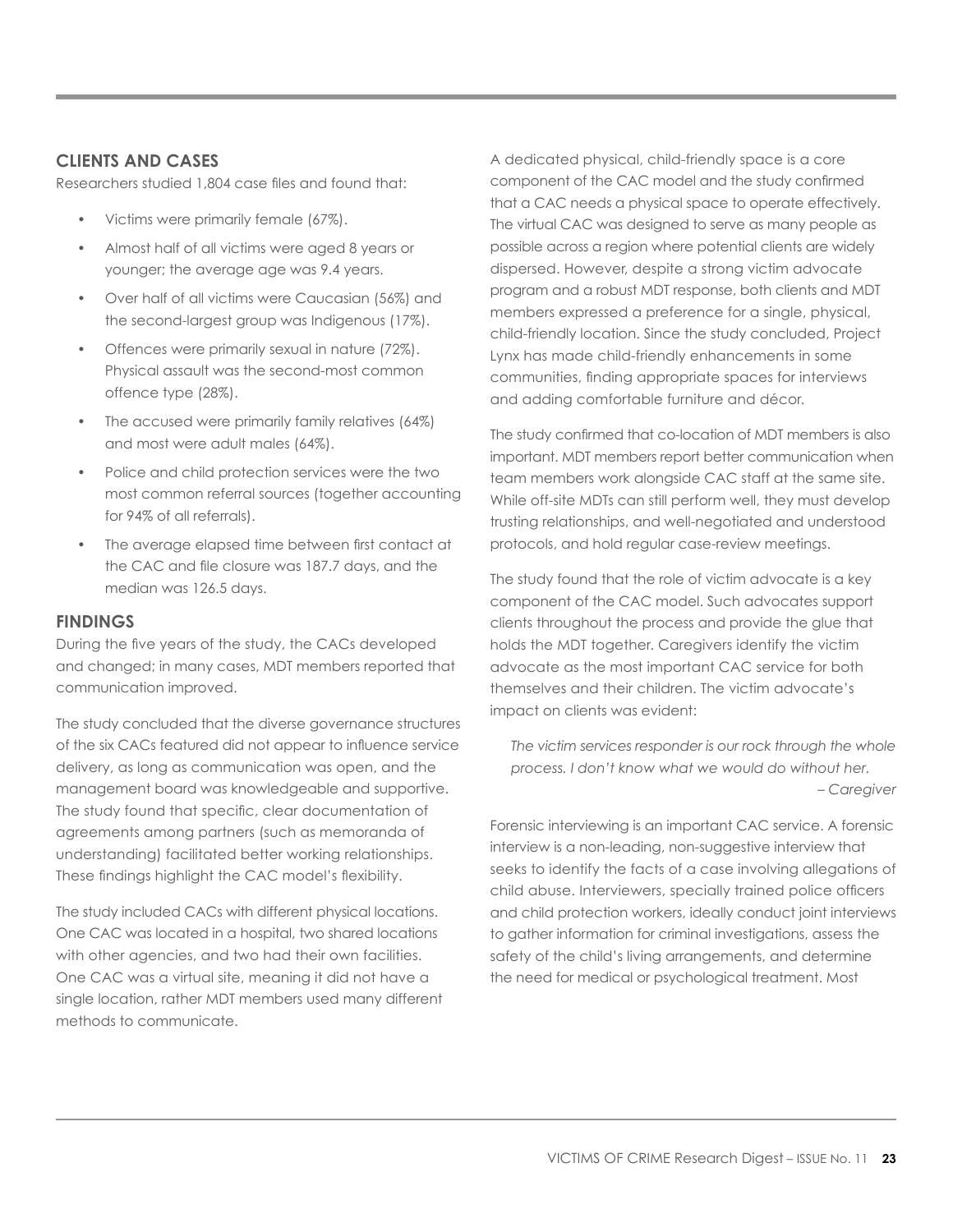CACs use the Step-Wise Interview Technique,<sup>3</sup> although one site in the study uses Rapport, Anatomy Identification, Touch Inquiry, Abuse Scenario and Closure (RATAC).4

Two sites offer therapy dogs as an additional service, although this not part of the CAC model. The dogs help to calm young victims before forensic interviews and during court preparation. In at least one instance, a therapy dog provided support to a young CAC client waiting at the courthouse for legal proceedings to begin.

Among the 36 victims who provided overall ratings of CACs, 83% rated their experience as either "good" or "great." The two victims who rated their experience as "not good" were from the same site. One did not want to be videotaped during the forensic interview, and the other was concerned that the offender would be present. No victim gave a rating of "terrible."

# **CACs and FVS Objectives**

The study concluded that CACs were able to address noticeable gaps in the system. The CACs increased access to services for victims, including medical examinations. They provided training on how to work with child victims, made child-friendly environments available for forensic interviews, increased coordination and collaboration between partners that respond to reports of child abuse, and provided a consistent support person for children,

youth and their families throughout their interaction with the criminal justice system.

FVS funding made it possible for these CACs to enhance capacity to deliver appropriate and responsive victim services by: supporting the coordination of services for children, youth and their families; hiring experts; and training MDT members. As the teams worked together, they shared expertise and enhanced their skills and knowledge. Some CACs provided training in forensic interviewing and/or child abuse and maltreatment. Some MDT members received training in cultural competency and diversity.

Overall, the CACs reduced both non-financial and financial hardship for clients. They reduced stress and re-victimization by providing a single, safe and child-friendly place for victims and their families to obtain information and support. Some sites provided emergency cell phones, bus tickets, taxi slips and/or food vouchers. Staff also helped clients to complete applications for government support (e.g. housing, counselling services).

Sites also reduced non-financial hardship by providing a single person – the victim advocate – who offers emotional support, information, referrals to services and/or assistance navigating intimidating systems. This reduced stress and saved time, since families did not have to deal with multiple people. As one caregiver explained: "It was a life saver. I would have lost my mind without them."

# **Lessons Learned**

The following were identified as lessons learned:

• **Clients and MDT members need mental-health services.** Only two CACs provided on-site mentalhealth services. On-site and off-site services were both described as a "patchwork" of programs, with long wait lists, and gaps in services for children/youth and for specialized adult counselling. Working with victims of abuse can take a toll on the mental health of service providers, but there was limited support for MDT members coping with vicarious trauma, Post-Traumatic Stress Disorder (PTSD), and/or burnout, which one interviewee noted can "eat you alive."

<sup>3</sup> John C. Yuille, Barry S. Cooper and Hugues H.F. Hervé. 2009. The Step-Wise Guidelines for Child Interviews: The New Generation" in M. Casonato and F. Pfafflin, eds, *Handbook of Pedosexuality and Forensic Science* (Italy: Franco Angeli) at 11. The Step-Wise Interview Technique is widely used in Canada, the US and the UK to interview young victims and witnesses of sexual abuse, physical abuse and neglect. Interviewers follow specific steps, including building rapport, establishing the need for truth, allowing a free narrative, asking general questions and proceeding to more specific questions if required.

<sup>4</sup> Jennifer Anderson et al. 2010. The CornerHouse Forensic Interview Protocol: RATAC® *TM Cooley J Prac & Clinical L* 12:193 at 195. RATAC is based on the idea that each child is unique. Accordingly, interviews are tailored to each child's age and cognitive, social and emotional levels. Interviews are also semistructured to allow for the child's spontaneity.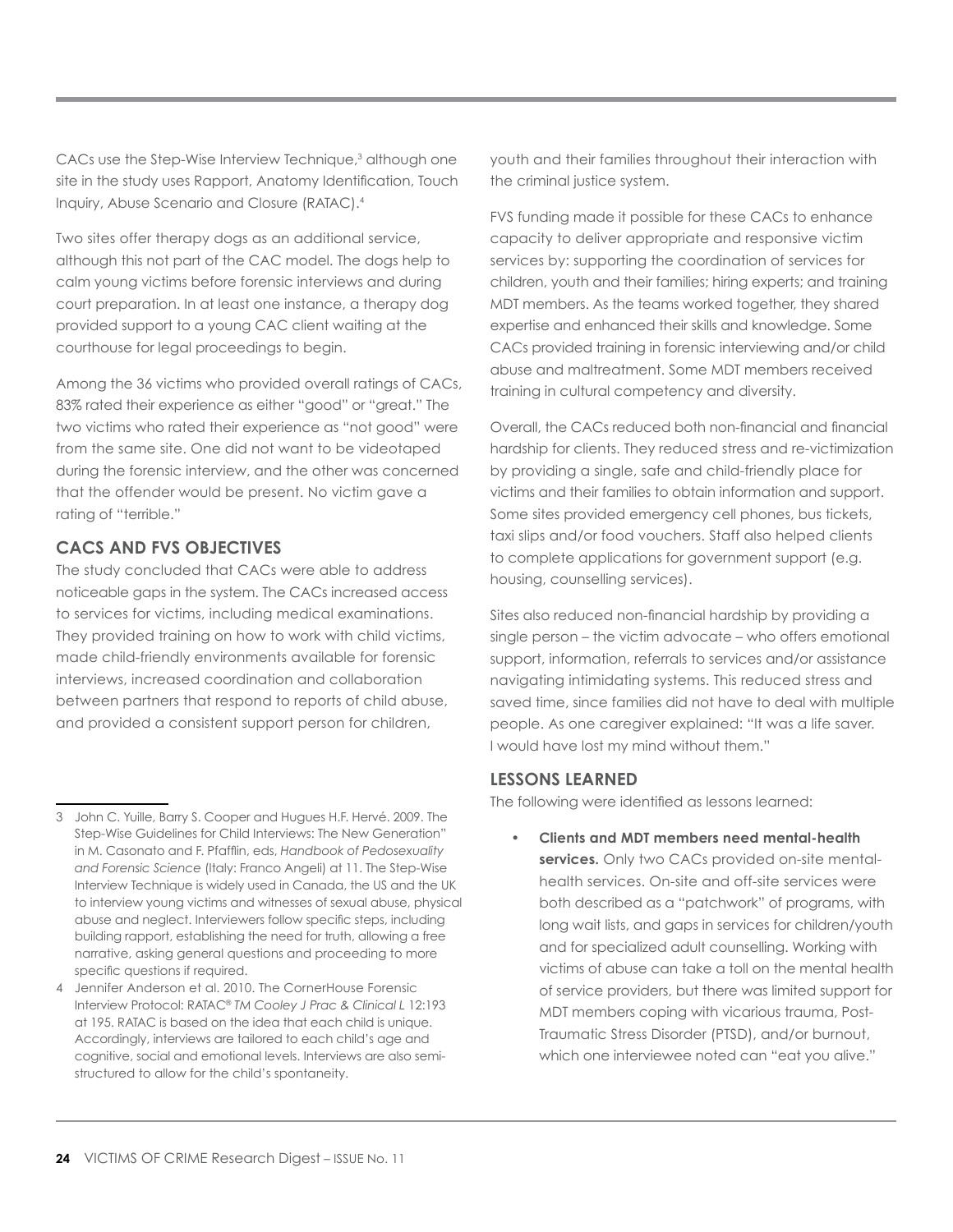- **Clients want more information.** The interviews revealed some client frustration about the general lack of information. Only 27% of child/youth victims were told what was going to happen after the investigation concluded. Young victims were less likely than parents/caregivers to receive updates and to know whom to contact at the CAC. Clients expressed interest in learning more about the process in general and in the progress of their case in particular.
- **CACs need diverse staff and MDT members.** CACs benefit from having diverse staff and partners – both male and female, and members of local communities, including those who share similar religious and cultural backgrounds as clients. Clients mentioned that young girl victims appreciated being able to work with female staff, while one caregiver lamented the difficulty of finding a male counsellor for her son.
- **Privacy is important.** Private spaces are essential at CACs, but not every site had an adequate area. At one site, the victim advocate often had to speak to families in front of other people due to limited space, reducing clients' privacy. Clients at other sites also suggested adding soundproof walls, opaque doors, and/or drop-down shades to increase privacy.

# **Innovations**

The flexibility of the CAC model allows for a number of innovative services. Notable services among the sites studied include:

• **Workshops/community education:** Several sites delivered workshops to families and professionals in the community on topics such as trauma, how to support child victims of abuse, dealing with vicarious trauma, helping kids develop better self-esteem, and navigating the criminal justice system. Other CACs hosted conferences and created caregiver handbooks.

- **Girls' groups:** One site offered workshops specifically for girls on self-care, self-esteem and healthy relationships.
- **Cultural competency:** Three sites added representatives of local First Nations to their MDTs to increase cultural competency, and one site offered smudging and case planning with Elders in a circle. A CAC that served a large immigrant and Sikh community required MDT members to attend yearly cultural-relations courses, and employed a South Asian victim advocate. While the CACs in this study served diverse populations, the need for culturally sensitive services at other CACs across Canada may vary.

# **Challenges of the Criminal Justice System**

Although CACs alleviate many problems, they are not designed to address clients' biggest complaint: delays in the criminal justice system. Clients complained of frequent court adjournments and cross-jurisdictional issues. Many clients indicated that speedier resolutions would reduce hardship. However, while CACs assist investigations and court preparation, they have no influence over court delays and outcomes. As one caregiver observed: "[the CAC] is excellent, but in the end, it is not a people issue, it's a systems issue."

# **Future Research Directions**

It should be noted that study findings are specific to the CACs reviewed and may not apply to others operating in Canada. It was difficult for the study to follow clients throughout their cases. In addition, it was difficult to recruit victims and family members for surveys and interviews. Some clients were deemed too vulnerable; some were understandably reluctant to talk about anything related to the trauma they had experienced.

Future research could compare the long-term outcomes experienced by Canadian CAC clients with those experienced by victims who go through the court process without accessing CAC services. It is difficult to measure whether CACs actually reduce trauma for clients, although this is among their goals. Other research could evaluate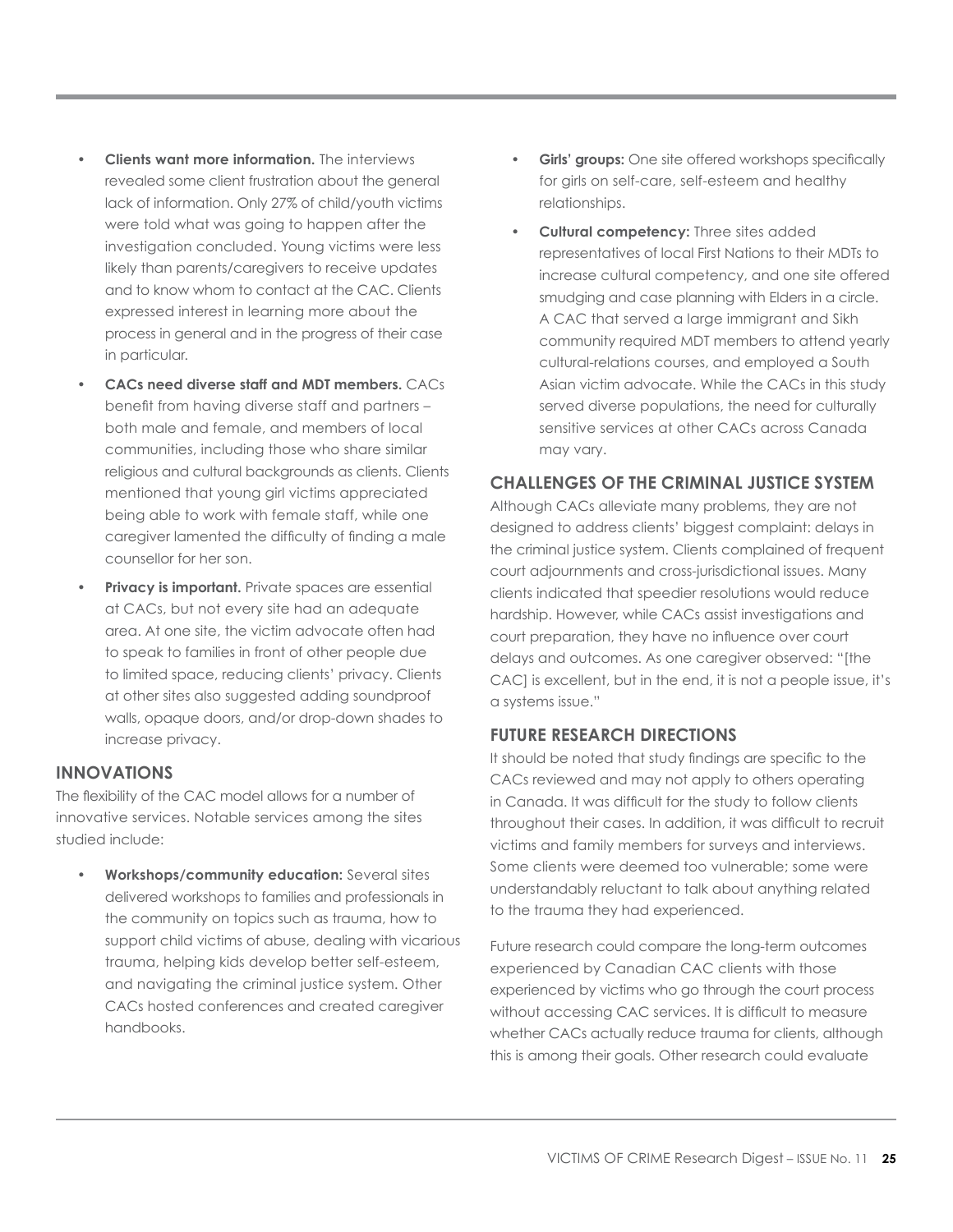the effectiveness of various trauma-reducing strategies at CACs, such as the use of support dogs and other initiatives.

The study is the first of its kind on CACs in Canada, and contributes greatly to what we know and understand about their development and growth. The full report, *Understanding the Development and Impact of Child Advocacy Centres (CACs)*, will be available from the Department of Justice Canada in 2018.

**Cynthia Louden is a law student in the common law program at the University of Ottawa.** 

**Kari Glynes Elliott is a researcher with the Research and Statistics Division, Department of Justice Canada.**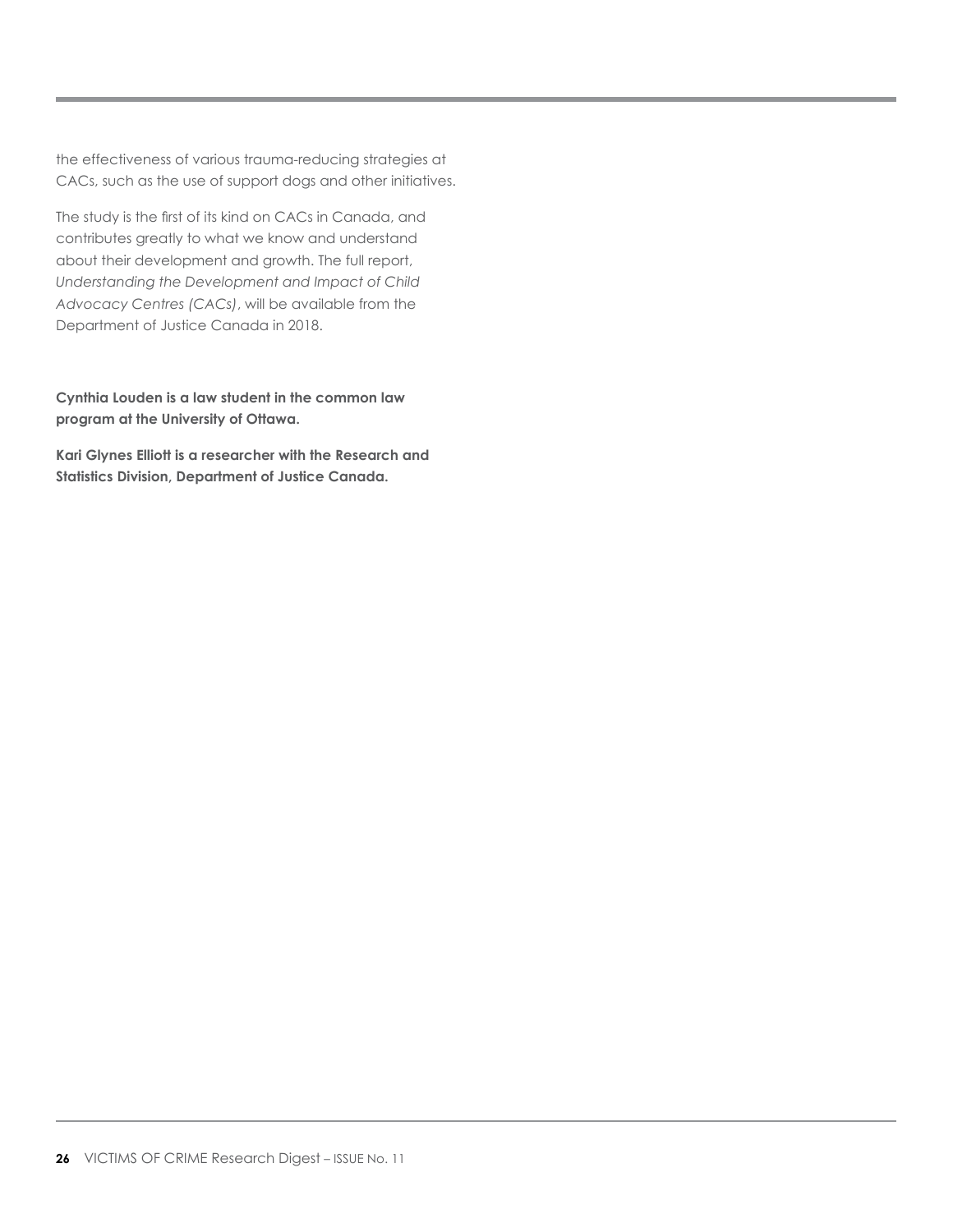# **Restorative Justice: The Experiences of Victims and Survivors**

By Jane Evans, Susan McDonald and Richard Gill

*"I started to feel fear in my everyday life that [the offender] might see me in the community and hurt me… I was happy to have a conversation with [the offender] to understand their perspective of what happened… telling [the offender] the effects that the crime had on me and hearing [the offender] take responsibility for their actions allowed me to start to move on."*

*– Victim participant in an Indigenous Justice Program*

The above statement from a victim who participated in a healing circle in their Indigenous community, speaks about the impacts of both the crime and of participating in a restorative justice process. This article describes the preliminary findings of a study documenting research on the experiences of victims and survivors,<sup>1</sup> along with the impacts of their participation in restorative justice processes in five Indigenous communities across the country. This study helps to fill a gap in this type of research as it is one of the first studies to explore this in Canada in recent years.

# **The Restorative Justice Approach**

Restorative Justice (RJ) is an approach that focuses on repairing relationships and the harm caused by crime while holding offenders accountable. It provides an opportunity for the parties directly affected by crime – victims and survivors, offenders and their communities – to identify and address their needs in the aftermath of a crime, and seek a resolution that fosters healing, reparation and reintegration, and prevents future harm (Zehr 2002).

RJ attempts to address the needs of all participants using a flexible, inclusive and humanistic approach. RJ respects and values the dignity and security of all parties. Although penalties can be part of RJ processes, punishment is not a primary goal. RJ processes are considered successful when they promote the dignity and well-being of all parties involved, help to repair relationships, where possible, and restore peace, and advance community safety and security. In Indigenous communities, RJ processes are often grounded in Indigenous legal traditions and are designed to reflect the culture and values of the communities in which they are situated.

# **Existing Research on the Impact of Restorative Justice for Victims and Survivors**

International research and evaluations of programs<sup>2</sup> in Canada have shown that RJ can improve victim satisfaction and generate positive mental health impacts for all participants, among other benefits.

*Improve victim satisfaction, positive mental health impacts* – A meta-analysis by Strang et al. (2013, 12) showed that victims and survivors who go through a RJ process are more satisfied about the handling of their case than those who do not go through an RJ process. The study also found that victims and survivors who go through a RJ process are more likely to receive an apology from the offender and to feel safer (Ibid.). Many victims and survivors have reported that the opportunity to participate in RJ and express themselves reduces their desire for revenge, and they would recommend the process to others (Umbreit et al. 2002; Wemmers and Canuto 2002; Ministry of Justice

<sup>1</sup> Both terms "victim" and "survivor" are used in this article. Interview participants were given a choice as to how they wished to be identified; some preferred "victim" and some "survivor," so this article uses both terms.

<sup>2</sup> Community-based justice programs supported through the Indigenous Justice Program are not included in these studies.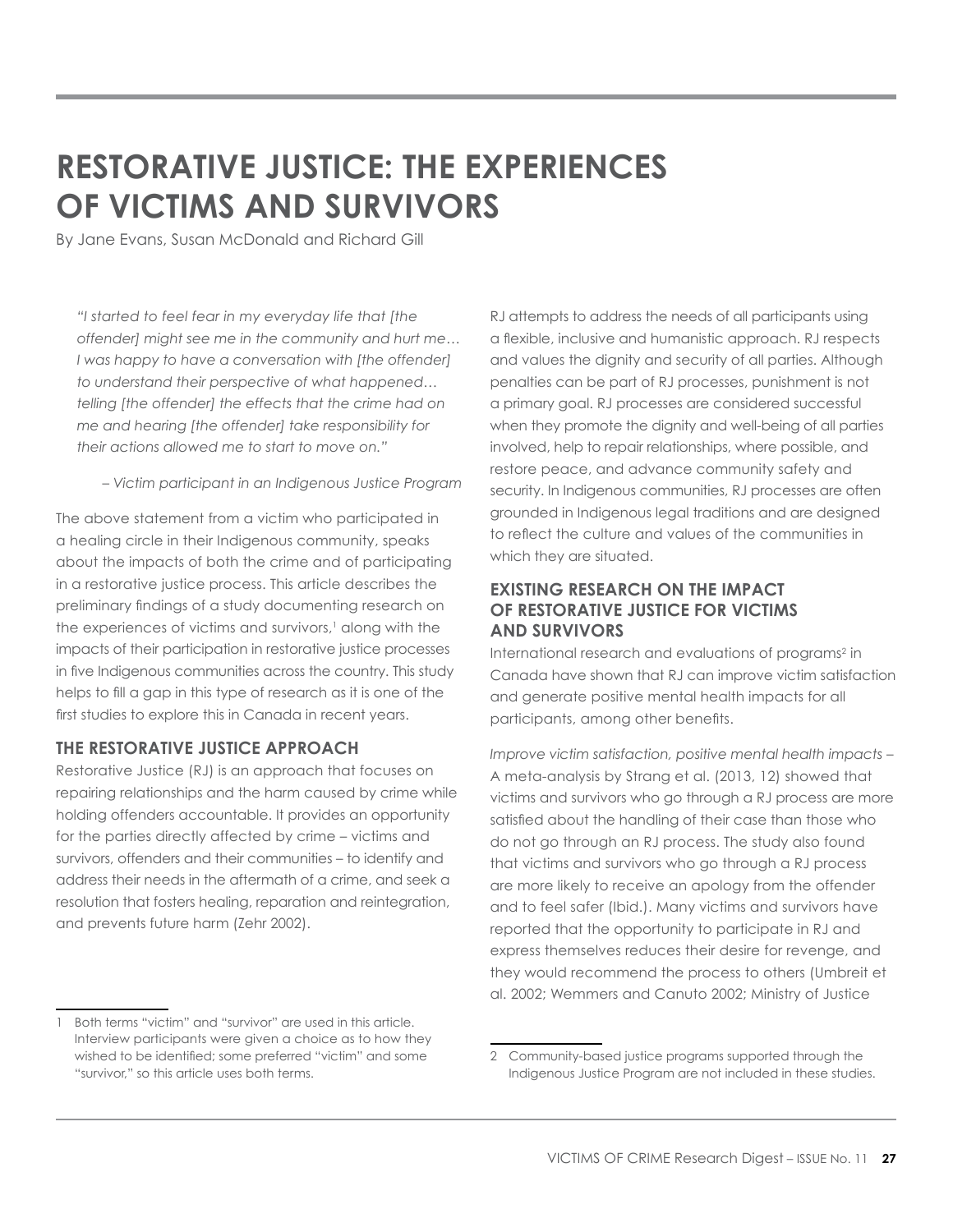2011; 2016). Victims and survivors have also reported that after participating in RJ processes, they experienced psychological benefits such as decreased fear and anxiety about a new victimization, decreased anger, increased sympathy towards the offender (Strang et al. 2006), and in some cases, even a decrease in post-traumatic stress symptoms (PTSS) (Angel et al. 2014; Angel 2005). Some participants also reported experiencing positive changes in their physical health, in addition to positive psychological changes (Rugge and Scott 2009).

Research has shown that overall, participants were highly satisfied with the RJ approach and felt empowered by the process, compared to the approach of the mainstream criminal justice system to cases of serious crimes (Rugge, Bonta and Wallace-Capretta 2005; Clairmont and Waters 2015; Ministry of Justice 2016; 2011).3

Existing research also shows that while satisfaction rates are generally fairly high, victims have also expressed concerns about RJ. Victims have felt that their offender was not genuinely remorseful for what they had done or fully engaged with the process (Ministry of Justice 2011; Wemmers and Canuto 2002). This finding confirms the importance of offender's acceptance of responsibility before a RJ process is arranged. Victims have also expressed negative reactions when they have felt unprepared for the RJ process or felt that they received unclear information about what to expect (Wemmer and Canuto 2002). Some victims have expressed fear about saying what they really felt at the RJ process (Ministry of Justice, 2011). Other areas of concern have focused on victims' dissatisfaction when offenders do not follow through on what they agreed to do to make amends and victims are not contacted following the RJ process and provided with updates on what the offender has done (Ministry of Justice 2011).

Sherman and Strang (2007, 8-9) also found that RJ generally reduced crime more effectively with more serious (e.g. violent) rather than less serious (e.g. property) crimes, and RJ produced better results with adults than youth, and for crimes where victims are identifiable. Examples of these crimes would be personal injury or violent crimes such as assault, rather than property crimes such as shoplifting or vandalism.

Despite the international research and the evaluations of Canadian programs noted herein, empirical research on the impacts of RJ programs, especially for victims and survivors in Canada, remains limited overall.

# **A Study of RJ Processes in Select Canadian Indigenous Communities**

To help address this research gap, the Department of Justice Canada4 (the Department) undertook a study in 2017 to examine the experiences and perceptions of victims and survivors who have participated in RJ processes through community-based justice programs supported by the Indigenous Justice Program (IJP), formerly known as the Aboriginal Justice Strategy.<sup>5</sup>

For more than 25 years, through the IJP, the Department has supported Indigenous community-based justice programs that use RJ processes and offer culturally relevant alternatives to mainstream justice processes in appropriate circumstances for non-violent, low risk offences. Operating since 1991, the IJP partners in a cost-shared relationship with all thirteen provinces and territories and is delivered by community justice workers across Canada. The supported programs incorporate the principles and processes of RJ alongside Indigenous legal traditions. The overarching goals are to decrease the overrepresentation of Indigenous peoples in the mainstream justice system (i.e. reduce the rates of crime, victimization and incarceration), and to enhance overall safety and well-being in participating communities. Given that the restorative justice practices

<sup>3</sup> In this paper, "serious crimes" refer to those that would result in imprisonment upon conviction.

<sup>4</sup> The project involved a collaboration between the Policy Centre for Victim Issues, IJP, the Department's Research and Statistics Division and the Department's Evaluation Division.

<sup>5</sup> For more information on the Indigenous Justice Program, please consult [Indigenous Justice Program](http://www.justice.gc.ca/eng/fund-fina/acf-fca/ajs-sja/index.html).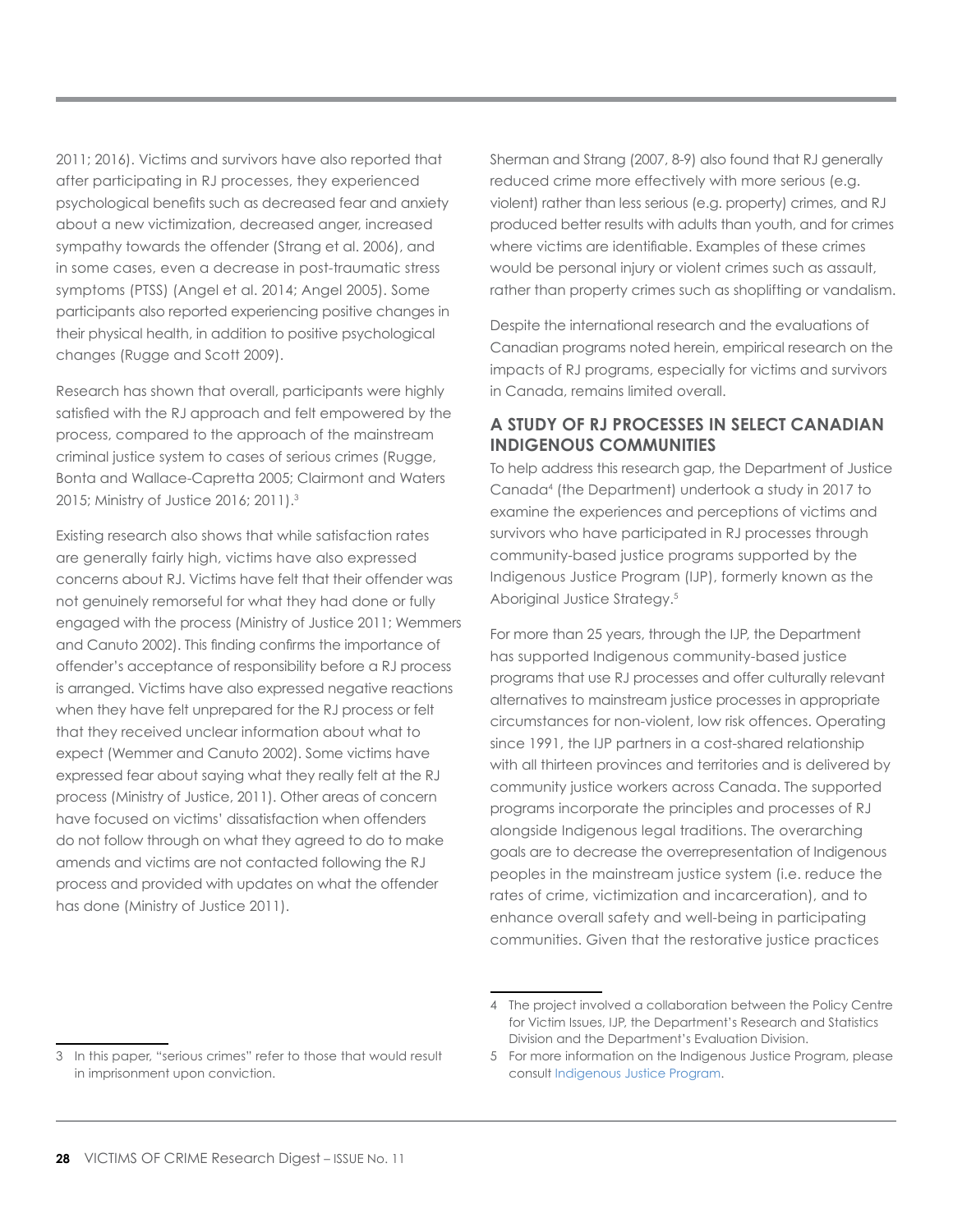<span id="page-28-0"></span>and models are deeply rooted in Indigenous cultures and traditions, the programs reflect the individual needs of the communities (Department of Justice Canada 2016).

Past evaluations of the IJP have primarily focused on measuring the impact of their community-based justice programs on offenders and the community.<sup>6</sup> Although victims and survivors may have been included in some case studies conducted during these evaluations, this is the first study by the Department dedicated to examining the experiences of victim and survivor participants in IJPsupported RJ processes. The goal of the study is to gain a better understanding of the impacts of these programs on victims and survivors.

The study examined: various RJ processes (e.g. victimoffender mediation, family group conferencing, peacemaking circles, healing circles, and sentencing circles) along the justice continuum; the needs of victims and survivors; impacts of the programs on victims and survivors; and lessons learned and promising practices.

# **Methodology**

This study followed an exploratory case study approach. The Department contracted Alderson-Gill and Associates to undertake data collection and reporting, and to work closely with the Evaluation Division. To guide this core research team, the Department established an advisory committee comprised of representatives from the Policy Centre for Victim Issues, IJP, Research and Statistics Division, provincial and territorial partners, and from the communities involved in the study.

#### **Research Questions**

Four interview guides were developed for the case studies (victims and survivors; program managers and staff; community members and; friends and families of victims and survivors) to address the following research questions:

- 1. What are the different RJ processes used in the case study programs? Who was involved and how were the processes delivered?
- 2. What are the experiences of victims and survivors who participated in an IJP RJ process?
- 3. What impact has participation in the selected IJP RJ process had on victims and survivors of crime?
- 4. What were the needs of victims and survivors of crime in the selected RJ process?
- 5. What are the lessons learned and best practices regarding victim participation in the selected IJP RJ processes?

## **Case Study Communities and Key Informants**

IJP-supported programs that have RJ processes involving victims and survivors in a total of five communities in British Columbia, Saskatchewan, Ontario, Quebec and Nunavut were included in this study. The research team and advisory committee worked with the participating community-based justice program managers to develop ethics and consent forms, along with tailored interview guides and a strategy to recruit participants for the interviews. The research team then travelled to each community for two to five days to conduct in-person interviews. Between June and October 2017, the team interviewed:

- 17 victims and survivors;
- 19 professionals, including program managers and staff; and
- 27 community members, including elders and other participants in the RJ process.

<sup>6</sup> In addition to including case studies in IJP-supported communities, the evaluations also examined the impact of the programs on offender outcomes, namely recidivism rates. The last evaluation in 2016 found that offenders who participate in IJP-supported programming were 43% less likely to re-offend than nonparticipants. See [Evaluation of the Aboriginal Justice Strategy](http://www.justice.gc.ca/eng/rp-pr/cp-pm/eval/rep-rap/2016/ajs-sja/index.html).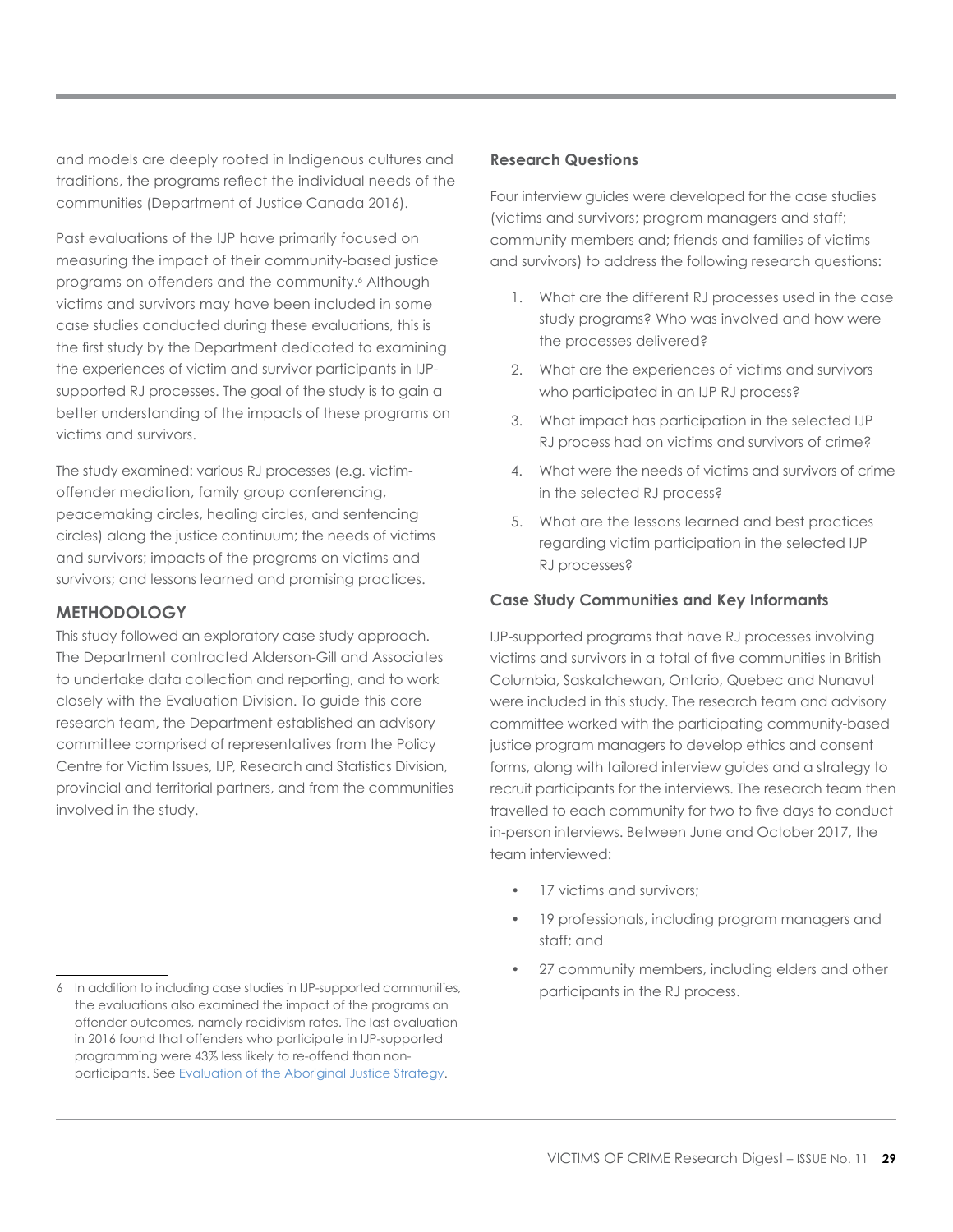# **Key Findings**

The following is a summary of preliminary findings from this study.

## **Nature of the RJ process**

Although different RJ processes were included in the study, they all made efforts to include the victim. Other commonalities included: the participation of the community through local justice committees; Elders had a key role in the process; a recognition that personal and social factors may have contributed to the offender's behaviour and are important to include in the discussion.

#### **Nature of victim and survivor participation**

As with the nature of the RJ process, the involvement of victims and survivors can differ depending on the community-based justice program. The following is a description of the nature of participation that was similar between the five programs involved in the study. Referrals to a community-based justice program can come from the police, courts or a community member. In criminal cases, once a referral is made, a community justice worker contacts the victim or survivor to invite them to participate. Should they choose to participate, the community justice worker prepares them for the process during an in-person or telephone conversation. The community justice worker describes the RJ process in detail, listens to the victims or survivors' story, asks them about the impacts of the crime and their experience with the justice system, as well as what they hope to achieve from the RJ process. The community justice worker then organizes a circle and encourages victims/survivors to actively participate by describing what they experienced and what impacts they feel the crime had on them, their families and their communities. They are also invited to respond to comments from other participants and to discuss outcomes of the RJ process. In some cases, victims and survivors receive information about what has transpired since the circle.

# **Decision about whether to participate**

Victims and survivors interviewed for the study indicated that they experienced a range of impacts as a result of the criminal event. These included: emotional trauma and fear; difficulties relating to friends and family; work tension and disruption; financial loss; and inconvenience. Although the impacts differed by individual, there was almost always a sense of lost trust and/or feeling of uncertainty. A lack of information from the criminal justice system compounded these feelings.

Community member participants interviewed also felt that their sense of security and well-being had diminished. In addition, many felt that the offenders' behaviour reinforced negative stereotypes held by Canadians about Indigenous people.

The victims and survivors identified a number of reasons why they participated in the RJ process. The most common factors identified were: their knowledge of the program; the level of fear involved in the case or that they felt towards the offender (i.e. victims and survivors who were very afraid of the offender were less willing to attend mediation or sentencing circles); level of seriousness of the crime (i.e. victims and survivors often chose not to participate when their case involved a minor crime); and an inclination to help the offender. The goals of participation often shifted as the victim became more involved during the process. There was often a mix of personal interest in achieving a result and a broader interest in realizing longer-term benefits for the offender and the community.

## **RJ preparation**

Preparation for RJ processes differed by program. However, all of the staff interviewed indicated that the proper preparation of the offender and victim or survivor was key to success. The majority of victims and survivors interviewed indicated that they were satisfied with the quality of the preparation that they had received. However, three of the victims and survivors interviewed indicated they felt that a lack of preparation led to the failure of the RJ process.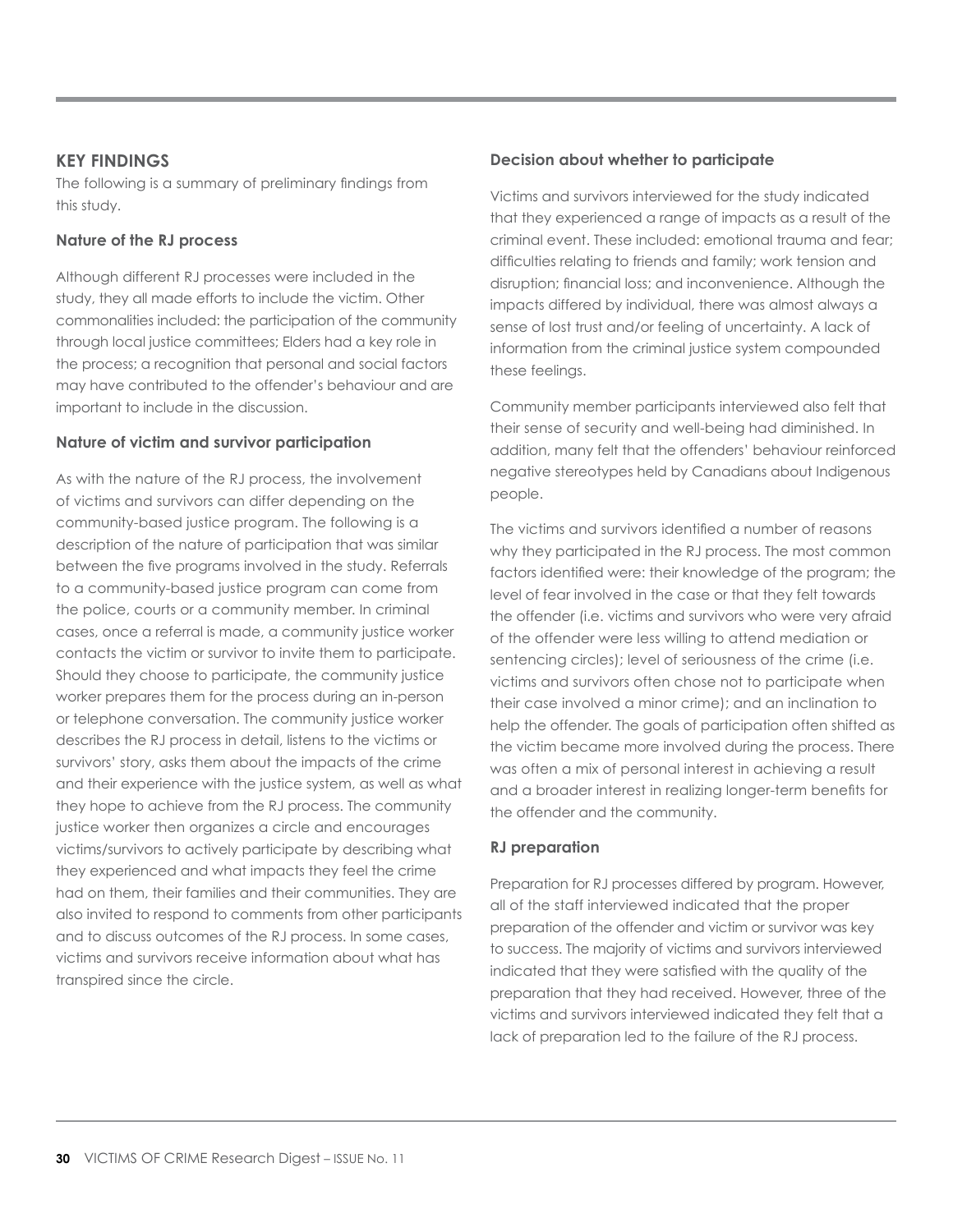# **Victims' and survivors' experiences of the RJ process**

Victims and survivors considered processes successful when they felt that their views had been heard and had influenced the outcome (i.e. the plan that was developed). The participation of Elders was also often seen as key to success, as was the ability of all parties to speak and listen in a safe, structured environment. In a few cases, the victim or survivor felt that the offender was not truly engaged, highlighting the importance of proper preparation for each of the participants in the RJ process.

# **Victim and survivor satisfaction**

Overall, the victims and survivors interviewed for this study indicated a high level of satisfaction with the RJ process. Those who felt that their process was not successful still indicated that RJ is beneficial, but may not have been the best approach for their particular cases. Satisfaction seemed to depend on an existing positive attitude toward RJ, as well as the quality of RJ preparation. Almost all victims and survivors recommended the use of RJ processes for others.

In addition, a few victims and survivors indicated that they would have liked to learn about the outcome of the plan developed during the process and whether the offender completed the plan. Two victims and survivors indicated that they would have liked it if the Crown had informed them when their cases had been referred back to the courts after the failure of the RJ processes.

# **RJ impacts**

Most of the cases that used a RJ process resulted in victims and survivors feeling heard and respected. In some cases, victims and survivors reported feeling relief from fear and anxiety, while in more serious cases victims and survivors felt that they could at least start to address these feelings. In addition, most victims and survivors felt considerable satisfaction with the plans developed through the RJ process. Even in the small number of cases where the circle ended prematurely without any resolution, all but one victim or survivor said they still had faith in the RJ process even though, the offender failed to fully commit to the process in their case. In these cases, victims and survivors as well

as the community justice workers agreed that preparation had been insufficient to ensure that these conditions existed before the process began. In cases involving more serious crimes, preparation and support for victims is especially important because of the greater emotional impacts of the crimes and the heightened risk of re-victimization.

Victims and survivors also believed that the follow-up after the RJ process was completed and the plan was put in place could be improved. Community-based justice program staff who were interviewed agreed and identified a number of challenges they face in providing more comprehensive follow-up, including the occasional difficulties in locating victims and survivors to provide follow-up. Some community-based justice program staff also indicated that they lack the resources needed to follow-up given the high volume of cases. In addition, when cases are referred back to court, the communitybased justice program staff are no longer able to access information about offenders. This is an area where more research may be required to understand what limitations could restrict the level of follow-up possible.

# **Conclusion**

It is important to remember that the findings from these case studies in the five Indigenous communities reflect the specific context of the community, the RJ processes and the facts of each case. Notwithstanding these limitations, this research provides valuable insights into the impacts of RJ processes on victims and survivors of crime in Indigenous communities. These insights align with the results of other research on the impacts of RJ processes on victims and survivors.

This exploratory study, as well as previous RJ research, illustrates the importance of adequately resourcing programs to ensure sufficient preparation for, and follow-up to, RJ processes. Strong preparation is essential for all parties involved – victims and survivors, offenders and communities. Best practices and lessons learned suggest that all parties need information to inform their expectations of the process, to understand how it operates and how a resolution can be reached. This type of preparation and follow-up takes time, resources and training for program staff.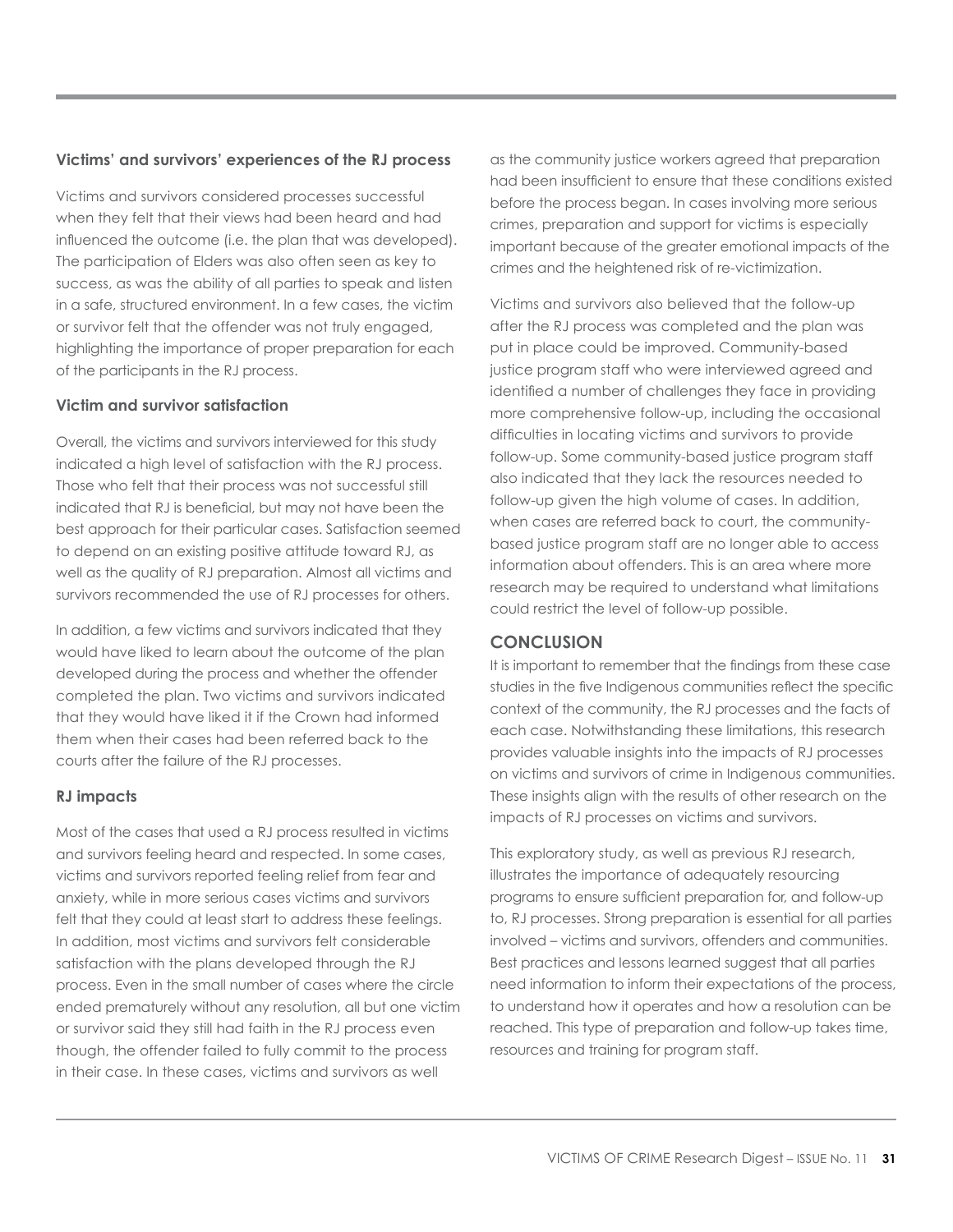The study found that community-based justice program staff consider follow-up to be very important, but challenging for a number of reasons. Certainly a key finding of this research is the importance of creating a structured environment where all participants feel safe to speak and feel they are heard.

The study provides valuable insights into the experiences of victims and survivors in RJ processes in IJP-supported communities. The research can help inform future work on RJ, IJP-supported programs and with victims and survivors of crime.

# **References**

Angel, Caroline M., Lawrence W. Sherman, Heather Strang, Barak Ariel, Sarah Bennett, Nova Inkpen, Anne Keane and Therese S. Richmond. 2014. Short-term effects of restorative justice conferences on post-traumatic stress symptoms among robbery and burglary victims: a randomized controlled trial. *Journal of Experimental Criminology*, 10.

Angel, Caroline M. 2005. *Crime Victims Meet their Offenders: Testing the Impact of Restorative Justice Conferences on Victims' Post-Traumatic Stress Symptoms*. Unpublished doctoral dissertation, University of Pennsylvania, U.S.A.

Bidois, Louis J. 2016. The value of restorative justice. Paper presented to the Meeting of Law Ministers and Attorneys-General of Small Commonwealth Jurisdictions (LMSCJ), Oct 6–7, 2016, Marlborough House, London, England, at 9-20.

Bonta, James, Suzanne Wallace-Capretta, Jennifer Rooney, J., and Kevin McAnoy. 2002. An outcome evaluation of a restorative justice alternative to incarceration. *Contemporary Justice Review* 5: 319-338.

Clairmont, Don, and Kit Waters. 2015. *The Nova Scotia Restorative Justice Program: Assessment of current status and future directions*. Prepared for the Nova Scotia Restorative Justice Program and Public Safety. Nova Scotia Department of Justice.

Department of Justice Canada. 2016. *Evaluation of the Aboriginal Justice Strategy*. Ottawa: Department of Justice Canada.

Ministry of Justice. 2016. *Restorative Justice Victim Satisfaction Survey*. Wellington, New Zealand: Ministry of Justice.

Ministry of Justice. 2011. *Victim Satisfaction with Restorative Justice: A Summary of Findings*. Wellington, New Zealand: Ministry of Justice.

Rugge, Tanya and T-L Scott. 2009. *Restorative Justice's Impact on Participants' Psychological and Physical Health*. User Report 2009-03. Ottawa: Public Safety Canada.

Rugge, Tanya, James Bonta, and Suzanne Wallace-Capretta. 2005. *Evaluation of the Collaborative Justice Project: A restorative justice program for serious crime*. User Report 2005-02. Ottawa: Public Safety Canada.

Sherman, Lawrence W. and Heather Strang. 2007. *Restorative Justice: The evidence*. Smith Institute: London, England.

Strang, Heather, Lawrence W. Sherman, Evan Mayo-Wilson, Daniel J. Woods, and Barak Ariel. 2013. *Restorative justice conferencing using face-to-face meetings of offenders and victims: effects on offender recidivism and victim satisfaction: A systematic review*. Campbell Systematic Reviews.

Strang, Heather, Lawrence W. Sherman, Caroline M. Angel, Daniel J. Woods, Sarah Bennett, Dorothy Newbury-Birch and Nova Inkpen. 2006. Victim evaluations of face-to-face restorative justice conferences: A quasi-experimental analysis. *Journal of Social Issues*. 62:281-306.

Umbreit, Mark, Robert Coates and Betty Vos. 2002. *The Impact of Restorative Justice Conferencing: A Review of 63 Empirical Studies in Five Countries*. St Paul: Center for Restorative Justice and Peacemaking.

Wemmers, Jo-Anne and Marisa Canuto. 2002. *Victims' Experiences with, Expectations and Perceptions of Restorative Justice: A Critical Review of the Literature*. Ottawa: Department of Justice.

Zehr, Howard. 2002. The Little Book of Restorative Justice. Good Books: Intercourse, PA.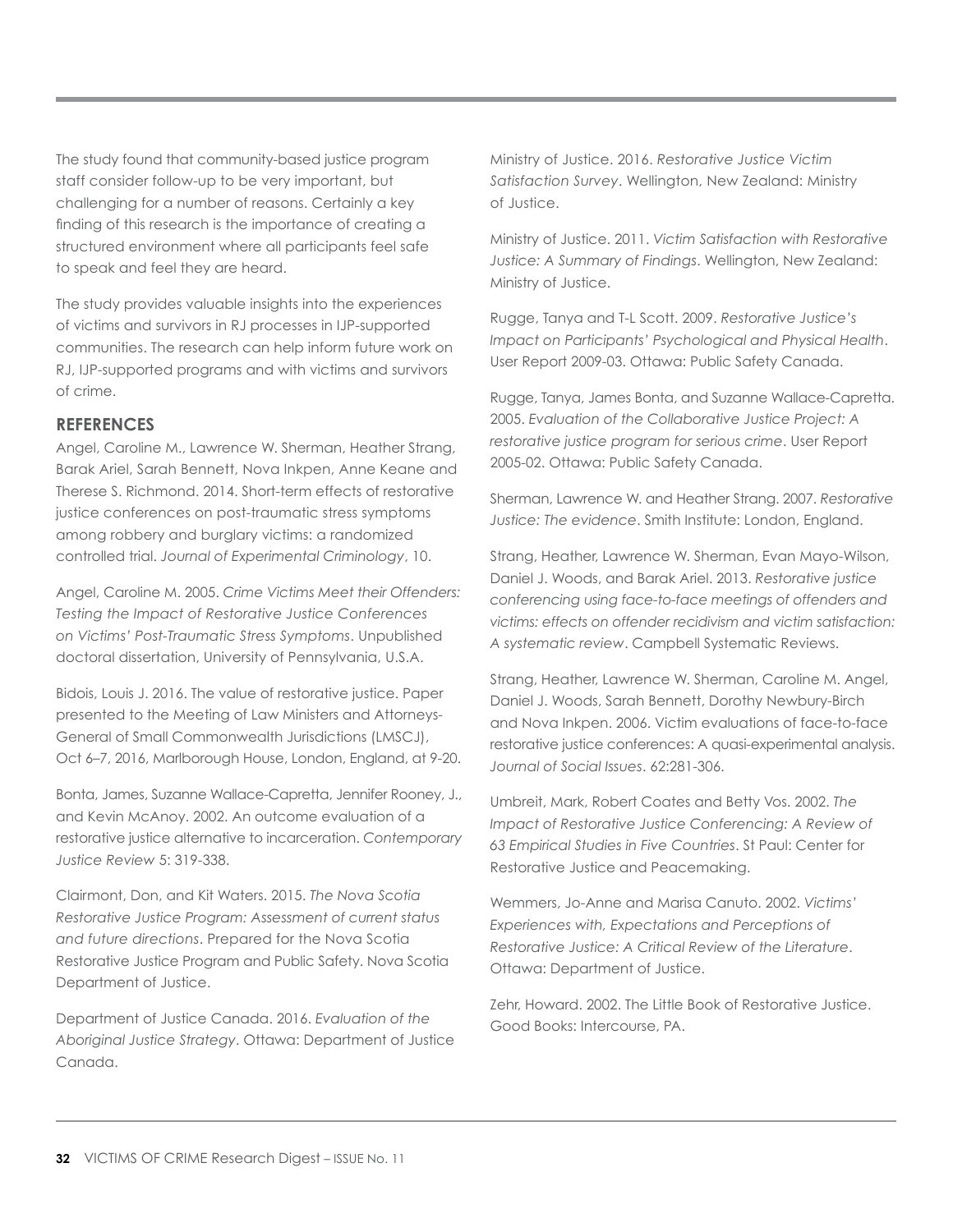**Jane Evans is a Senior Researcher with the Research and Statistics Division, Department of Justice Canada. She has 15 years of experience working in evaluation on issues related to Indigenous peoples and the criminal justice system, victims of crime as well as access to justice.**

**Susan McDonald, LLB, PhD, is Principal Researcher with the Research and Statistics Division, Department of Justice Canada. She is responsible for victims of crime research in the Department and has extensive research experience on a range of victim issues.**

**Richard Gill is a research consultant with Alderson-Gill & Associates and a former Justice Canada evaluator who has been working in Indigenous communities since the 1980s.**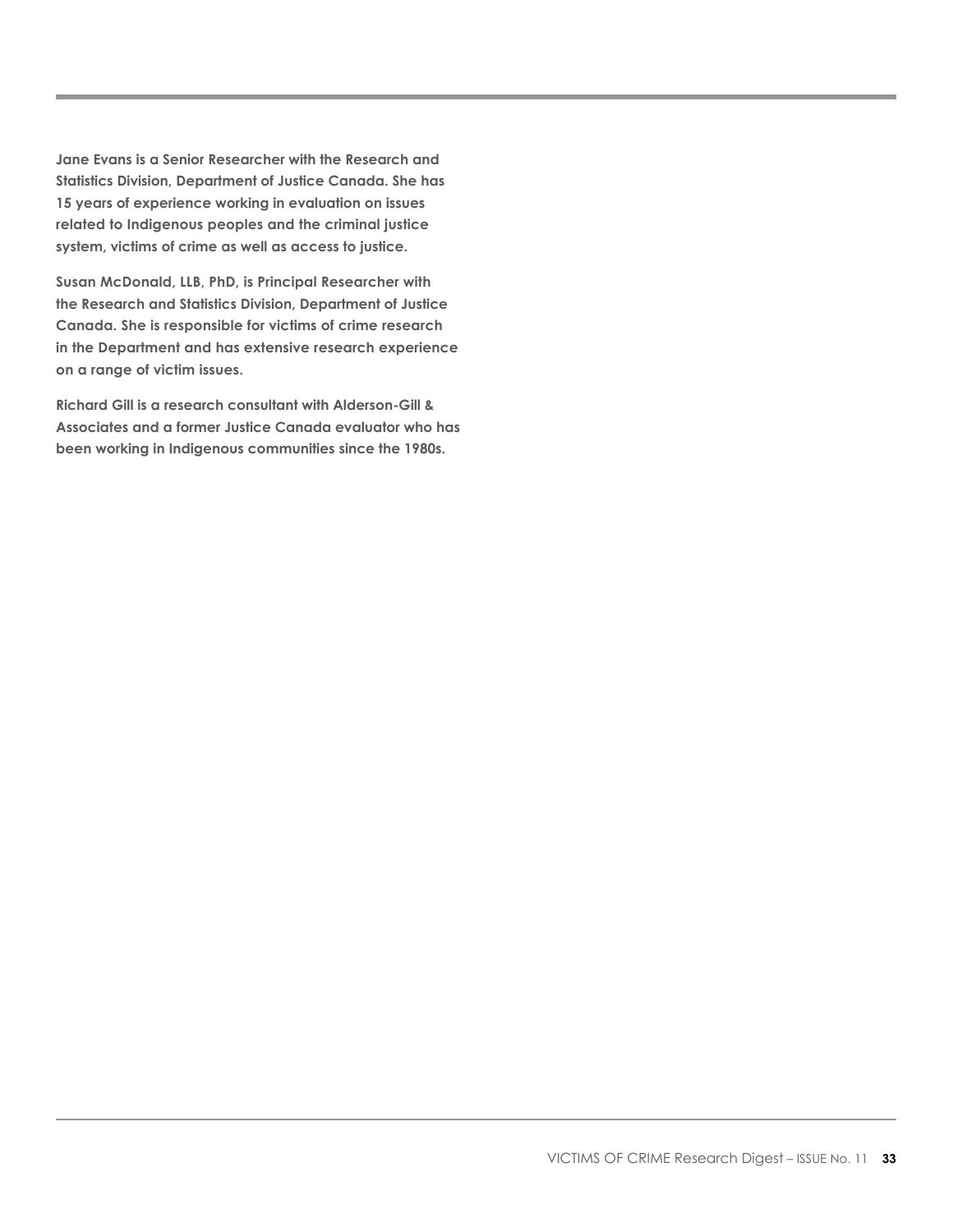# **Third Party Records: A Review of the Case Law from 2011–2017**

By Carly Jacuk and Hassan Rasmi Hassan

The Department of Justice Canada has undertaken research on sexual assault, the criminal justice system and third-party records for decades (Busby 1998; 1997; 2000; McDonald, Wobick and Graham 2006), as well as more general research involving sexual-assault survivors and their criminal justice experiences (Hattem 2000; McDonald and Tijerino 2013; Lindsay 2014; 2014). In December 2012, the Standing Senate Committee on Legal and Constitutional Affairs published a report regarding its review of Canada's third-party records regime.

As recommended in the Senate Report, Justice Canada continues to monitor trends in case law regarding applications for third-party records. These applications, along with their outcomes, can be monitored through reviews of case law.1 McDonald, Pashang and Ndegwa (2014) updated earlier studies of case law, by focusing on 2003 to 2010. This paper updates McDonald et al.'s (2014) study by reviewing cases from January 2011 to May 2017. The paper also outlines notable changes in the legal landscape, including Bill C-32 (*An Act to enact the Canadian Victims Bill of Rights and to amend certain Acts*), which includes Parliament's 2015 amendments to the third party records application regime and the Supreme Court of Canada's (SCC) decision in *R. v. Quesnelle*. 2

This article has four sections. The first provides background on applications for third-party records, including definitions of key terms and a history of the regime. The second section describes the methodology used to review relevant case

law; sections three and four present results and conclusions, respectively.

# **1.0 Background**

In December 1995, the Supreme Court of Canada (SCC) ruled on issues arising from the application to produce third-party records in *R. v. O`Connor*<sup>3</sup> and *A. (L.L.) v. B. (A.)*. 4 Following this decision, Parliament amended the *Criminal Code* (through Bill C-46), adding sections 278.1-278.9<sup>5</sup> to codify the two-step process articulated in the Supreme Court's decision. Bill C-46 (also known as the *Mills* regime) came into force in 1997, was challenged on constitutional grounds in *R*. v. Mills,<sup>6</sup> and ultimately was upheld as constitutional.

The legislative regime specifies that, for all sexual offences, the defence is not entitled to disclosure of third-party records. However, the defence can apply to have the court compel a third party to produce certain records. These records include "any form of record that contains personal information for which there is reasonable expectation of privacy." The *Criminal Code* provides a non-exhaustive list of record types that require the defence to submit an application: "medical, psychiatric, therapeutic, counselling, education, employment, child welfare, adoption and social serves records, personal journals and diaries, and records containing personal information that is protected by law" (s.278.1). Note that records created for investigation or prosecution are not subject to applications for third-party records and that section 278.3 of the *Criminal Code* further limits the scope of applications. For offences that

- 5 *Criminal Code of Canada*, RSC 1985, c C-46.
- 6 [1999] 3 SCR 668.

<sup>1</sup> Statistics Canada's Canadian Centre for Justice Statistics (CCJS) is responsible for the Integrated Criminal Court Survey (ICCS). Unfortunately, the ICCS does not collect statistics about applications for third-party records.

<sup>2</sup> 2014 SCC 46, [2014] 2 SCR 390.

<sup>3</sup> [1995] 4 SCR 411.

<sup>4</sup> [1995] 4 SCR 536.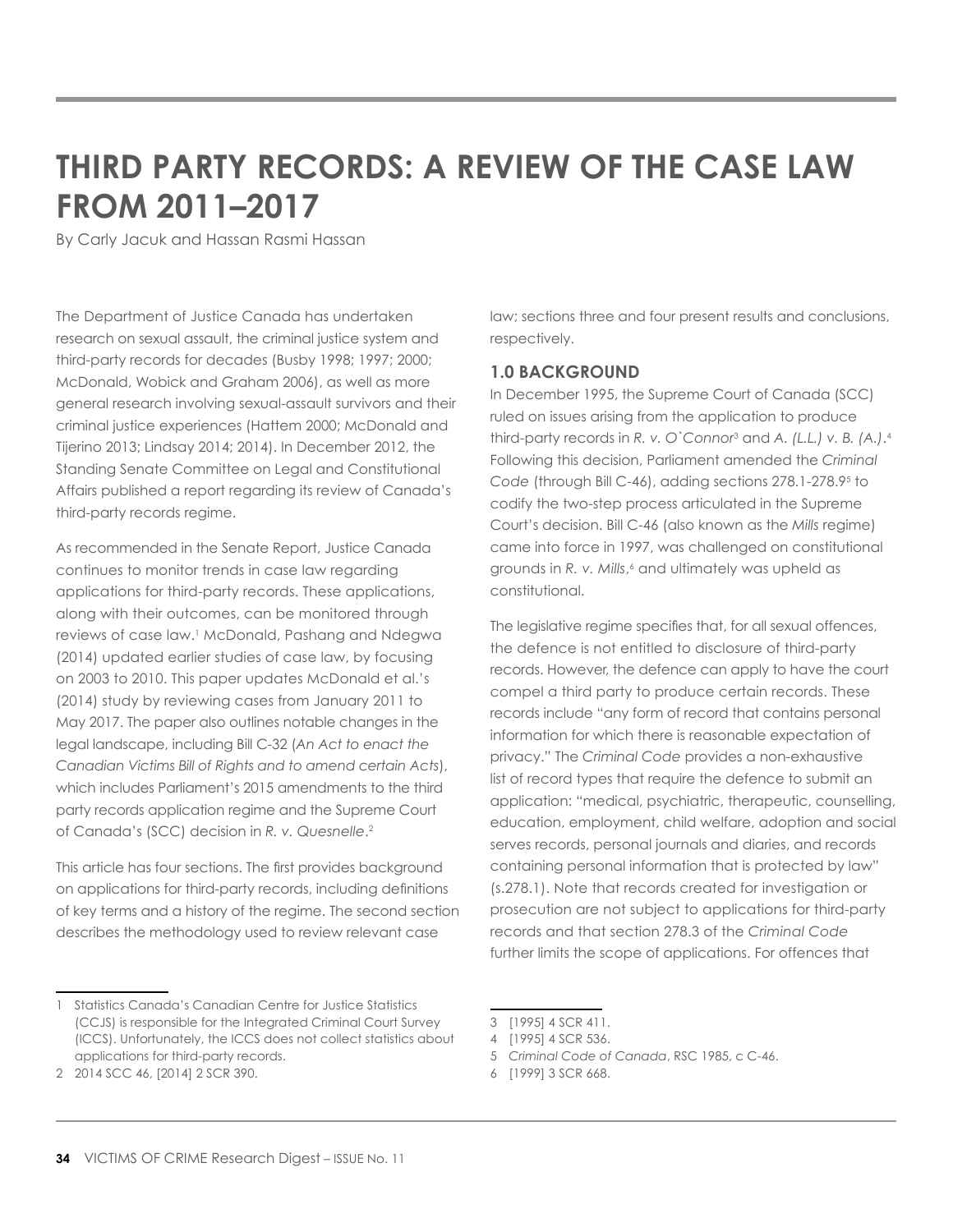are not of a sexual nature, the common law rules under *O'Connor* apply.

It is important to note that in application proceedings, the third party and the complainant both have standing and can be represented by counsel. While they are known as third party applications, records may also reside with the complainant and be known as "personal records," such as diaries.

# **The Legislative Framework for Third Party Records Applications**

As noted, the *Mills* regime sets out a two-step procedure. Upon receipt of an application, a judge must determine whether to require the third party to produce the requested records for review. The judge can order production when three criteria are met:

- 1. the application meets the limiting criteria outlined in section 278.3;
- 2. the record is "likely relevant" to a trial issue or a witness testimony; and
- 3. production is necessary "in the interests of justice"  $(s.278.5(2))$ .

To determine whether these criteria have been met, the judge weighs the salutary and deleterious effects of a potential order on the accused's right to make a full answer and defence, as well as the salutary and deleterious effects of a potential order on a complainant's or witness' right to privacy and equality. The judge must consider eight factors  $(s.278.5(2))$ :

- a. the extent to which the record is necessary for the accused to make a full answer and defence;
- b. the probative value of the record;
- c. the nature and extent of the reasonable expectation of privacy with respect to the record;
- d. whether production of the record is based on a discriminatory belief or bias;
- e. the potential prejudice to the personal dignity and right to privacy of any person to whom the record relates;
- f. society's interest in encouraging the reporting of sexual offences;
- g. society's interest in encouraging the obtaining of treatment by complainants of sexual offences; and
- h. the effect of the determination on the integrity of the trial process.

The judge completes this first step at a hearing, in camera (s.278.4(1)). If the judge orders that the records be produced, the judge will review them and determine whether some or all of the records should be disclosed to the defence (s.278.6-278.7). In *R. v. Mills*, the SCC upheld the constitutionality of the new regime.<sup>7</sup>

# **Bill C-32: Victims Bill of Rights Act**

The legislative regime governing third-party records changed in 2015, when Parliament enacted the *Victims*  Bill of Rights Act,<sup>8</sup> which included the Canadian Victims Bill of Rights (CVBR),<sup>9</sup> and amended other Acts, including the *Criminal Code*. 10 Bill C-32 amended the *Criminal Code* to establish CVBR rights and protections. Amendments to sections 278.4(2), 278.5(2), 278.7(2), and 278.7(3) of the *Criminal Code* established the regime for third-party records.

The amendment to section 278.4(2) adds subsection 2.1:

The judge shall, as soon as feasible, inform any person *[who has possession or control of the record and any other person related to the record]* who participates in the hearing of their right to be represented by counsel. [emphasis added]

10 *Criminal Code of Canada*, R.S.C. 1985, c. C-46.

<sup>7</sup> [1999] 3 SCR 668.

<sup>8</sup> Bill C-32, *An Act to enact the Canadian Victims Bill of Rights and to amend certain Acts*, 2nd Sess, 41st Parl, 2015, cl 7 [https://lop.parl.ca/About/Parliament/LegislativeSummaries/](https://lop.parl.ca/About/Parliament/LegislativeSummaries/bills_ls.asp%3Fls%3Dc32%26Parl%3D41%26Ses%3D2%26Language%3DE) [bills\\_ls.asp?ls=c32&Parl=41&Ses=2&Language=E.](https://lop.parl.ca/About/Parliament/LegislativeSummaries/bills_ls.asp%3Fls%3Dc32%26Parl%3D41%26Ses%3D2%26Language%3DE)

<sup>9</sup> *Canadian Victims Bill of Rights*, SC 2015, c 13, s 2.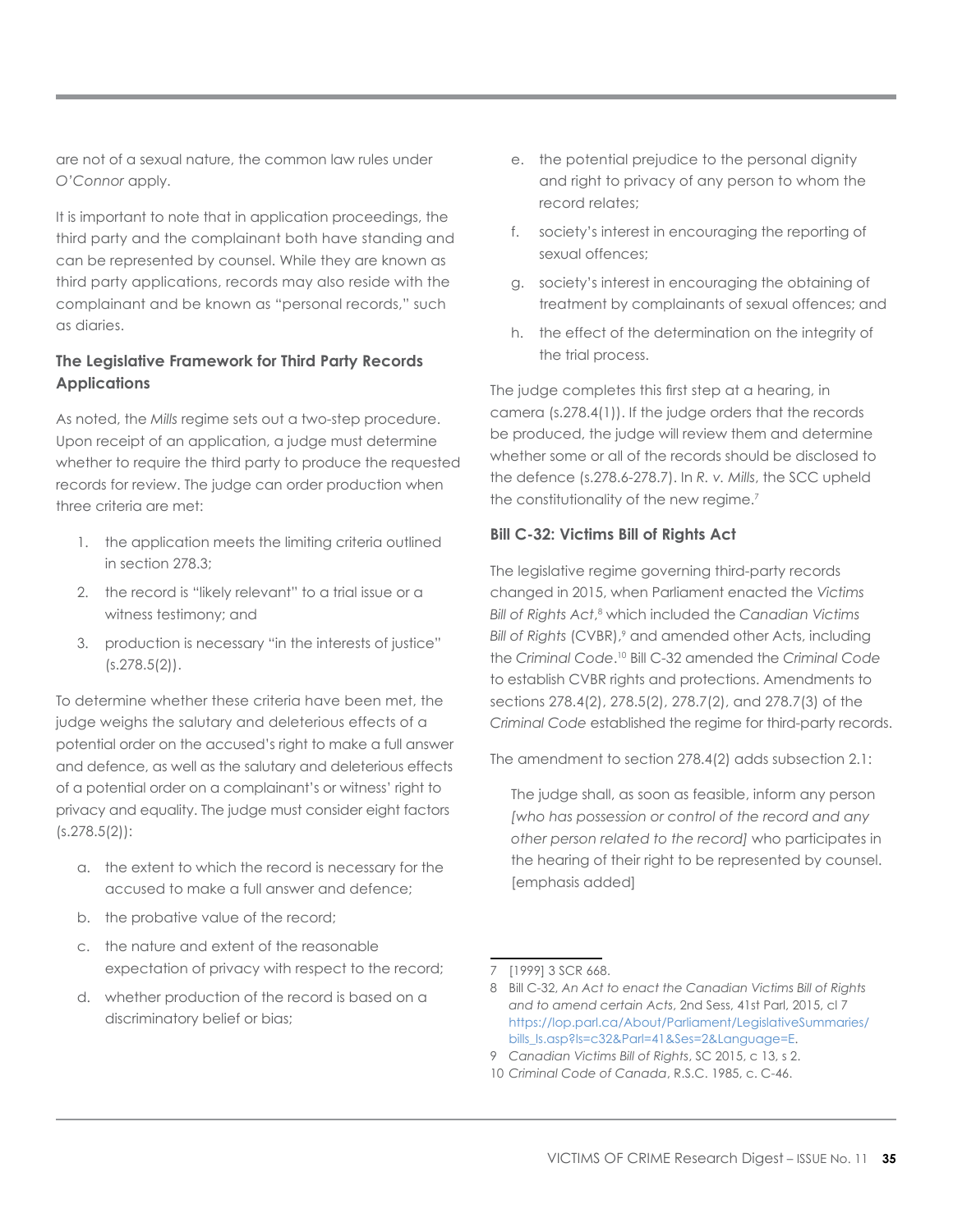This means that victims have a right not only to counsel, but also to be informed of the right to counsel.

Second, Parliament amended section 278.5(2) and section 278.7(2) to include the personal security of the complainant or witness as one of the overall balancing factors that the judge must consider in determining whether to order production of the record(s) to the court<sup>11</sup> or disclose them to the defence,<sup>12</sup> respectively. Section 278.5(2) now reads:

In determining whether to order the production of the record or part of the record for review pursuant to subsection (1), the judge shall consider the salutary and deleterious effects of the determination on the accused's right to make a full answer and defence and on the right to privacy, *personal security* and equality of the complainant or witness, as the case may be, and of any other person to whom the record relates. In particular, the judge shall take the following factors into account… [emphasis added]

The factors that should be taken into account and informed by the right to privacy, personal security, and equality of the complainant or witness were listed earlier (a-h).

Similarly, section 278.7(2) now reads:

In determining whether to order the production of the record or part of the record to the accused, the judge shall consider the salutary and deleterious effects of the determination on the accused's right to make a full answer and defence and on the right to privacy, personal security and equality of the complainant or witness, as the case may be, and of any other person to whom the record relates and, in particular, shall take the factors specified in paragraphs 278.5(2)(a) to (h) into account.

A judge must now consider the accused's right to make a full answer and defence, the right to privacy and equality of the complainant or witness, and the personal security of the complainant or witness.

Parliament also amended section 278.7(3) to include the security of the person as one of the balancing factors that the judge must consider in determining whether to place conditions on production/disclosure so that the interests of justice, in addition to the privacy, equality, and personal security of the complainant or witness, are protected.<sup>13</sup> Section 278.7(3) now reads:

If the judge orders the production of the record or part of the record to the accused, the judge may impose conditions on the production to protect the interests of justice and, to the greatest extent possible, the privacy, personal security and equality interests of the complainant or witness, as the case may be, and of any other person to whom the record relates, including, for example, the following conditions:

- a. that the record be edited as directed by the judge;
- b. that a copy of the record, rather than the original, be produced;
- c. that the accused and counsel for the accused not disclose the contents of the record to any other person, except with the approval of the court;
- d. that the record be viewed only at the offices of the court;
- e. that no copies of the record be made or that restrictions be imposed on the number of copies of the record that may be made; and
- f. that information regarding any person named in the record, such as their address, telephone number and place of employment, be severed from the record.

13 *Bill C-32*, cl 10(2).

<sup>11</sup> *Bill C-32*, cl 8.

<sup>12</sup> *Bill C-32*, cl 10(1).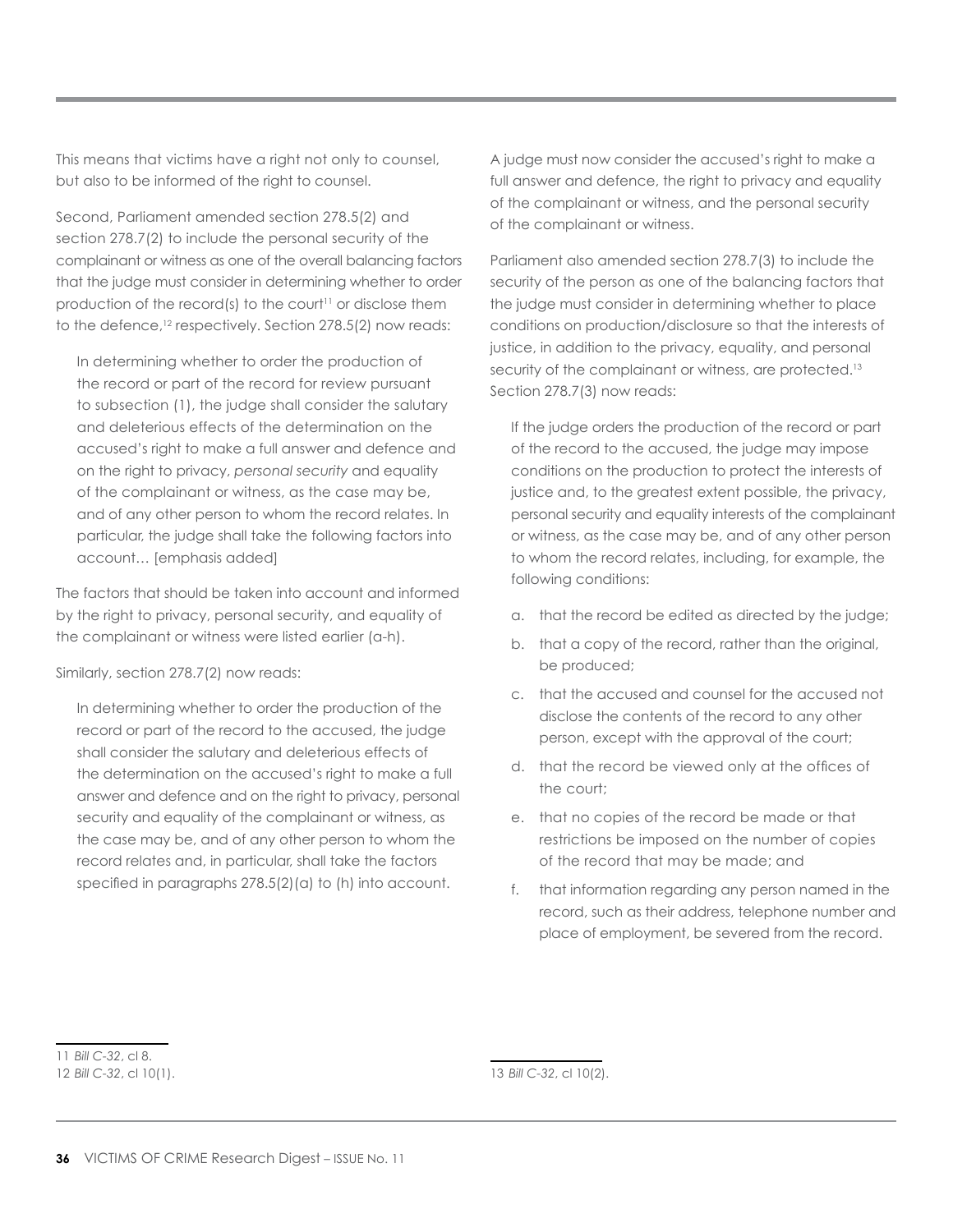The Senate Report, published in December 2014, recommended several of these amendments based on the testimony it heard from witnesses (Senate Standing Committee 2012). Specifically, the Senate Report recommended the amendments made to sections 278.5(2) and 278.7(3), adding "the complainant's right to personal security" to the factors that the judge considers to determine if production or disclosure of third party records is required. Additionally, the Senate reported on the importance of independent counsel for the complainant in its discussion surrounding Recommendation 8, which sought to ensure that complainants knew they could make submissions during a hearing. Parliament's amendments to section 278.4(2) – adding subsection (2.1) – had this effect.

## **Notable case law post-2011**

Since 2011, the SCC has released two notable decisions dealing with the third-party records applications regime: *R. v. Quesnelle*14 and *R. v. Grant*. 15

In the *Quesnelle* decision, the issue was whether policeoccurrence reports should be disclosed to the defence if they are unrelated to the offence before the court, but relate to the same witness. The Court determined that these reports (i.e. related to other offences) are private and protected by the definition of "record" in the *Mills* regime. In other words, police-occurrence reports for other offences are not subject to the exclusion in section 278.1 of the *Criminal Code*. Rather, the exclusions are limited to police occurrence reports related to the offence at hand (s278.1), which fall under the *Stinchcombe* disclosure rules.16

In *Grant*, the SCC affirms its decision in *Quesnelle* by stating: "Legislative measures that restrict disclosure to protect the privacy interests of individuals implicated in criminal matters continue to apply."17 This SCC statement can also be seen as affirming the amendments to the *Mills* regime under the *Victims Bill of Rights Act*.

There have been other notable decisions at the provincial level. In the early case of *Batte*, 18 the Ontario Court of Appeal (ONCA) determined the meaning of "likely relevant" in section 278.5(1)(b) of the *Criminal Code*. This section states: "the accused has established that the record is likely relevant to an issue at trial or to the competence of a witness to testify." This is one of three criteria the defence must meet for a judge to consider ordering the production of records. The 2012 Senate Report recommended that the ONCA's interpretation be codified and become binding on all Canadian courts (Senate Standing Committee 2012). However, Parliament has yet to codify an interpretation of "likely relevant" in this section.

# **2.0 Methodology**

English decisions reported from January 1, 2011, to May 12, 2017, were retrieved from five different databases: Westlaw, CanLII, Quicklaw, the Canadian Abridgment Digest and the Canadian Encyclopedic Digest. Broad and narrow searches were conducted using the terms: "application /p record /p 278." The searches produced all decisions (n=144) that discussed an application, a record and the number 278 within the same paragraph. Other search options – such as including names of specific section 278 offences – produced narrower results.

<sup>14</sup> 2014 SCC 46, [2014] 2 SCR 390.

<sup>15</sup> 2015 SCC 9, [2015] 1 SCR 475.

<sup>16</sup> *R v Stinchcombe*, [1991] 3 SCR 326. The Crown has a legal duty to disclose all relevant information to the defence, and relevance is discretionary.

<sup>17</sup> 2015 SCC 9 at 52, [2015] 1 SCR 475. 18 (2000), 49 OR (3d) 321.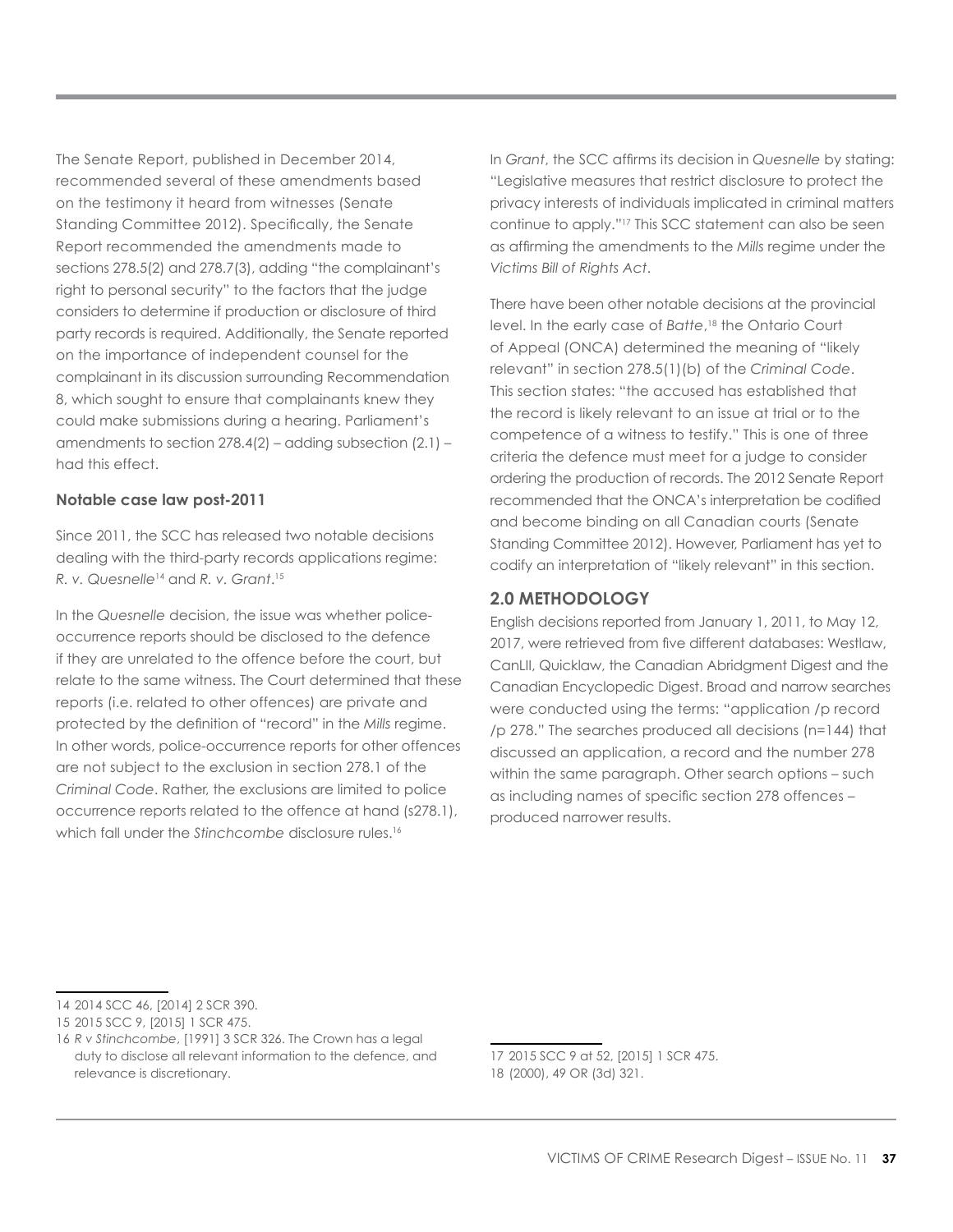Of the 144 English cases reviewed, 91 were relevant to thirdparty records applications (representing 63.2% of all cases). For each case, the study gathered information about:

- 1. relevant jurisdiction
- 2. level of court
- 3. the defendant
- 4. the complainant
- 5. the relationship between defendant and complainant
- 6. complainant's representation
- 7. outcome of the application; and,
- 8. reasons stated for denying or granting the application.

The study included only cases that involved sexual offences and that fell within the section 278 regime.

The French database, *la référence*, was also searched using search terms, "L.C.R. ET (1985) ET ch. ET C-46" for legislation cited; "278" for section of the Code; and "entre 01/01/2011 ET 12/05/2017" for time period. This search produced six cases in French; none were decisions about third-party records applications.19

#### **3.0 Results**

#### a. **Cases by Jurisdiction and Level of Court**

Previous studies found that Ontario accounted for the majority of cases, with the remainder spread evenly across other provinces (McDonald, Wobick and Graham 2004; McDonald, Pashang and Ndegwa 2014). These previous studies counted cases with multiple decisions as one case.

The current study found similar results. In particular, Ontario cases comprised more than two-thirds of all cases (66 of 91 cases, 72.5%),<sup>20</sup> with the remainder from other provinces (27.4%). None of the four appellate cases also had a reported trial-level decision, so each decision included in this review was counted as one case. Table 1 details the findings according to jurisdiction and court level.

#### **Table 1: Cases by Jurisdiction and Level of Court**

| Province/Territory                    | <b>Trial Level</b> | Appellate<br>Level | <b>Total</b><br>Cases |
|---------------------------------------|--------------------|--------------------|-----------------------|
| <b>Prince Edward</b><br><b>Island</b> | $\left( \right)$   | $\theta$           | $\Omega$              |
| Quebec                                | $\Omega$           | $\Omega$           | $\Omega$              |
| <b>Nunavut</b>                        | 1                  | $\Omega$           | $\mathbf{1}$          |
| <b>Nova Scotia</b>                    | 2 (1 PC; 1 SC)     | $\Omega$           | $\overline{2}$        |
| Saskatchewan                          | $\overline{2}$     | $\Omega$           | $\overline{2}$        |
| <b>New Brunswick</b>                  | 3 (2 PC; 1 QB)     | $\Omega$           | 3                     |
| Newfoundland &<br>Labrador            | $\overline{2}$     | 1                  | 3                     |
| <b>British Columbia</b>               | $\overline{4}$     | $\theta$           | $\overline{4}$        |
| Manitoba                              | $\overline{4}$     | $\Omega$           | $\overline{4}$        |
| Alberta                               | 8 (2 PC; 6 QB)     | $\mathbf{1}$       | 9                     |
| Ontario                               | 61 (6 PC; 55 SC)   | $2^{21}$           | 63                    |
| <b>Total</b>                          | 87                 | $\overline{4}$     | 91                    |

<sup>19</sup> Six cases were found in French and of these, only one, *L.L. c. La Reine 2016 (C.A.)*, dealt with third-party records in a case involving sexual offences. This historical sexual-assault case was not included because the records themselves (from child protection and from community services) had been destroyed as in accordance with provincial legislation. One case in English from Quebec was found (*R. v. Tijinder Singh* 2011 QCCQ 1032) but excluded as it dealt with third-party records in the context of an *O'Connor* application. Thus, there are no reported decisions from Quebec in this review.

<sup>20</sup> *R v Quesnelle* is a SCC decision that originated in Ontario and was counted as an Ontario case.

<sup>21</sup> This number includes *R v Quesnelle* (SCC).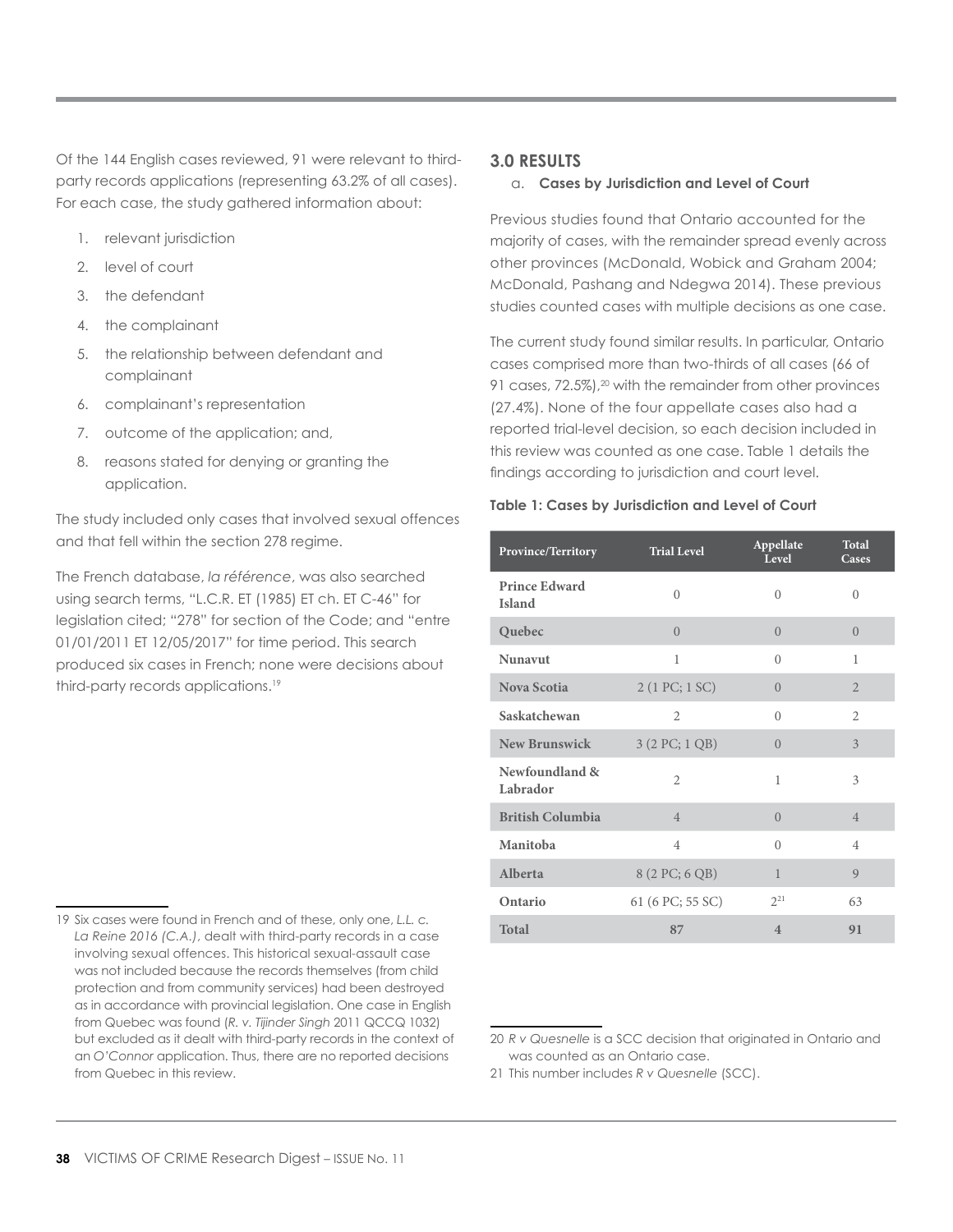#### b. **Offences Committed**

All reviewed cases involve alleged offences under section 278.2 of the *Criminal Code*. 22 Though all of the cases involved charges of a sexual nature, sexual assault charges (s.271-273 of the *Criminal Code*) were the most common. Other common offences include sexual interference, invitation to sexual touching, and sexual exploitation. None of the cases involve charges for trafficking offences.23 Generally, offenders were charged with more than one offence.

#### c. **Records**

As with previous reviews, the study found that the type of record sought most often was counselling records (42 out of 91 applications) (McDonald, Wobick and Graham 2004; McDonald, Pashang and Ndegwa 2014). In many cases, defendants requested multiple records, leading to a total of 127 records studied. More than half of all requests involved either the complainant's counselling or medical records (64/127). Table 2 presents the number of requests for each type of record.

#### Table 2: Type of Records Requested by Defendants

| <b>Type of Records</b>                                                           | No. of<br>Cases |
|----------------------------------------------------------------------------------|-----------------|
| Custodial reports                                                                | $\mathfrak{D}$  |
| Testimony                                                                        | 3               |
| Insurance reports (public and private)                                           | $\overline{4}$  |
| School records                                                                   | 7               |
| Personal records (diaries, cellphone records,<br>sexual history, internet chats) | $\mathsf{Q}$    |
| Other social services records                                                    | 11              |
| Occurrence reports $24$                                                          | 12              |
| Child protection records                                                         | 15              |
| Medical records, including addiction                                             | 22.             |
| Counselling records/Therapeutic records,<br>including psychiatric                | 42.             |

n=127 because many cases included defendants seeking multiple records.

#### d. **Location of Records**

In general, the requested records were in the possession of a single party; however, in some cases, multiple parties possessed the requested records. In other cases, the defence already had the records and were not subject to the s.278 disclosure regime as a result.25 The SCC has distinguished between records that are subject to "compelled production" and those that are not, however. As a result, cases subject to "compelled production" (e.g. Children's Aid Society records, but not private diaries) are still subject to court order under s.278.1, even if they are already in the (lawful or unlawful) possession of the defence.26 Without a court order under this regime, the records cannot be used in court. Table 3 presents the locations of requested records; note that many

<sup>22</sup> The offences listed under section 278.2 of the *Code* are: sexual interference (s.151); invitation to sexual touching (s.152); sexual exploitation (s.153); sexual exploitation of person with disability (s.153.1); incest (s.155); anal intercourse (s.159); bestiality (s.160); parent or guardian procuring sexual activity (s.170); householder permitting prohibited sexual activity (s.171); corrupting children (s.172); indecent acts (s.173); keeping common bawdy-house (s.210); transporting person to bawdy-house (s.211); stopping or impeding traffic (in relation to offering, providing, or obtaining sexual services for consideration (s.213); sexual assault (s.271); sexual assault with a weapon, threats to a third party or causing bodily harm (s.272); aggravated sexual assault (s.273); trafficking in persons (s.279.01); trafficking in persons under the age of 18 years (s.279.011); material benefit – trafficking (s.279.02); withholding or destroying documents – trafficking (s.279.03); obtaining sexual services for consideration (s.286.1); material benefit from sexual services (s.286.2); and, procuring (in relation to commodification of sexual activity (s.286.3).

<sup>23</sup> Four cases were excluded because they did not specify the type of sexual offence.

<sup>24</sup> These occurrence reports related to previous allegations made by the same complainant rather than to the current charges before the court.

<sup>25</sup> *R v Shearing*, 2002 SCC 58, [2002] 3 SCR 33.

<sup>26</sup> *R v F (H)*, 2017 ONSC 1897.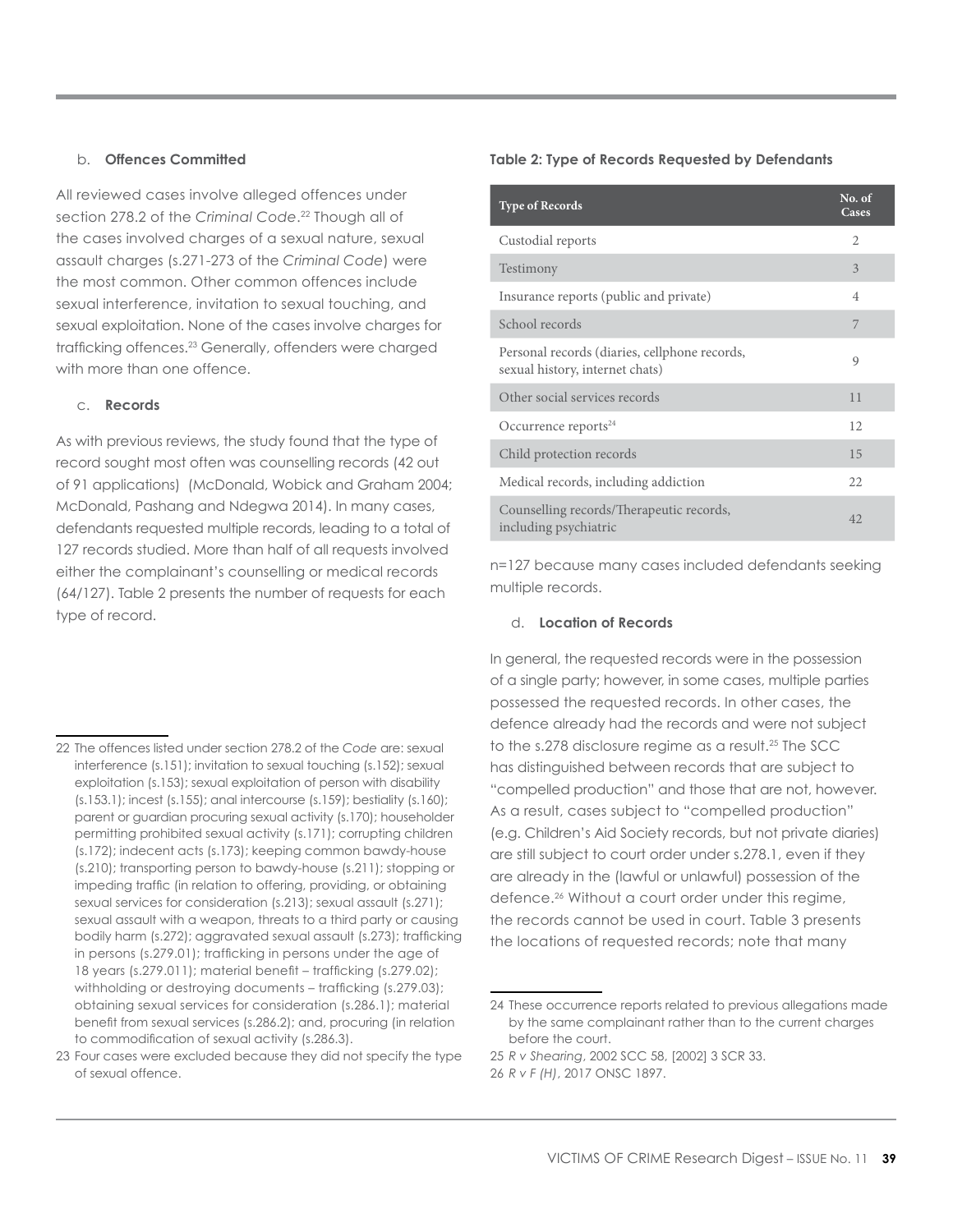complainants' personal records are in the "unspecified location" category.

#### **Table 3: Location of Records**

| Location                                                                                          | <b>No. of Cases</b> |
|---------------------------------------------------------------------------------------------------|---------------------|
| Social services, including Children's Aid Society                                                 | 36                  |
| Doctor/health centre                                                                              | 24                  |
| Police/RCMP                                                                                       | 22.                 |
| Other: insurance (public/private), government,<br>correctional worker/institution, court, defence | 2.1                 |
| Counsellor                                                                                        | 15                  |
| Unspecified                                                                                       | 12                  |
| School/daycare                                                                                    | $\mathsf{Q}$        |
| Crown                                                                                             | 8                   |
|                                                                                                   |                     |

#### e. **Party Characteristics**

Consistent with previous studies, most complainants were female, most defendants were male and the two parties had an existing prior relationship. Furthermore, nearly half (55/118) of all complainants were minors at the time of the alleged offences.

#### i) **Information about Defendants**

Information collected about defendants includes gender, age and occupation. Information about the defendant's gender was available for 78 of the 91 cases reviewed; in all but one of these cases, the defendant was male. The only case involving a female defendant is *R v Lavigne*. In 58 of the 63 cases that report age, the defendant was an adult; in five cases, the defendant was a minor. Defendant age was not reported in 30 cases. Only 12 of the 91 cases report the defendant's occupation. Among these were two teachers, two students, and one doctor, drug dealer, horse farmer, paramedic, roofer, Roman Catholic priest, swimming instructor and alleged Hell's Angels member. See Tables 4 and 5 below.

#### **Table 4: Defendant Characteristics – Gender**

| Gender     | No. of Defendants |
|------------|-------------------|
| Male       | 77                |
| Female     |                   |
| Unreported | 13                |
| $n=9$      |                   |

#### **Table 5: Defendant Characteristics – Age**

| Gender     | No. of Defendants |
|------------|-------------------|
| Male       | 77                |
| Female     |                   |
| Unreported | 13                |
| $n=9$      |                   |

#### ii) **Information about Complainants**

Information collected about complainants includes gender, age and indication of mental illness or physical or mental disability. Of the 80 cases that identified the complainant's gender, 69 involved at least one female complainant, and only 13 involved at least one male complainant.<sup>27</sup> Of the 69 cases involving a female complainant, 12 cases involved multiple female complainants. In total, there were 82 female complainants and 14 male complainants. Complainant gender was not reported in 11 cases that involved a total of at least 22 complainants.<sup>28</sup> See Table 6.

<sup>27</sup> This adds up to more than 80 because two cases involved both male and female complainants.

<sup>28</sup> For cases that did not report number of complainants, it was assumed there was a single complainant.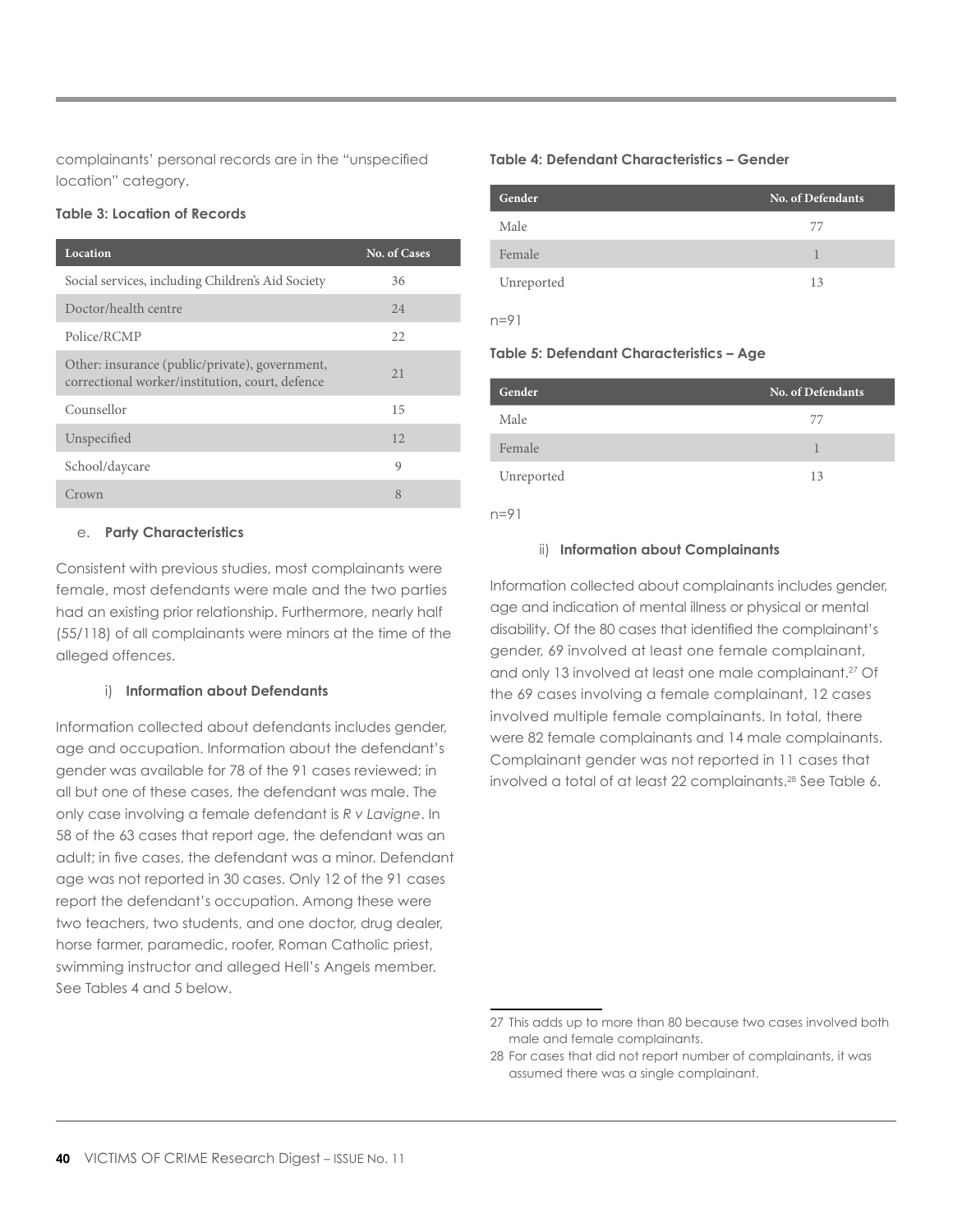#### **Table 6: Complainant Characteristics – Gender**

| Gender     | No. of Complainants |
|------------|---------------------|
| Female     | 82                  |
| Male       | 14                  |
| Unreported | フフ                  |

n=118 because many cases involved multiple complainants.

Fifty-six cases reported complainant age and 35 cases did not. In total, there were 57 minor complainants and 14 adult complainants. The age of 47 complainants was not specified. Among age-reported cases, 43 complainants were minors and eight were adults; in two cases, the alleged offences began when the complainants were minors and continued until they were adults. Three cases involved both an adult and a minor complainant. See Table 7.

#### **Table 7: Complainant Characteristics – Age**

| Age        | No. of Complainants |
|------------|---------------------|
| Minor      | 57                  |
| Adult      | 14                  |
| Unreported | 47                  |

n=118 because many cases involved multiple complainants.

Ten cases reported a complainant's mental illness<sup>29</sup> and/or mental or physical disability.

## iii) **Relationship between Defendant and Complainant**

In 60 of 91 cases, it was possible to identify the relationship between the complainant(s) and the defendant with certainty. As with the previous studies (McDonald, Wobick and Graham 2004; McDonald, Pashang and Ndegwa 2014), this review found that most cases (n=54) involved prior relationships. Of these, almost three-quarters (37/54)

involved family relationships;<sup>30</sup> 12 were either friends, acquaintances or in romantic relationships; and five cases involved professional relationships. The parties were strangers in six cases.

#### **Table 8: Relationship Between Defendant and Complainant**

| <b>Relationship Type</b>                          | <b>No. of Cases</b> |
|---------------------------------------------------|---------------------|
| Family                                            | 37                  |
| Friend, Acquaintance, or Romantic<br>Relationship | 12                  |
| Strangers                                         | 6                   |
| Professional Relationship                         | 5                   |

n=60

#### f. **Representation for the Complainant**

It was evident in all 91 cases whether or not the complainant had representation: in 51 cases, complainants had representation and in 39 cases, they did not. In one case, the complainant had representation at the first stage of the inquiry, but not at the second stage and so, this case is excluded from Table 9 below. Given the relatively small sample size (n=90), it was not possible to determine whether there was a statistical relationship between the complainant, representation and the outcome of the application.

Table 9 details the outcomes of applications for represented and unrepresented applicants. The application outcome figures refer only to cases that deal with disclosure at the second stage of inquiry and decisions where production was denied at the first stage (77 cases). The study excluded 14 cases: 12 because applications had been granted at the first stage of inquiry but what happened at the second state was unclear; one because the court adjourned; and one because the complainant had representation only during

<sup>29</sup> The mental health category does not include addictions.

<sup>30</sup> Includes biological, adoptive, and step family. In one case, the complainant's mother's romantic partner (the alleged offender) lived in the same house as the complainant and this relationship was considered family.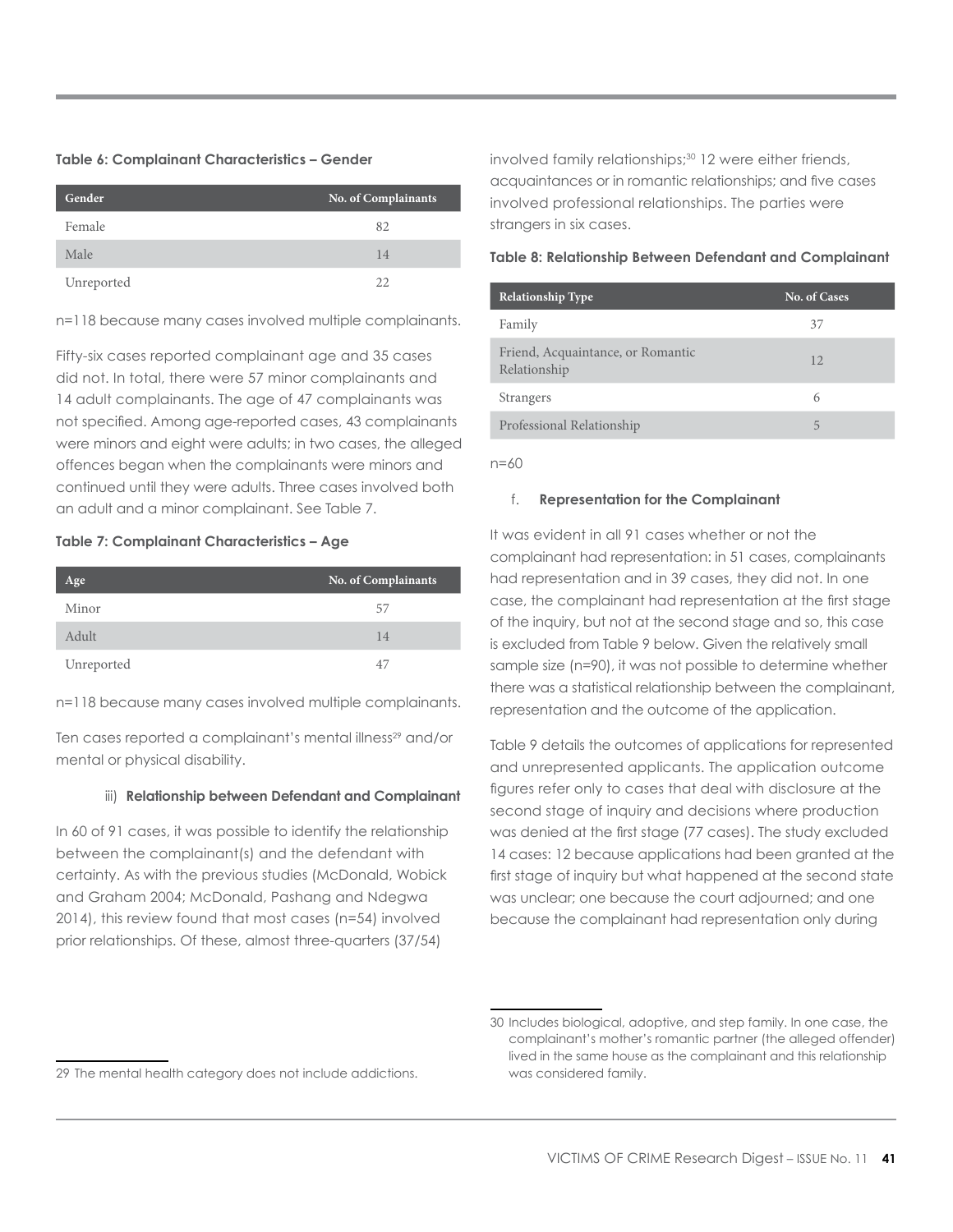the first stage. This creates discrepancies between the total numbers of cases.

### **Table 9: Complainants' Legal Representation and Outcome of Applications**

| Represented            |                       | Unrepresented          |                       |
|------------------------|-----------------------|------------------------|-----------------------|
| 51                     |                       | 39                     |                       |
|                        |                       |                        |                       |
| Application<br>Granted | Application<br>Denied | Application<br>Granted | Application<br>Denied |

#### g. **Outcome of Applications and Reasons Provided**

A judge can order that all or some third-party records be produced, deny disclosure of the records entirely, or order that the records be produced for review before deciding whether they will be disclosed to the defence in full, in part, or not at all.

In the cases studied for this review, 14 third-party records were fully disclosed, 13 records were partially disclosed, and 45 applications were denied in full (i.e. none of the requested records were disclosed). Six judges ordered that records be produced for review, but the outcome of the second-stage disclosure inquiry was not reported. Table 10 details these findings. Cases where the court did not specify that some records should be redacted or excluded are counted as being fully disclosed.

#### **Table 10: Outcomes of Applications**

| Granted |           |                         |        |
|---------|-----------|-------------------------|--------|
| Fully   | Partially | <b>First Stage Only</b> | Denied |
|         | 13        |                         | 45     |

Table 10 includes the case where the complainant was represented at only one stage.

#### h. **Reasons**

Section 278.5(2) of the *Criminal Code* requires judges to consider eight specific factors. Table 11 indicates which factors judges cited as influencing their decisions. Note that in almost all cases reviewed for this study, judges cited multiple factors. In some cases, judges cited different factors to justify disclosing only some records. In *R. v. Fiddler*, <sup>31</sup> for example, the judge considered certain factors for one record and no factors for another record.

#### **Table 11: Factors Considered by the Courts**

|    | Factors Considered from s 278.5(2)                                                                                  | No. of<br>cases |
|----|---------------------------------------------------------------------------------------------------------------------|-----------------|
| a. | The extent to which record is necessary for the<br>accused to make a full answer and defence                        | 21              |
| b. | The probative value of the record                                                                                   | 15              |
| C. | The nature and extent of the reasonable expectation<br>of privacy with respect to the record                        | 21              |
| d. | Whether the production of the record is based<br>on a discriminatory belief or bias                                 | $\overline{2}$  |
| e. | The potential prejudice to the personal dignity<br>and right to privacy of any person to whom the<br>record relates | 17              |
| f. | Society's interest in encouraging the reporting<br>of sexual offences                                               | $\overline{4}$  |
| g. | Society's interest in encouraging the obtaining<br>of treatment by complainants of sexual offences                  | 1               |
| h. | The effect of the determination on the integrity<br>of the trial process                                            | 6               |
|    | General Reference                                                                                                   | 5               |
|    | Other: fishing expedition, relevance to issue at trial,<br>necessary                                                | 23              |
|    | Other: interest of justice, reliability and credibility<br>of complainant                                           | 19              |
|    | Other: equality                                                                                                     | 3               |
|    | No reference to s. 278.5(2) factors                                                                                 | 13              |

31 *R v Fiddler*, 2012 ONSC 2539, 101 WCB (2d) 109.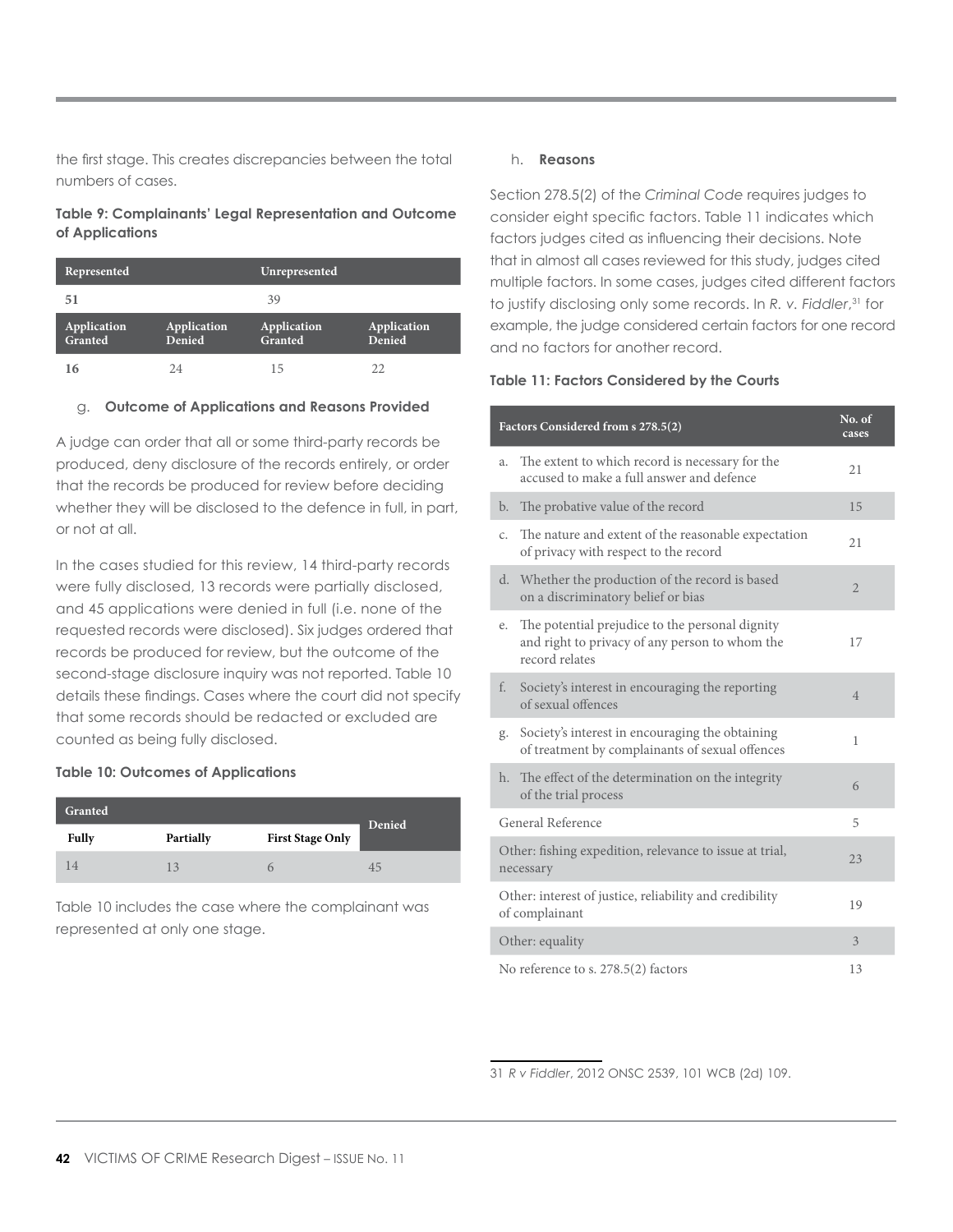# **4.0 Conclusion**

This review examined 144 cases dating from January 1, 2011, to May 12, 2017; 91 of these cases featured applications for third-party records and were examined further. Although case law reviews are limited in their ability to identify how applications function at the trial level, they can help to identify trends in Canadian jurisprudence.

The findings of this review are consistent with previous studies: defendants and complainants usually had a prior relationship; most complainants were female minors, while most defendants were adult males.

Of the eligible cases in this study, 33 applications were granted at least in part, and 45 were denied (n=-78). When excluded cases (i.e. the 12 cases where production was granted at the first stage but the second stage was unreported; and the case where the complainant had representation at only one stage) are added to the granted category, the total numbers of applications granted and denied are almost equal (46 granted, 45 denied).

## **References**

Busby, Karen. 2000. Third Party Records Cases Since O'Connor. *Manitoba Law Journal* 27: 335-390.

Busby, Karen. 1998. *Third Party Records Cases since R. v. O'Connor: A Preliminary Analysis*. Department of Justice: Ottawa.

Busby, Karen. 1997. Discriminatory Uses of Personal Records in Sexual Violence Cases. *Canadian Journal of Women and the Law* 9: 148-177.

Hattem, Tina. 2000. *A Survey of Sexual Assault Survivors*. Department of Justice: Ottawa.

Lindsay, Melissa. 2014. *Survey of Survivors of Sexual Violence from Three Canadian Cities*. Department of Justice: Ottawa. Accessed November 24, 2017 at [http://www.justice.gc.ca/](http://www.justice.gc.ca/eng/rp-pr/cj-jp/victim/rr13_19/index.html) [eng/rp-pr/cj-jp/victim/rr13\\_19/index.html](http://www.justice.gc.ca/eng/rp-pr/cj-jp/victim/rr13_19/index.html).

Lindsay, Melissa. 2014. *A Survey of Survivors of Sexual Violence in the Northwest Territories*. Department of Justice: Ottawa. Accessed November 24, 2017 at [http://www.justice.gc.ca/](http://www.justice.gc.ca/eng/rp-pr/cj-jp/victim/rr13_04/index.html) [eng/rp-pr/cj-jp/victim/rr13\\_04/index.html](http://www.justice.gc.ca/eng/rp-pr/cj-jp/victim/rr13_04/index.html).

McDonald, Susan and Adamira Tijerino. 2013. *Male Survivors of Sexual Abuse and Assault: Their Experiences*. Department of Justice: Ottawa. Accessed November 24, 2017 at [http://](http://www.justice.gc.ca/eng/rp-pr/cj-jp/victim/rr13_8/index.html) [www.justice.gc.ca/eng/rp-pr/cj-jp/victim/rr13\\_8/index.html](http://www.justice.gc.ca/eng/rp-pr/cj-jp/victim/rr13_8/index.html).

McDonald, Susan, Siavosh Pashang and Anna Ndegwa. 2014. Third Party Records: The Case Law from 2003-2010. In the *Victims of Crime Research Digest*, No. 7, 26-36. Accessed January 17, 2018 at [http://www.justice.gc.ca/](http://www.justice.gc.ca/eng/rp-pr/cj-jp/victim/rd7-rr7/rd7-rr7.pdf) [eng/rp-pr/cj-jp/victim/rd7-rr7/rd7-rr7.pdf](http://www.justice.gc.ca/eng/rp-pr/cj-jp/victim/rd7-rr7/rd7-rr7.pdf).

McDonald, Susan, Andrea Wobick and Janet Graham. 2006. *Bill C-46: Records Applications Post-Mills, A Caselaw Review*. Ottawa: Department of Justice Canada.

Standing Senate Committee on Legal and Constitutional Affairs. 2012. *Statutory Review on the Provisions and Operation of the Act to amend the Criminal Code (production of records in sexual offence proceedings) Final Report*. Ottawa: Senate of Canada. Accessed May 29, 2017 at [https://sencanada.ca/content/sen/](https://sencanada.ca/content/sen/Committee/411/lcjc/rep/rep20dec12-e.pdf) [Committee/411/lcjc/rep/rep20dec12-e.pdf](https://sencanada.ca/content/sen/Committee/411/lcjc/rep/rep20dec12-e.pdf).

**Carly Jacuk is a law student in the common law program at the University of Ottawa.**

**Hassan Rasmi Hassan graduated in 2018 from the Faculty of Law, University of Ottawa.**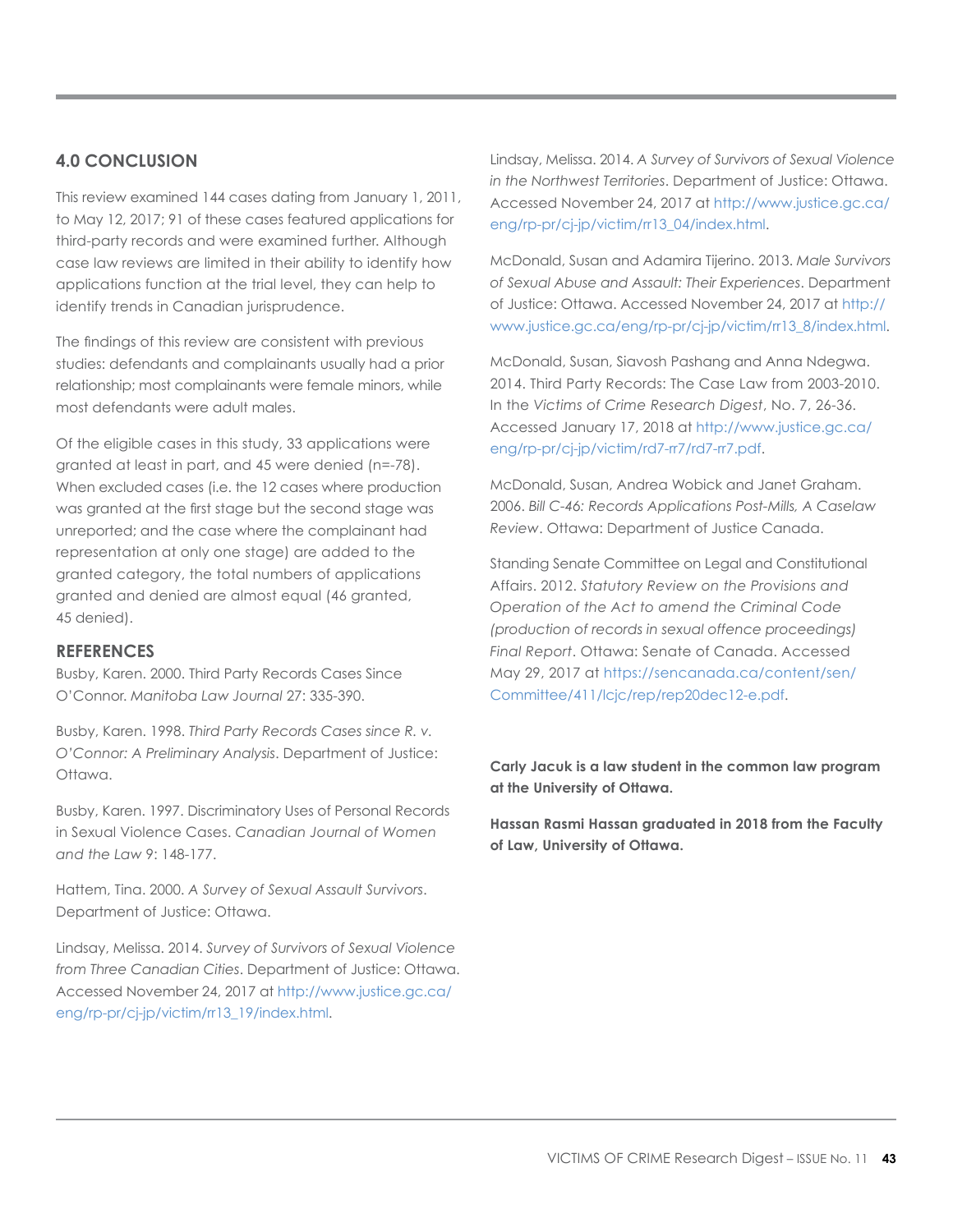# **VICTIM – RELATED CONFERENCES IN 2018**

#### **Trauma-Informed Sexual Assault Investigation and Adjudication Institute** January 9 – January 12 Austin, TX, USA

[http://events.r20.constantcontact.com/register/](http://events.r20.constantcontact.com/register/event%3Foeidk%3Da07eebzr3po3897b682%26llr%3Dg6e56arab) [event?oeidk=a07eebzr3po3897b682&llr=g6e56arab](http://events.r20.constantcontact.com/register/event%3Foeidk%3Da07eebzr3po3897b682%26llr%3Dg6e56arab)

### **Southwest Conference against Trafficking**  January 11 – 13 Ontario, CA, USA <http://www.swcat.org/>

# **NASPA Well-being and Health Promotion Leadership Conference** January 18 – 20 Portland, OR, USA

<https://www.naspa.org/events/2018scwhpl>

# **The 32nd Annual International Conference on Child and Family Maltreatment**

January 28 – February 2 San Diego, CA, USA [http://www.cvent.com/events/the-32nd-annual-san-diego](http://www.cvent.com/events/the-32nd-annual-san-diego-international-conference-on-child-and-family-maltreatment/event-summary-2694b17fed5e496e8773a7e98ff00175.aspx)[international-conference-on-child-and-family-maltreatment/](http://www.cvent.com/events/the-32nd-annual-san-diego-international-conference-on-child-and-family-maltreatment/event-summary-2694b17fed5e496e8773a7e98ff00175.aspx) [event-summary-2694b17fed5e496e8773a7e98ff00175.aspx](http://www.cvent.com/events/the-32nd-annual-san-diego-international-conference-on-child-and-family-maltreatment/event-summary-2694b17fed5e496e8773a7e98ff00175.aspx)

# **Sex Trafficking in Indian Country National Conference**

January 30 – 31 Agua Caliente, CA, USA [www.justice.gov/ovw/announcements](http://www.justice.gov/ovw/announcements)

#### **National Judicial Institute on Domestic Child Sex Trafficking** February 12 – February 14

Asheville, NC, USA <http://www.ncjfcj.org/DCST-February-2018>

#### **National Congress of American Indians Executive Council Winter Session**

February 12 – February 15 Washington, DC, USA [http://www.ncai.org/events/2018/02/12/2018-executive](http://www.ncai.org/events/2018/02/12/2018-executive-council-winter-session)[council-winter-session](http://www.ncai.org/events/2018/02/12/2018-executive-council-winter-session)

### **NASPA Student Affairs Administrators in Higher Education Annual Conference** March 3 – March 7 Philadelphia, PA, USA <https://conference2018.naspa.org/>

# **Campus Safety and Violence Prevention Forum** March 5 – March 8 Portsmouth, VA, USA [https://www.dcjs.virginia.gov/content/2018-campus-safety](https://www.dcjs.virginia.gov/content/2018-campus-safety-and-violence-prevention-forum)[and-violence-prevention-forum](https://www.dcjs.virginia.gov/content/2018-campus-safety-and-violence-prevention-forum)

#### **Conducting Child Abuse Investigations**

March 5 – March 9 Portsmouth, NH, USA [https://ncjtc.fvtc.edu/training/details/TR00000080/](https://ncjtc.fvtc.edu/training/details/TR00000080/TRI0005728/conducting-child-abuse-investigations) [TRI0005728/conducting-child-abuse-investigations](https://ncjtc.fvtc.edu/training/details/TR00000080/TRI0005728/conducting-child-abuse-investigations)

# **National Conference on Bullying and Child Victimization** March 7 – March 9 Reno, NV, USA

<http://www.schoolsafety911.org/event05.html>

# **34th International Symposium on Child Abuse** March 19 – March 22 Huntsville, AL, USA <http://www.nationalcac.org/symposium-about/>

#### **Canadian Domestic Violence Conference 5**

March 20 – March 23 Halifax, NS, Canada <https://canadiandomesticviolenceconference.org/>

# 12<sup>th</sup> Annual Girl Bullying and Empowerment National **Conference** March 23 – March 25

Orlando, FL, USA <http://www.stopgirlbullying.com/>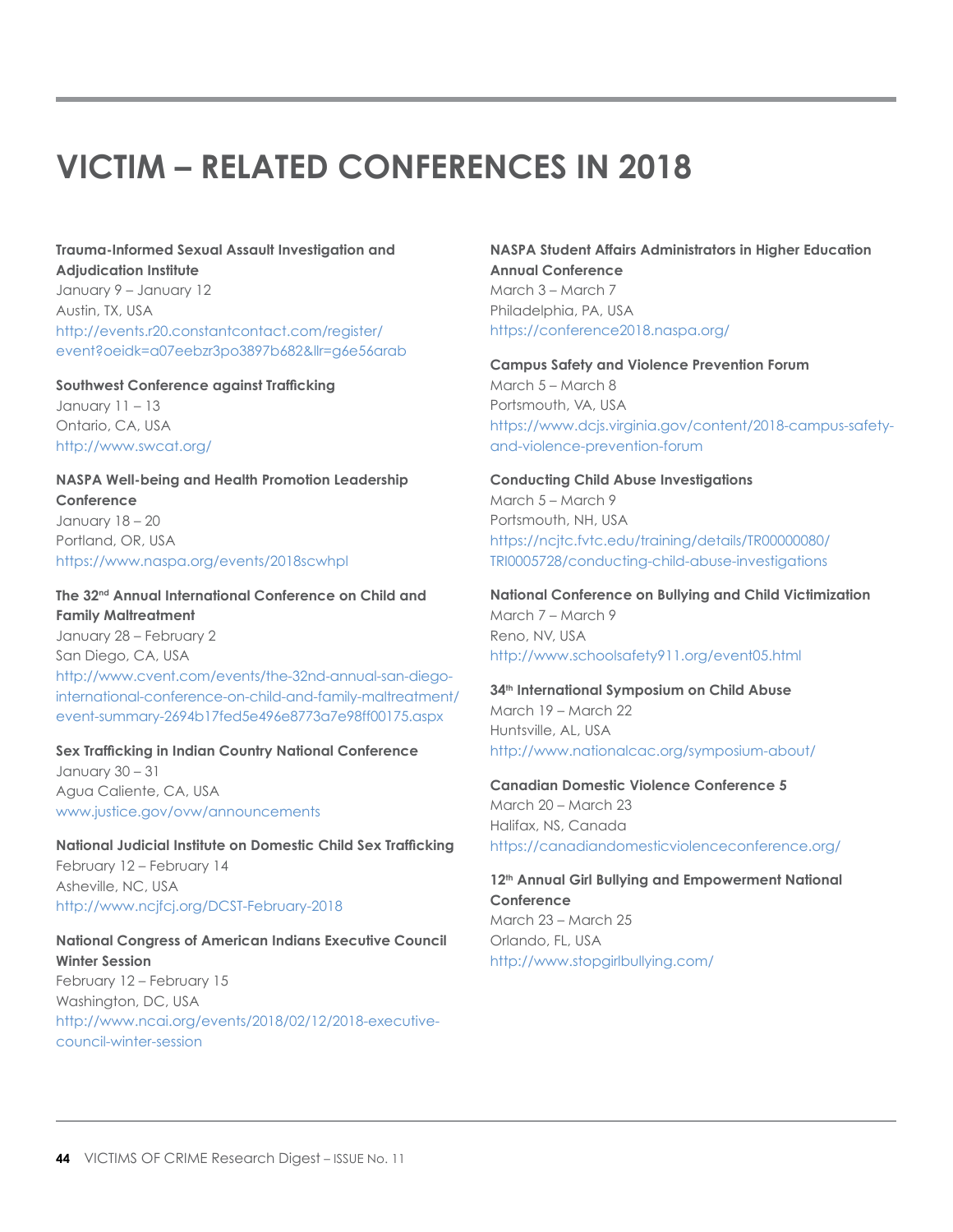# **International Conference on Sexual Assault, Domestic Violence, and Gender Bias** April 3 – April 5 Chicago, IL, USA

<http://www.evawintl.org/conferences.aspx> **16th Annual Freedom Network USA Human Trafficking** 

Conference April 4 – April 5 Denver, CO, USA <https://freedomnetworkusa.org/training/conference/>

**Alberta Provincial Victim Service Conference**  April 5 – April 7 Banff, AB, Canada <https://www.victimserviceconference.com/home.html>

**Restorative Justice Facilitator Training** April 10 – April 12 Vancouver, BC, Canada [https://ca.ctrinstitute.com/workshops/restorative-justice](https://ca.ctrinstitute.com/workshops/restorative-justice-facilitator-training-april2018/)[facilitator-training-april2018/](https://ca.ctrinstitute.com/workshops/restorative-justice-facilitator-training-april2018/)

#### **2018 WVCAN Conference Sponsorship**

April 11 – April 12 Morgantown, WV, USA [http://www.eventupon.com/event/2018-wvcan-statewide](http://www.eventupon.com/event/2018-wvcan-statewide-conference/16166637)[conference/16166637](http://www.eventupon.com/event/2018-wvcan-statewide-conference/16166637)

# **No More Harm National Conference**

April 12 – April 13 Melbourne, Australia <https://nomoreharm.com.au/>

**36th Annual Protecting Our Children National American Indian Conference on Child Abuse and Neglect** April 15 – April 18 Anchorage, AK, USA <https://www.nicwa.org/conference/>

**15th Hawai`I International Trauma Summit: Preventing, Assessing And Treating Trauma Across The Lifespan**  April 16 – April 19 Honolulu, HI, USA <http://www.ivatcenters.org/hawaii-summit/>

**Conference on Crimes Against Women** April 16 – April 19 Dallas, TX, USA <http://www.conferencecaw.org/>

**Multidisciplinary Team Response to Child Sex Trafficking** April 23 – April 26 Hampton, VA, USA [https://ncjtc.fvtc.edu/training/details/TR00000142/](https://ncjtc.fvtc.edu/training/details/TR00000142/TRI0005705/mec-mdt-response-to-child-sex-trafficking%20%20) [TRI0005705/mec-mdt-response-to-child-sex-trafficking](https://ncjtc.fvtc.edu/training/details/TR00000142/TRI0005705/mec-mdt-response-to-child-sex-trafficking%20%20)

**12th Annual Every Victim, Every Time Crime Victim Conference**  April 24 – April 25 Bryan, TX, USA <http://www.evetbv.org/>

**18th Annual International Family Justice Conference** April 24 – April 26 Fort Worth, TX, USA [http://www.cvent.com/events/18th-annual-international](http://www.cvent.com/events/18th-annual-international-family-justice-center-conference/event-summary-3cb59111da0b4daf88c2fed27ebcdb53.aspx)[family-justice-center-conference/event-summary-3cb59111](http://www.cvent.com/events/18th-annual-international-family-justice-center-conference/event-summary-3cb59111da0b4daf88c2fed27ebcdb53.aspx) [da0b4daf88c2fed27ebcdb53.aspx](http://www.cvent.com/events/18th-annual-international-family-justice-center-conference/event-summary-3cb59111da0b4daf88c2fed27ebcdb53.aspx)

### **2018 Association for Death Education and Counselling Annual Conference**  April 25 – April 28 Pittsburgh, PA, USA <https://www.adec.org/>

**2018 Texas Association Against Sexual Assault Conference** April 30 – May 2 South Padre Island, TX, USA <http://taasaconference.org/>

**International Institute for Restorative Practices Canada Conference**  April 30 – May 2 Toronto, ON, Canada <http://toronto2018.iirp.edu/>

### **Washington Coalition of Sexual Assault Programs 2018 Annual Conference**  May  $1 -$ May  $3$ Kennewick, WA, USA <http://www.wcsap.org/2018-annual-conference>